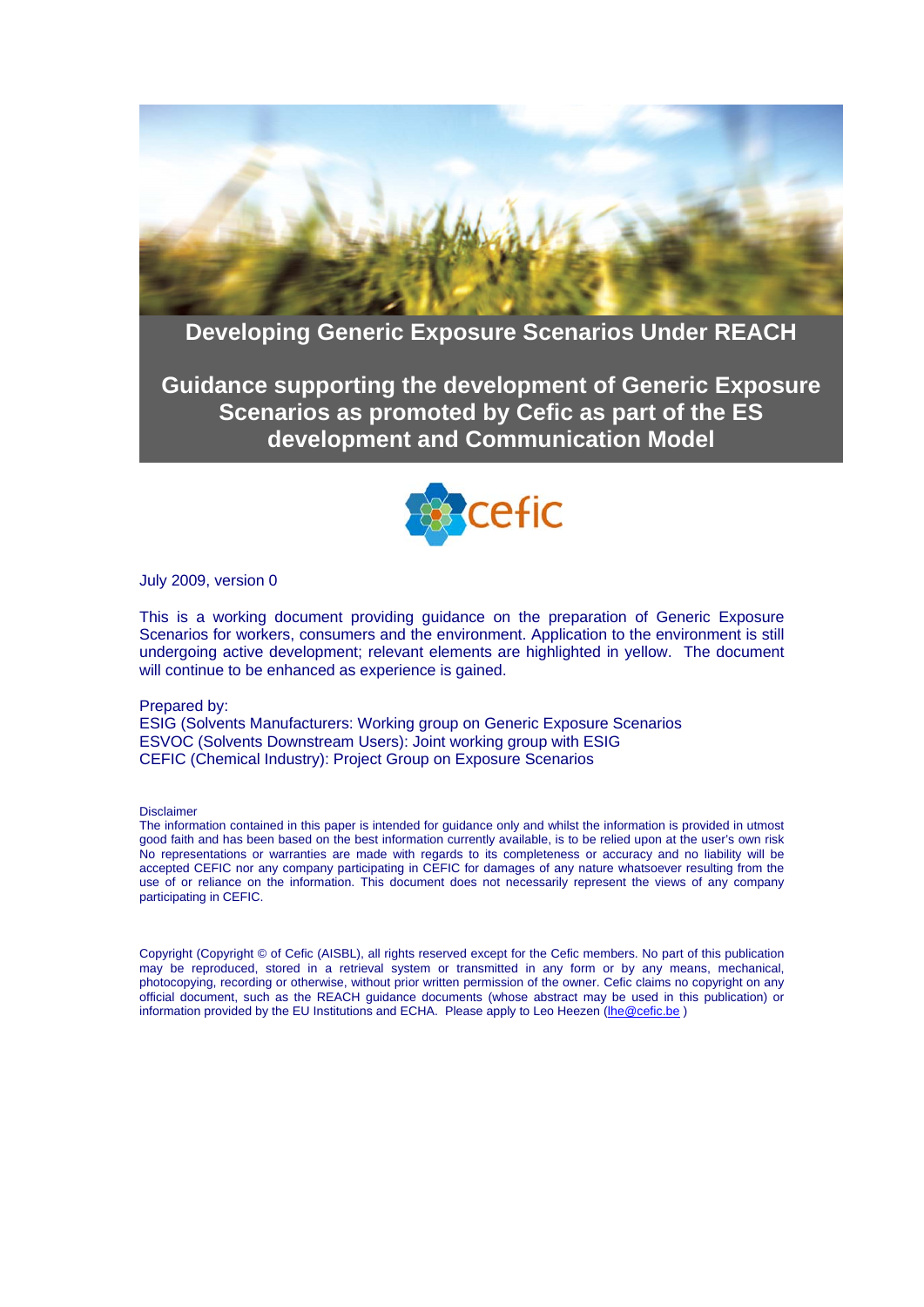## <span id="page-1-0"></span>**Foreword**

This is a working document providing guidance on the preparation of Generic Exposure Scenarios (GES) for workers, consumers and the environment. Further work is in hand to enhance this guidance and is outlined below.

#### 1. Worker and Consumer

For the Worker and Consumer elements, work is in progress to prepare a supporting package comprising the Microsoft Excel®-based spreadsheet templates described in this guidance as Tables 1 and 2, along with additional explanatory text for their completion. These spreadsheets help consistency and transparency when developing sector specific Generic Exposure Scenarios and have been further developed to aid their use in supporting data transfer within IT systems such as the ECHA CSA Tool (see item 3 below).

#### 2. Environment

Application to the environment is still undergoing active development. Cefic has established a task force to progress the preparation of Specific Environmental Release Categories (SPERCs) as a refinement for the conservative default values supporting the existing Environmental Release Categories (ERCs). Sub-teams are working at the sector level to contribute to this development and to make available SPERCs to map the typical environmental emissions for specific industry sectors to support the CSA process. In addition the project is addressing their role in GES building and taking into account the development of standard phrases for the communication of risk management measures. It is planned to hold a workshop to share learning's and outputs early in the 4th quarter 2009.

#### 3. Templates for Tables 1 and 2 for use mapping and risk characterisation

The information in Tables 1 and 2 in this guidance are being upgraded for use as input for the CSA tool under development by ECHA to support the ease of data transfer. The adjustments to the tables involve minor reorganisation of data in some columns. This is work in progress and will be made available on the Cefic website following review with the ECHA CSA tool project team.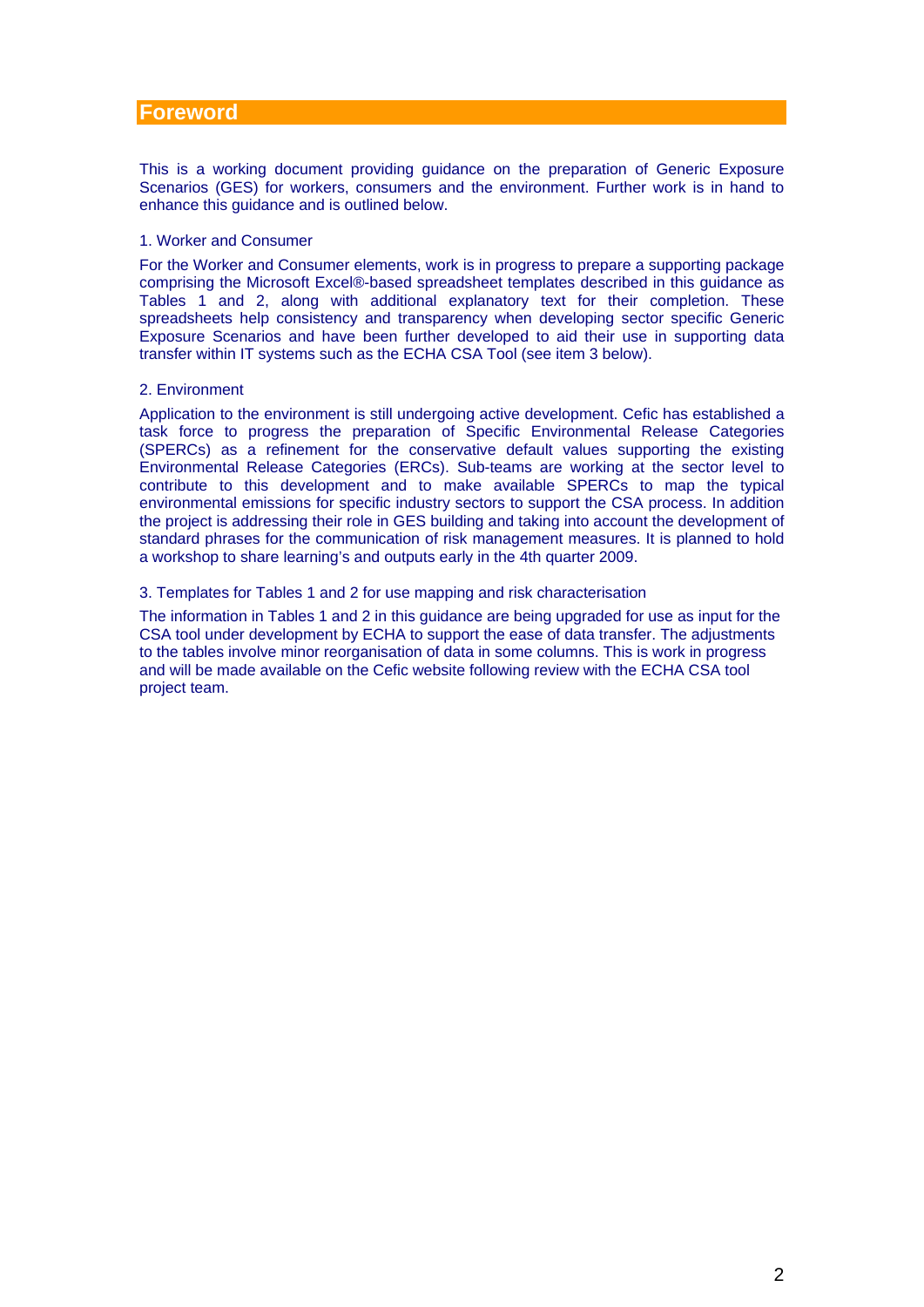| 4. PROCESS OUTLINE<br>Figure 1: Key Steps for Developing of Generic Exposure Scenarios  8<br>Figure 2: Core considerations for the development and application of Generic Exposure |
|------------------------------------------------------------------------------------------------------------------------------------------------------------------------------------|
| 5. DEVELOPMENT OF GENERIC EXPOSURE SCENARIOS (GESS) 12                                                                                                                             |
| Mapping Information on Application and Uses (GES Process Steps 1 and 2) 12<br>5.1.<br>Figure 3: The Involvement of M/Is and DUs in the Creation of GESs  13                        |
| 5.1.1.                                                                                                                                                                             |
| Figure 4a: Example GES Format of Table 1 Worker: Mapping uses and associated use<br>conditions for workers – application of coatings in an industrial setting  14                  |
| 5.1.2.<br>Figure 4b: Example GES Format of Table 1 for Consumer: Mapping consumer uses of                                                                                          |
|                                                                                                                                                                                    |
|                                                                                                                                                                                    |
|                                                                                                                                                                                    |
| 5.2.                                                                                                                                                                               |
| 5.3.<br>Figure 5a: GES Format of Table 2: Characterising the Risks (Industrial Use of Coatings) -                                                                                  |
| Figure 5b: GES Format of Table 2: Characterising the Risks (Consumer Use of Coatings)                                                                                              |
| Figure 5c: GES Format of Table 2: Characterising the Risks (Emissions to the                                                                                                       |
| Figure 6a: Determination of Required RMMs in GES development (worker)  24<br>Figure 6b: Determination of Required RMMS in GES development (Consumer) 25                            |
| 5.5. Compile information into the REACH GES Template (GES Process Step 5) 26                                                                                                       |
| Defining the boundary of reliable application (GES Process Step 6)  27<br>5.6.                                                                                                     |
| <b>Converting the GES into a Substance-Specific ESs (GES Process Steps 7 and</b><br>5.7.<br>27<br>8)                                                                               |
| 5.7.1.                                                                                                                                                                             |

# **TABLE OF CONTENT**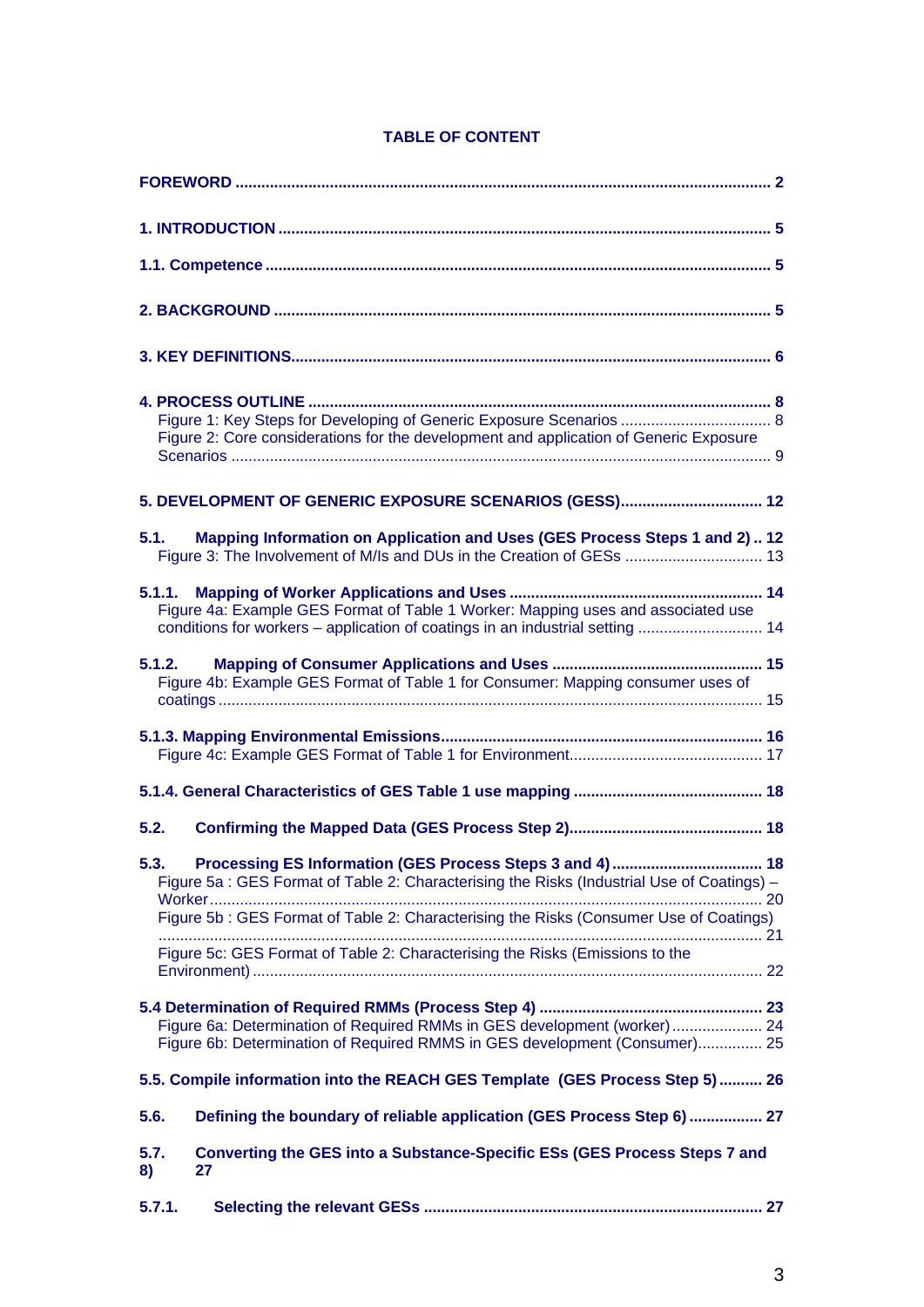| 5.7.2. |                                                                                                                                                                        |  |
|--------|------------------------------------------------------------------------------------------------------------------------------------------------------------------------|--|
|        |                                                                                                                                                                        |  |
| 6.1    |                                                                                                                                                                        |  |
| 6.2.   |                                                                                                                                                                        |  |
|        |                                                                                                                                                                        |  |
|        |                                                                                                                                                                        |  |
|        |                                                                                                                                                                        |  |
|        | Appendix 1: Communication Flows for the Development of Exposure Scenarios  35                                                                                          |  |
|        | Figure 9: Workflow diagram for Exposure Scenario development and communication  35                                                                                     |  |
|        | Figure 10: Describing the Validity Domain of the GES (Industrial Use of a Solvent)  36                                                                                 |  |
|        | Appendix 3.1: Industrial uses of coatings (DNEL worker, systemic = 10 mg/kg/d) 39<br>Appendix 3.2: Industrial uses of coatings (DNEL worker, systemic = 10 mg/kg/d) 41 |  |
|        | Appendix 3.4. Consumer uses of coatings (DNEL consumer, systemic = 50 mg/kg/d).  45                                                                                    |  |
|        | Appendix 3.5: Example of Environmental GES for Consumer Uses of Coatings 47<br>Appendix 3.6: Example of Consolidated GES covering Health and Environment 47            |  |
|        | Appendix 4: Libraries of Standard Phrases to support ES development  48<br>Example of Generation of Standard Phrases: ESVOC Standard Phrases for<br>A.4.1              |  |
|        |                                                                                                                                                                        |  |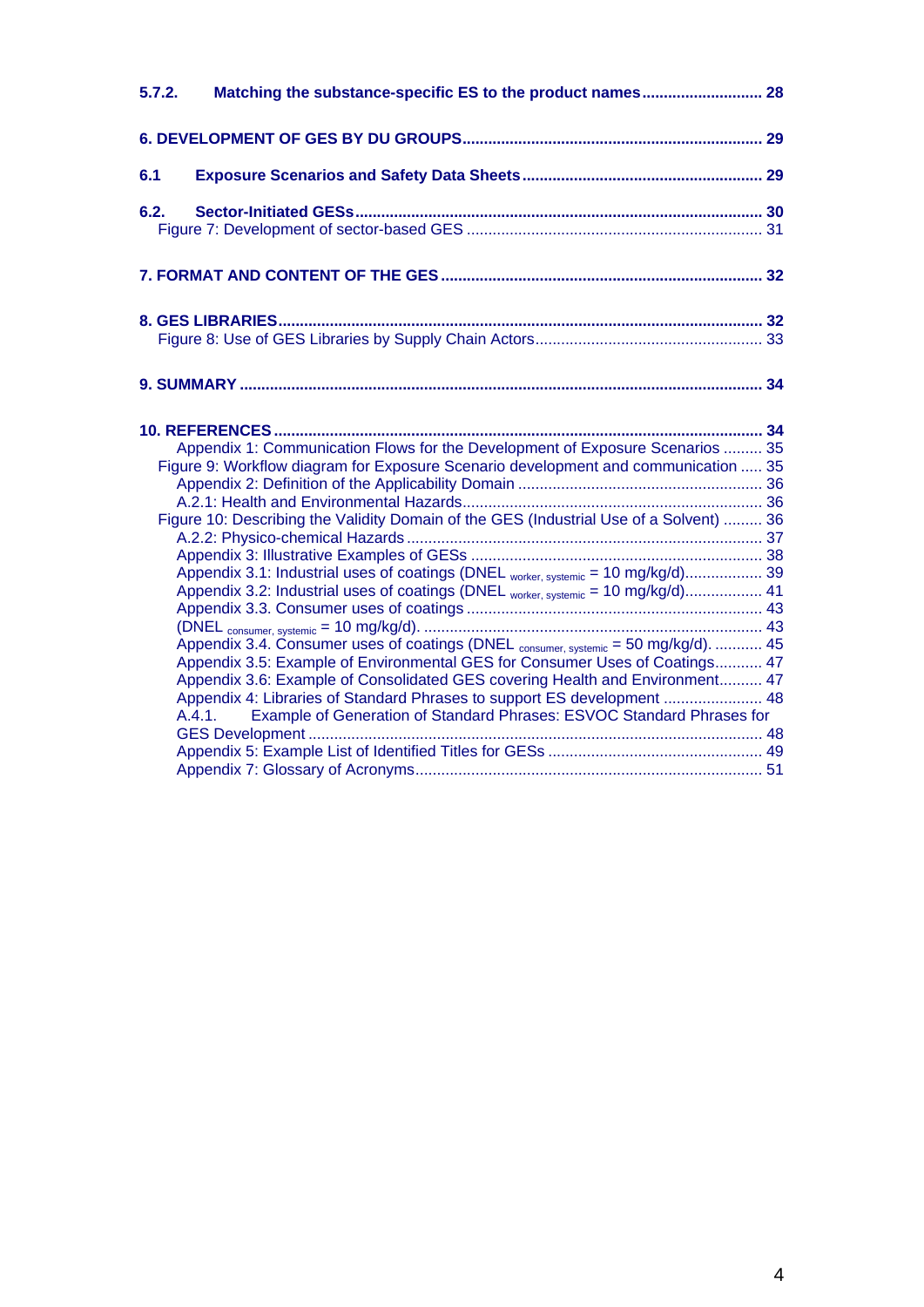# <span id="page-4-0"></span>**1. Introduction**

This document outlines the process for the development of Generic Exposure Scenarios (GESs) as supported by Cefic as part of their workflow on Exposure Scenario development and supply chain communication (see Appendix 1).

GESs have an important role in supporting the efficient compilation of a library of exposure scenarios for use by Manufacturers/Importers (M/I) and Downstream Users DUs) in compiling their REACH Registration dossiers and in the consistent communication of safe handling information via the eSDS. Their application in the supply chain may be summarized as follows:



\* Including SIEF/Consortia and their consultants working on behalf of M/I.

#### **1.1. COMPETENCE**

The implementation of this process requires input from individuals knowledgeable in the activities involving exposure through the supply chain to the substances undergoing REACH Registration and those competent in human health and environmental risk assessment processes in support of REACH.

# **2. Background**

Part D of The Information Requirements & Chemical Safety Assessment (IR&CSA) Technical Guidance Document (TGD) describes the role that Generic Exposure Scenarios (GESs) have in the efficient communication of information on Risk Management Measures (RMMs) within the supply chain. GESs are recognised as having particular value when they relate to the uses of chemicals (whether as substances or preparations) within a specific sector of downstream industry. Under such circumstances, the GES is able to communicate RMM advice in a manner that addresses the requirements of REACH while aligning with both the technical characteristics of the sector and any jargon that Downstream Users (DUs) in that sector may need to be familiar with.

Although the IR&CSA TGD acknowledges the value of GESs, the benefits have largely been identified as a result of 'testing' the TGD by M/Is and DUs. The benefits can be summarised as delivering:

- o A package of relevant RMM information that is targeted to the use of a substance (or group of substances) i.e. it covers, in a single coherent communication, those activities for which a CSA may be required
- o Consistency in the GES communications to DUs across different suppliers and substances within a supply chain (and across supply chains when different M/I sectors also choose to work together)
- o Standardisation of the language used to describe GESs (and hence the amenability for incorporation into company and commercial IT platforms and structures).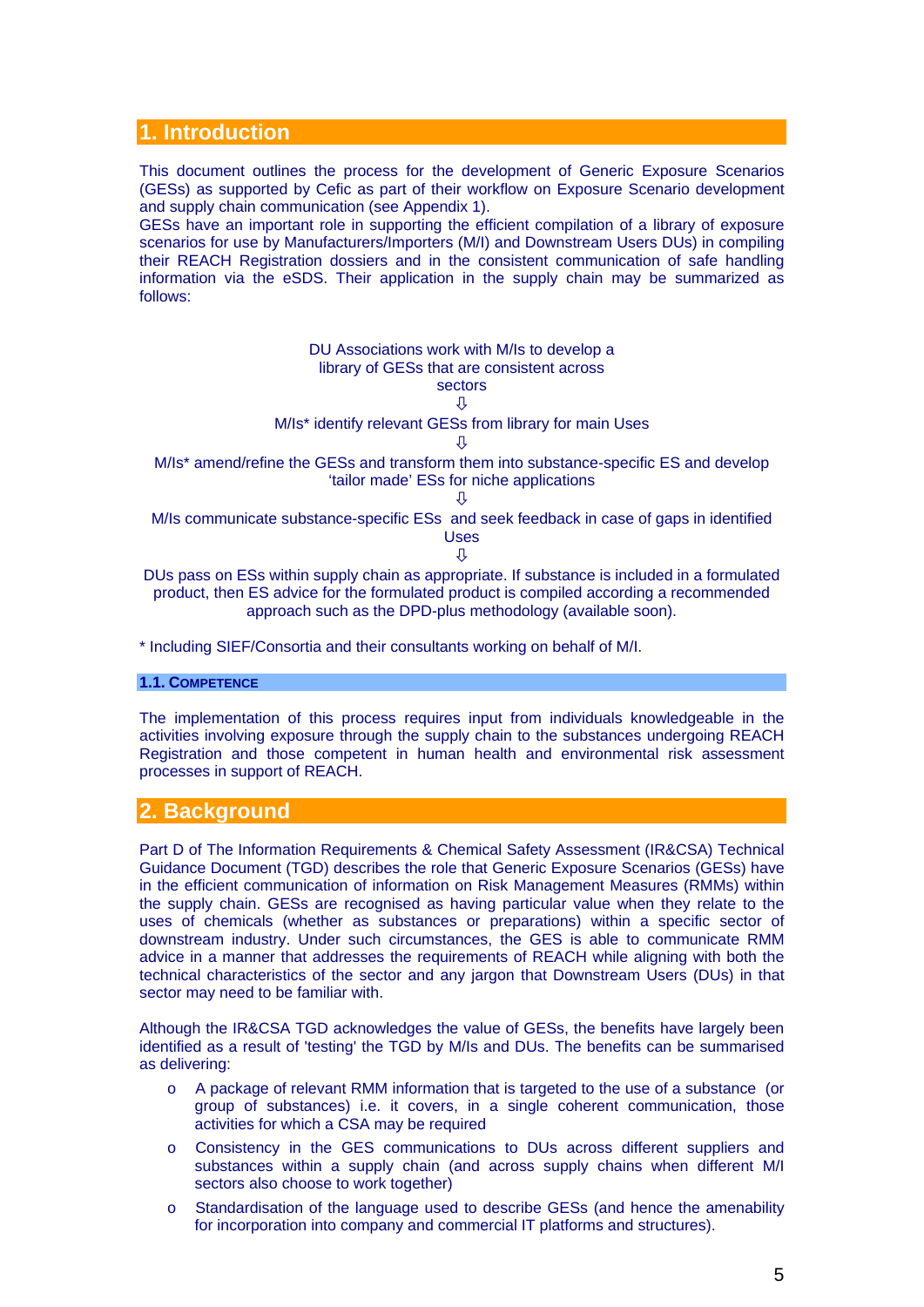- <span id="page-5-0"></span>o The likelihood that there will be no unnecessary DU communication arising from the provision of inappropriate ESs into the supply chain, as the process relies on the cooperation of M/Is and DUs at the outset of the process.
- o The 'testing' also demonstrated that the GES is unlikely to be able to deliver these benefits unless it is developed in close partnership between M/Is and DUs using a process that is sufficiently comprehensive, transparent and systematic such that all necessary data can be obtained. In this respect:
- o They must be developed in a manner consistent with the IR&CSA i.e. the identification and characterisation of RMMs should based on suitable DNELs and PNECs.
- o They must be capable of creating an ESs that can form part of the CSR and be contained within the eSDSs.
- o They must account for the input from DUs (and DU groups) that are representative for the sector or application that the GES is addressing.
- o They should aim to communicate good industry/sector practice as well as align with the requirements of REACH.

Some of the above concepts are not new. For example, the solvents industry (and many other industry sectors) has produced 'safe handling guides' that address the proper use of certain solvents for defined applications. The solvents industry has also worked with DU trade groups to develop a series of good practice guides including a "Guide to Managing Solvent Exposure". Such documents therefore represent a key source of information that has recently undergone critical review and endorsement by key supply chain stakeholders and which, in the context of any initiative to develop GESs for common uses of solvents, should clearly be accounted for.

# **3. Key definitions**

Within this document, the following key definitions are used. A list of acronyms used is to be found in the Glossary in Appendix 7.

**Exposure Scenario (ES)** this is referred to under REACH as "the set of conditions [usually based around a Process Category (PROC code) for workers, Product Category (PC Code) or Article Category (AC) for consumers or Environmental Release Category (ERC) for the environment] that describe how a substance can be safely used throughout its life cycle, and which include the necessary operational conditions (OCs) and risk management measures (RMMs) which the M/I considers should be implemented to control the risks to human health and the environment associated with the use". An Exposure Scenario is substance specific.

*Generic Exposure Scenario (GES)* describes the necessary operational conditions (OCs) and risk management measures (RMMs) which should be implemented to control the risks to human health and the environment associated with the use (or uses) of a group of substances/products with a similar risk profile within a general area of industry (and may extend across several PROCs, PCs/ACs or ERCs). By definition, it aggregates the individual Exposure Scenarios for the various tasks and activities that constitute the general use of the substance/product within a specific sector. It is developed by M/Is in partnership with DU associations.

A Generic Exposure Scenario is applicable for a group of substances with a similar risk profile and aggregates individual Exposure Scenarios for a particular area of application such as a process chemical, cleaning agent or coating.

The title of the GES serves as a mechanism that highlights to a user where a substance may be used and, by implication, how it is likely to be used, but not explicitly for what purpose. The title also represents the means by which the relevant worker, consumer and environmental Operational Conditions (OCs) and Risk Management Measures (RMMs) are communicated within a common ES. A list of indicative GES titles for key chemicals supply chains is contained in Appendix 5.

Although the GES approach is primarily to address groups of substances with similar characteristics, it can also be used to map single substances. In this case, Steps 5 and 6 of the steps to develop a GES are omitted (see Section 4).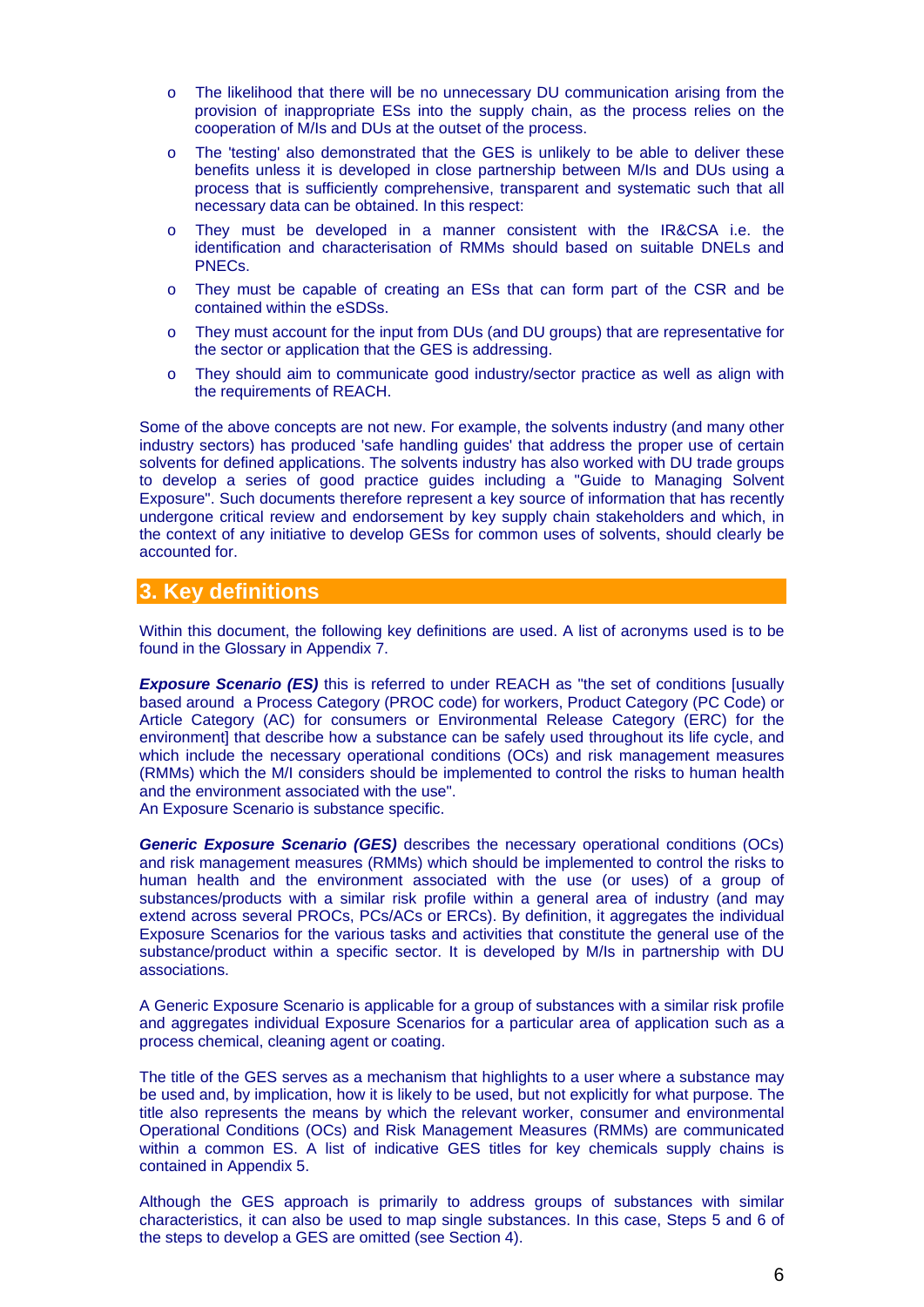**Use Descriptor:** Part D and Chapter R12 and R16 of the IR&CSA guidance introduce a Use Descriptor System to describe substances uses within the supply chain. This System includes the following components and are referenced in the definitions given above:

Sector of Use (SU): at its broadest level covering industrial workers, public domain (covering professional workers) and private households (covering consumers). IR&CSA Chapter R12.

Product Category (PC) – Type of preparations in which the substance is used (relevant for consumer applications) IR&CSA Chapter R12.

Process Category (PROC) – Type of operations involving potential for worker exposure, IR&CSA Chapter R12.

Article Category (AC) – descriptor for substances in articles with and without intended release. Not addressed within this guidance. Where substances are processed into an article(s) with exposure potential, ACs should be considered alongside PCs for consumer. IR&CSA Chapter R12.

Environmental Release Category (ERC). IR&CSA Chapter R16.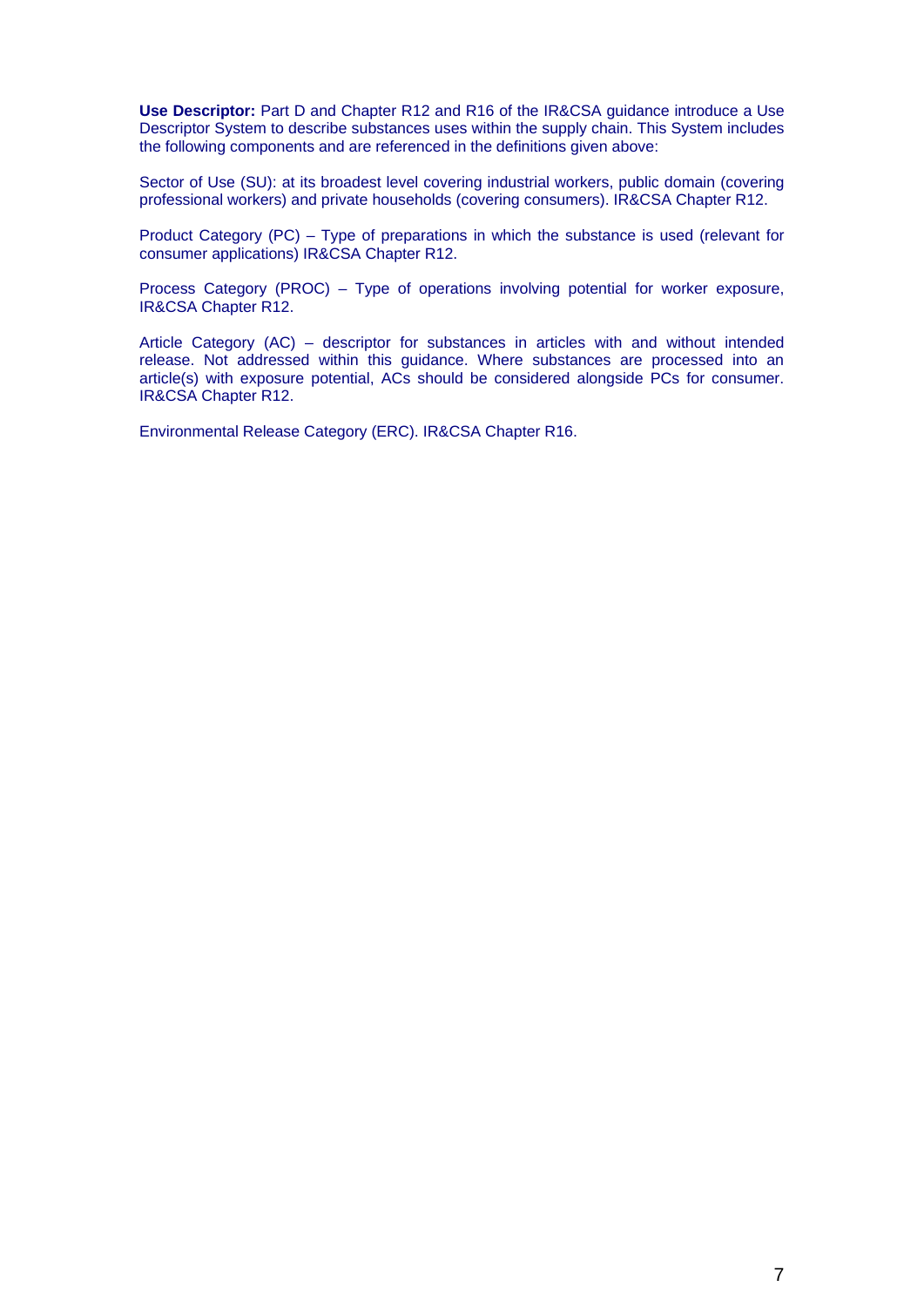# <span id="page-7-0"></span>**4. Process Outline**

Figure 1 illustrates the main elements recommended for the successful development of Generic Exposure Scenarios and their subsequent translation into a substance-specific ES for inclusion within the substance Registration documentation and extended safety data sheet (eSDS).

The primary responsibility for this implementation process is by Manufacturer/Importers (M/Is) using input from:

- o Internal resources, e.g. product stewardship, commercial and technical specialists.
- o DU organisations as surrogate for contact with individual customers.
- o Dialogue with individual customers (if required).

The process consists of a series of discrete steps that aim to efficiently map the nature of how a substance is used, reduce any uncertainties relating to the use, identify additional information that may help in confirming the integrity of how risks are managed and how these are subsequently communicated in the Exposure Scenario. These steps are expanded in Figure 2 and Section 5.

### **Figure 1: Key Steps for Developing of Generic Exposure Scenarios**



The process draws on the ECETOC TRA Tier 1 modelling tool in the first instance to estimate exposure levels, but allows for the documentation of Tier 2 iterations where these are necessary for demonstration of safe use. The process provides a format for recording of the inputs and outputs from the Chemical Safety Assessment (CSA) and may be used as the basis for supporting the risk assessment reported within the Chemical Safety Report (CSR). In completing the CSR further explanatory text supporting the selection of CSA inputs, their evaluation and associated conclusions is expected to be required.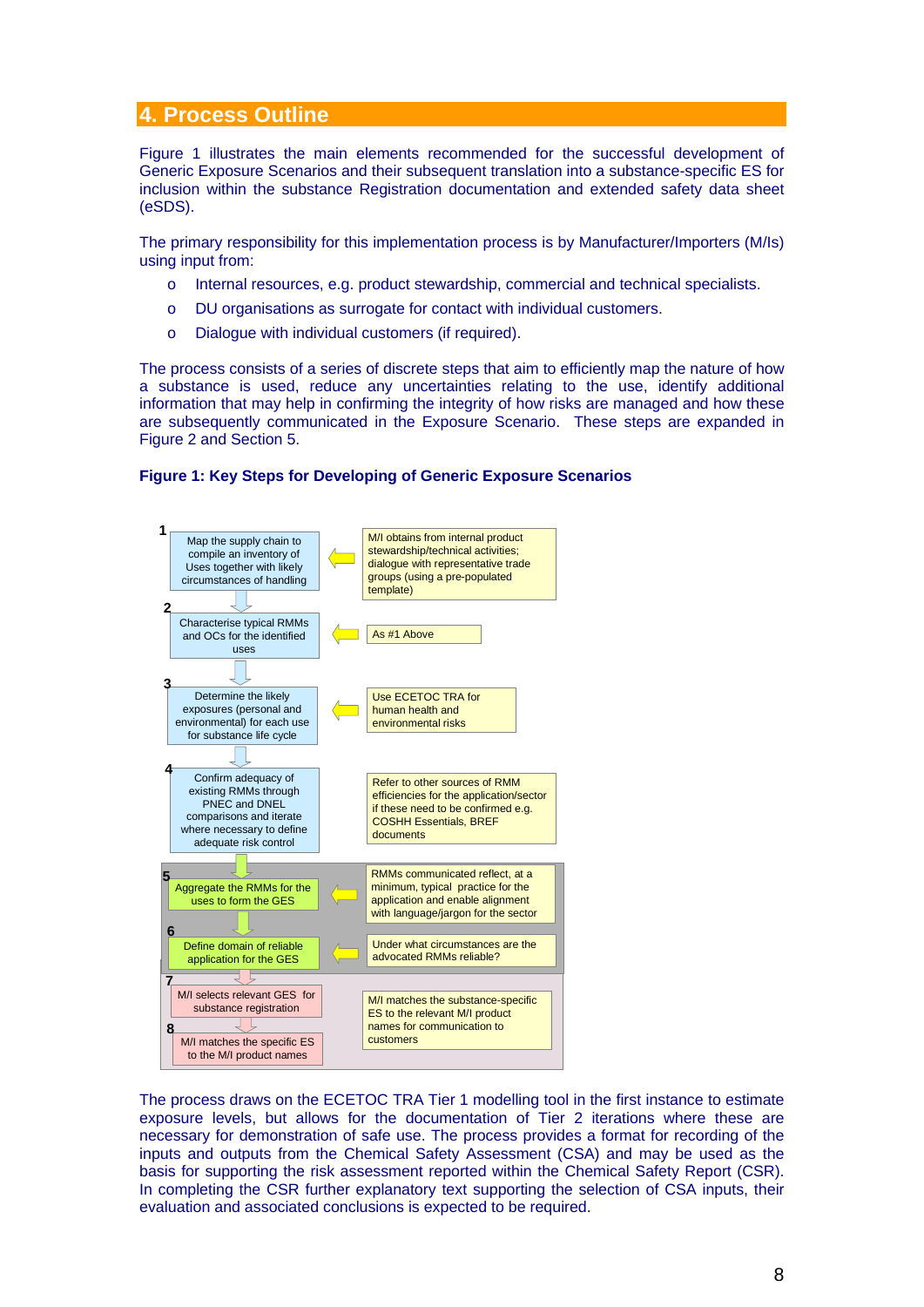#### <span id="page-8-0"></span>**Figure 2: Core considerations for the development and application of Generic Exposure Scenarios**

| <b>Step</b>    | <b>What</b>                                                                                                                                                                                                                                                                                                                                                                                                                                                                                                                                                                                | <b>How</b>                                                                                                                                                                                                                                                                                                                                                                                                                                                                                                                                                                                                                            |
|----------------|--------------------------------------------------------------------------------------------------------------------------------------------------------------------------------------------------------------------------------------------------------------------------------------------------------------------------------------------------------------------------------------------------------------------------------------------------------------------------------------------------------------------------------------------------------------------------------------------|---------------------------------------------------------------------------------------------------------------------------------------------------------------------------------------------------------------------------------------------------------------------------------------------------------------------------------------------------------------------------------------------------------------------------------------------------------------------------------------------------------------------------------------------------------------------------------------------------------------------------------------|
|                |                                                                                                                                                                                                                                                                                                                                                                                                                                                                                                                                                                                            | I. Map substance applications and characterise exposures through the supply chain – action                                                                                                                                                                                                                                                                                                                                                                                                                                                                                                                                            |
|                | by M/I organisations with support from DU organisations                                                                                                                                                                                                                                                                                                                                                                                                                                                                                                                                    |                                                                                                                                                                                                                                                                                                                                                                                                                                                                                                                                                                                                                                       |
| 1              | For a substance or group of<br>substances with similar applications,<br>M/I maps the supply chain to compile<br>an inventory of Uses involving potential<br>for worker or consumer exposure or<br>environmental release. This is carried<br>out for each defined area of application<br>and forms the basis of the GES.<br>Identify the relevant Sector of Use<br>(Reach Use Descriptor 1) for each life<br>cycle stage, keeping the Sector as<br>general as possible                                                                                                                      | Compile an inventory of applications for the<br>substance(s) to be registered. For example:<br>process chemicals, cleaning agents,<br>coatings (e.g. paints/decorative coatings,<br>inks, adhesives), lubricating agents (e.g.<br>lubricants, greases). In addition general<br>activities such as manufacture, storage and<br>distribution, formulation and packing should<br>be identified.<br>For each application, opportunities for<br>exposure are identified covering each<br>lifecycle stage of the supply chain.<br><b>Identify relevant Downstream User</b><br>Associations to assist with verifying the<br>mapping exercise |
| $\overline{2}$ | For each area of application, determine<br>the contributing scenarios and those<br><b>Operating Conditions (OCs) and Risk</b><br>Management Measures (RMMs) that<br>are currently used to control<br>worker/consumer exposures and<br>environmental releases.<br>Map each Use involving potential for<br>exposure to the relevant REACH Use<br>Descriptor:<br>Worker - Process Categories (PROC)<br><b>Consumer - Product Categories</b><br>(PC)/Article Categories (AC)<br>Environment - Environmental Release<br>Categories (ERC) or equivalent<br>Review with relevant DU Organisation. | Use Table 1 of the standardized mapping<br>Microsoft Excel®-based spreadsheet format<br>template.<br>Separate templates are available for worker,<br>consumer and environment.<br>Review the outcome of the mapping<br>exercise with representative DU<br>Organisations for accuracy and<br>completeness and adjust as needed. This<br>may be done at this point, or for efficiency,<br>combined with the DU review carried out as<br>part of later steps.<br>See examples given in Section 5.1.                                                                                                                                      |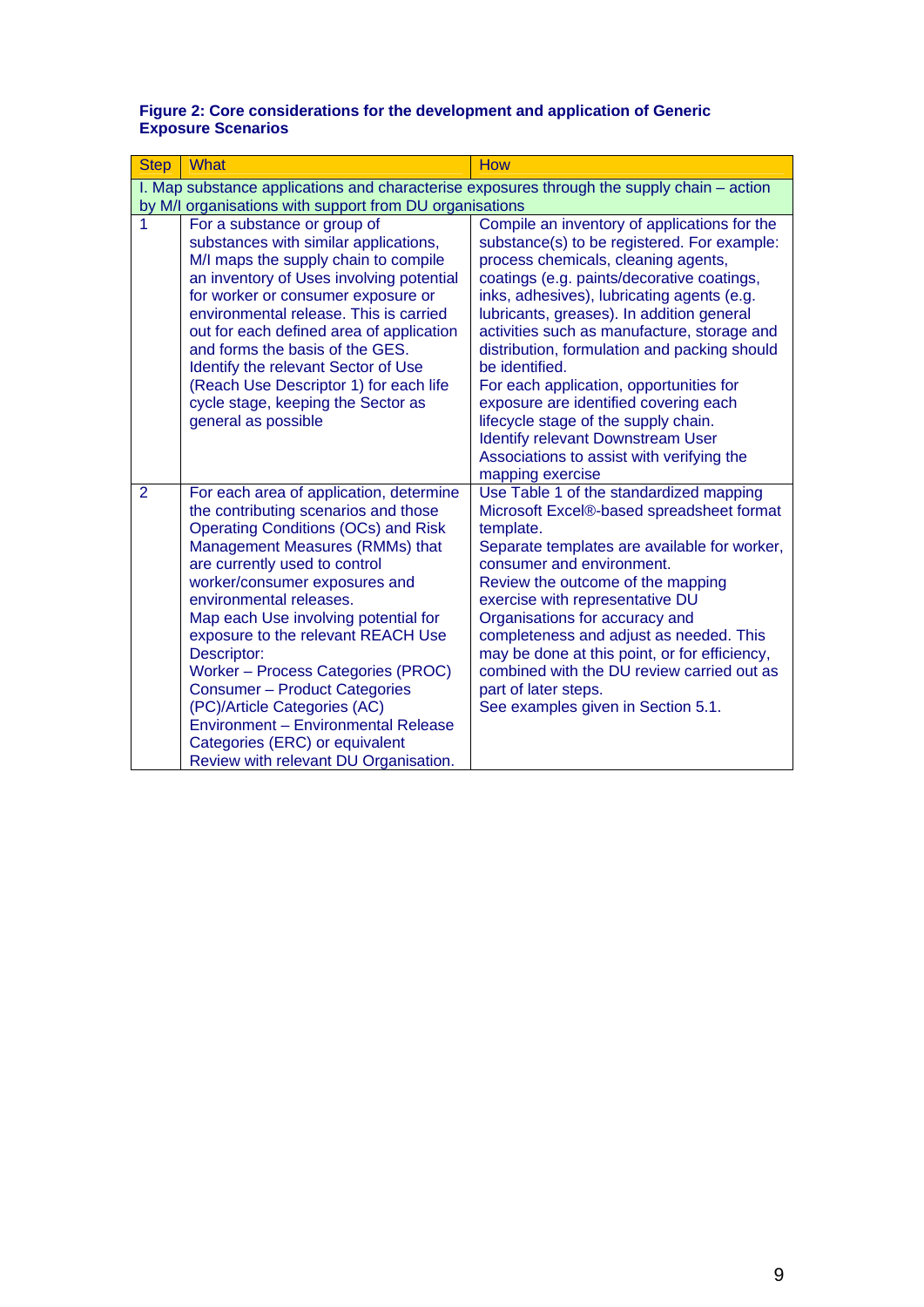|   | II. Evaluate risk and document the Chemical Safety Assessment - action by M/I organizations with                                                                                                                                                                                                                                                                                                                                                                                                                                                                                                                                                                                                                                                                                                                                                                   |                                                                                                                                                                                                                                                                                                                                                                                                                                                                                                                                                                                                                                                                                                                                                                                                                                                                                                                         |  |  |  |  |  |  |  |
|---|--------------------------------------------------------------------------------------------------------------------------------------------------------------------------------------------------------------------------------------------------------------------------------------------------------------------------------------------------------------------------------------------------------------------------------------------------------------------------------------------------------------------------------------------------------------------------------------------------------------------------------------------------------------------------------------------------------------------------------------------------------------------------------------------------------------------------------------------------------------------|-------------------------------------------------------------------------------------------------------------------------------------------------------------------------------------------------------------------------------------------------------------------------------------------------------------------------------------------------------------------------------------------------------------------------------------------------------------------------------------------------------------------------------------------------------------------------------------------------------------------------------------------------------------------------------------------------------------------------------------------------------------------------------------------------------------------------------------------------------------------------------------------------------------------------|--|--|--|--|--|--|--|
|   | support from DU organisations                                                                                                                                                                                                                                                                                                                                                                                                                                                                                                                                                                                                                                                                                                                                                                                                                                      |                                                                                                                                                                                                                                                                                                                                                                                                                                                                                                                                                                                                                                                                                                                                                                                                                                                                                                                         |  |  |  |  |  |  |  |
| 3 | Carry out exposure estimates for workers,<br>consumers and/or the environment for each<br>identified Use included within the mapping<br>exercise.<br>Consider relevant routes of human<br>exposure (inhalation, skin, oral) or<br>environmental emission (air, water,<br>land/sediment).                                                                                                                                                                                                                                                                                                                                                                                                                                                                                                                                                                           | Estimate/predict exposures using available Tier 1<br>modelling tools, e.g. ECETOC TRA.<br>Identify OCs/RMMs applied to modify the Tier 1<br>estimates<br>Document results using Table 2 of the<br>standardized Microsoft Excel®-based<br>spreadsheet format template for worker,<br>consumer or environment.<br>Divide analysis according to relevant health and<br>environmental ranges, e.g. volatility or dustiness,<br>log KOW                                                                                                                                                                                                                                                                                                                                                                                                                                                                                      |  |  |  |  |  |  |  |
| 4 | Confirm adequacy of the existing typical<br>RMMs taking account of appropriate RMM<br>efficiencies through comparison with actual<br>or representative DNELs and PNECs.<br>Iterate where necessary to define adequate<br>risk control and demonstrate safe use.<br>List the RMMs for each Use as standard<br>phrases to support compilation of the<br>required risk control measures for<br>communication to Downstream Users using<br>meaningful language. These may include<br>recommended measures in support of<br>product stewardship in addition to those<br>required for demonstration of safe use<br>under REACH.<br>Review with relevant DU Org. Reality check<br>that recommended RMMs are appropriate<br>and practical.<br>Where identified RMMs/OCs are not in line<br>with existing practice work with DU Org to<br>obtain further Tier 2 information | Compare the exposure estimates for the relevant<br>volatility or dustiness ranges with relevant<br><b>DNELs and/or PNECs.</b><br>For the development of the GES it is only<br>necessary to have available a DNEL or PNEC<br>representative of a substanceFootnote. Prior to<br>final registration a verification step with the actual<br>DNEL/PNEC is required.<br>Safe use is demonstrated if the result is below<br>unity.<br>If safe use cannot be demonstrated carry out Tier<br>2 iteration to verify actual risk reduction is greater<br>than the Tier 1 default for a particular RMM or<br>identify additional RMMs.<br>Document results in Table 2 in support of the<br><b>Chemical Safety Assessment</b><br>Draw on the RMM standard phrase library being<br>prepared as part of the GES process to compile<br>the relevant list of RMMs for communication<br>purposes. Identify additional phrases if needed. |  |  |  |  |  |  |  |

Footnote to point 4: For certain groups of substances having similar hazardous properties it may be possible to use a DNEL/PNEC for the whole group. This requires expert judgment.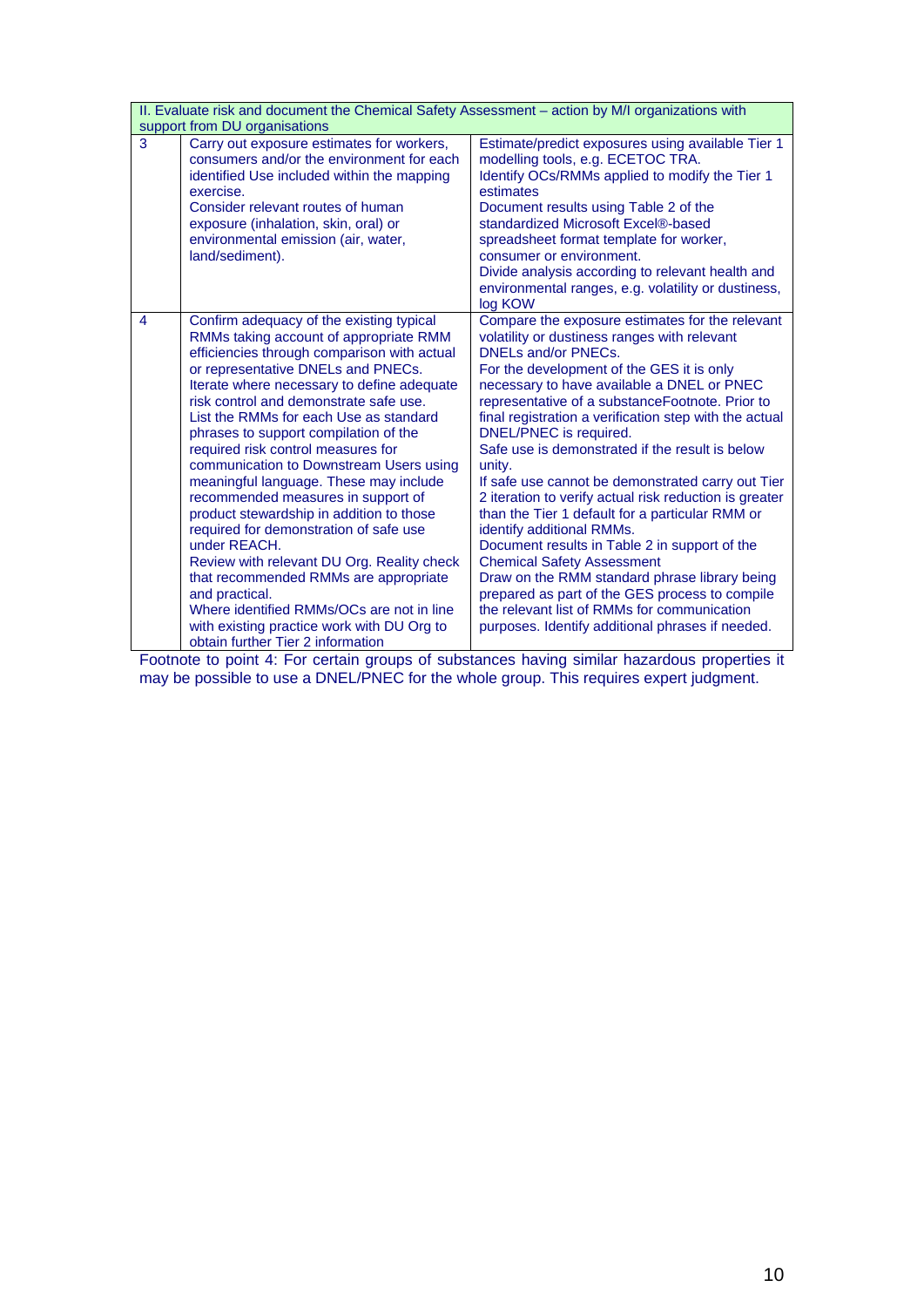|                | III. Compile the GES and include within the industry or Sector GES library(ies) - action by M/I<br>organizations with support from DU organisations                                                                                                                               |                                                                                                                                                                                                                                                                             |  |  |  |  |  |  |
|----------------|-----------------------------------------------------------------------------------------------------------------------------------------------------------------------------------------------------------------------------------------------------------------------------------|-----------------------------------------------------------------------------------------------------------------------------------------------------------------------------------------------------------------------------------------------------------------------------|--|--|--|--|--|--|
| 5              | Compile the GES for the area of<br>application (divided by industrial,<br>professional or consumer as required)<br>using the REACH ES Template format<br>Review with DU and incorporate<br>refinements as appropriate                                                             | Aggregate the list of Uses (contributing<br>scenarios) and associated RMM phrases.<br>Include RMM phrases required for the<br>demonstration of safe use<br><b>Consider inclusion of additional RMM</b><br>phrases in support of product stewardship<br>recommendations      |  |  |  |  |  |  |
| 6              | Define the domain of reliable<br>application for the GES<br>Make GES available for inclusion within<br>the industry GES library for access by<br>relevant stakeholders<br>DUs may choose to develop a<br>complementary GES to incorporate<br>standard Sector-specific terminology | The domain of reliable application is defined<br>by the list of Operating Conditions and<br>substance characteristics against which the<br>RMMs are relevant, e.g. relevant<br>DNEL/PNEC range, volatility, exposure<br>duration, emission volume, operating<br>temperature |  |  |  |  |  |  |
|                | IV. Convert the GES into a substance-specific ES for registration and customer<br>communication - action by Registrant with input from customers if required                                                                                                                      |                                                                                                                                                                                                                                                                             |  |  |  |  |  |  |
| $\overline{7}$ | M/I selects the relevant GES to form                                                                                                                                                                                                                                              | M/I confirms suitability of the GES by                                                                                                                                                                                                                                      |  |  |  |  |  |  |
|                | the basis of their substance-specific<br>registration<br>M/I amends the GES and supporting<br>CSA documentation as required and<br>incorporates within their Chemical<br><b>Safety Report</b>                                                                                     | reference to substance-specific criteria e.g.<br>DNEL/PNEC values, volatility, dustiness.<br>GES is refined as necessary to form the<br>substance-specific ES                                                                                                               |  |  |  |  |  |  |

Footnote to Step 8: For multi-component products, it is recommended to develop the product ES in line with the DPD-Plus methodology $1$ 

<sup>1</sup>DPD-Plus methodology - Guidance for the development of Exposure Scenarios for formulations based on selecting the ES for the component substance(s) which drive the hazard classification according to the Dangerous Preparations Directive (DPD). Available on the Cefic website: <http://cefic.org/templates/shwPublications.asp?HID=750>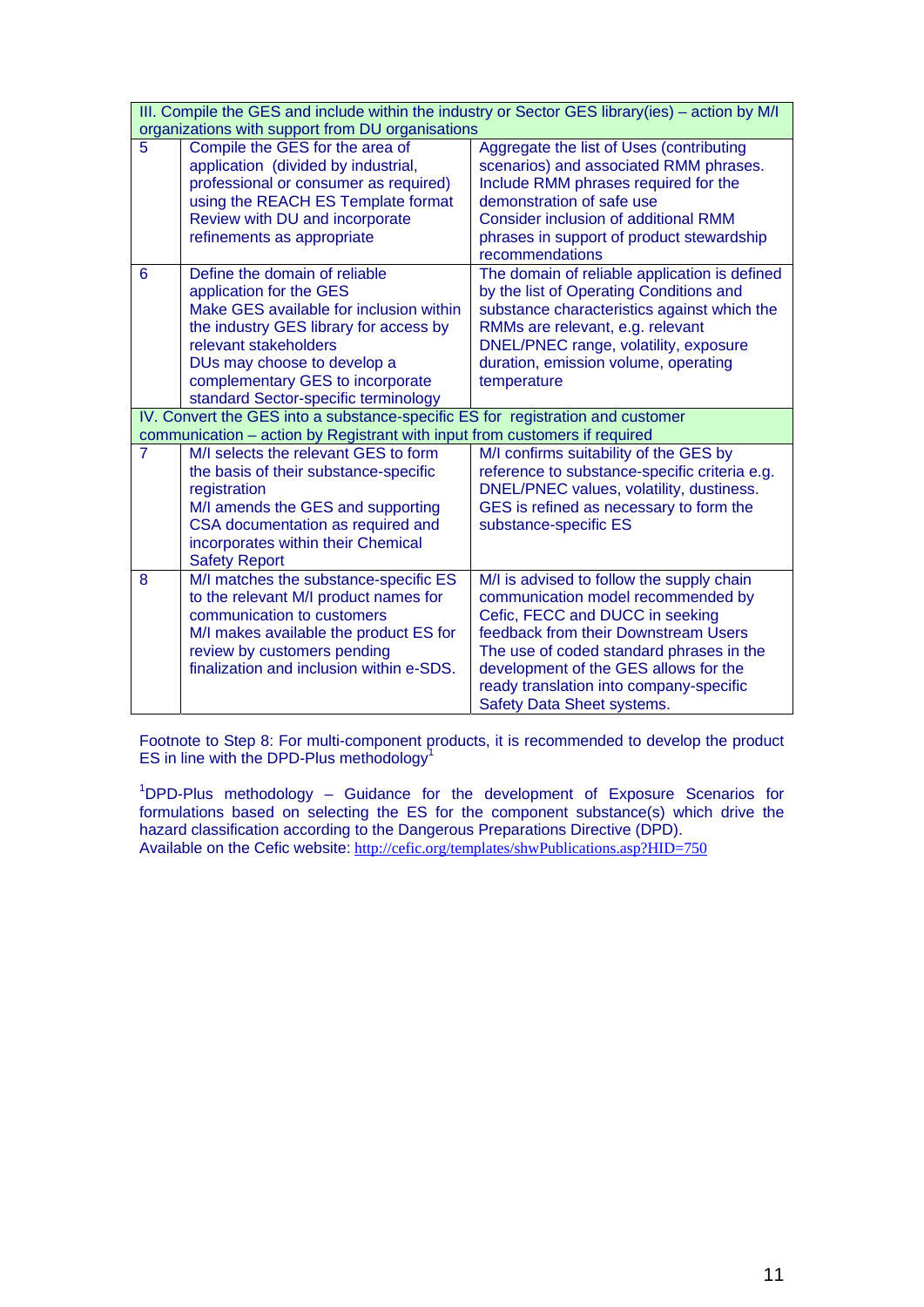# <span id="page-11-0"></span>**5. Development of Generic Exposure Scenarios (GESs)**

Following discussions between M/Is and DU associations aimed at delivering the efficient and reliable development of any GES, an Microsoft Excel®-based spreadsheet format has been developed that aims to facilitate:

- o An agreed characterisation of the uses of the of relevant group of substances (e.g. low volatility liquids) within the supply chain (or defined parts of it)
- o The systematic collection, confirmation and processing of relevant information in the development of the GES
- o The initial creation of the GES by the M/I and, where necessary, it's subsequent refinement following feedback by DUs
- o Standardisation of how the GES is structured and described both in order to ensure that the GESs that DUs receive are similar from different M/Is and to facilitate the efficient integration of GESs (and associated substance-specific ESs) into the IT systems of M/Is e.g. for the creation of SDSs.

### **5.1. MAPPING INFORMATION ON APPLICATION AND USES (GES PROCESS STEPS 1 AND 2)**

Part D of the IR&CSA TGD provides guidance on how M/Is may obtain information from within their own organisations and via the supply chain that describes the uses of a substance. Although the TGD contains basic flow charts, DUCC/FECC/Cefic have now developed a detailed process (Appendix 1) that offers advice on how this may be efficiently accomplished. In order to develop GESs, it is foreseen that a M/I needs to:

- o Understand in which sectors of industry his substance is likely to be used, but not necessarily what it may be used for, and
- o Have a knowledge of, or be able to make reasonable assumptions on, the likely exposure controls (both as Risk Management Measures and operational conditions) that are likely to affect exposures/emissions to man and/or the environment

Much of this information is already likely to reside within M/I organisations as a result of marketing, technical support and product stewardship related activities. So in many instances organisations will possess sufficient information to start the process of developing ESs. However, because the GES process is a partnership between the M/I and DU, then before the M/I begins to undertake the CSA, there is a need to confirm with the DU that the knowledge/assumptions are in-line with the understandings of the DU group(s) for which a GES may be applicable. For this reason, the process of GES development foresees a continued dialogue between the M/I (or M/I groups and associations) and their DU equivalents (as representatives of the wider DU community) in order to both confirm and/or refine the GES and its supporting data. This is outlined in Figure 3, where the M/I group is ESIG, the European solvent manufacturers, and a coalition of DU groups is represented by ESVOC.

Where DU-authored GESs are available for identified uses, these should serve as a key input to this mapping process.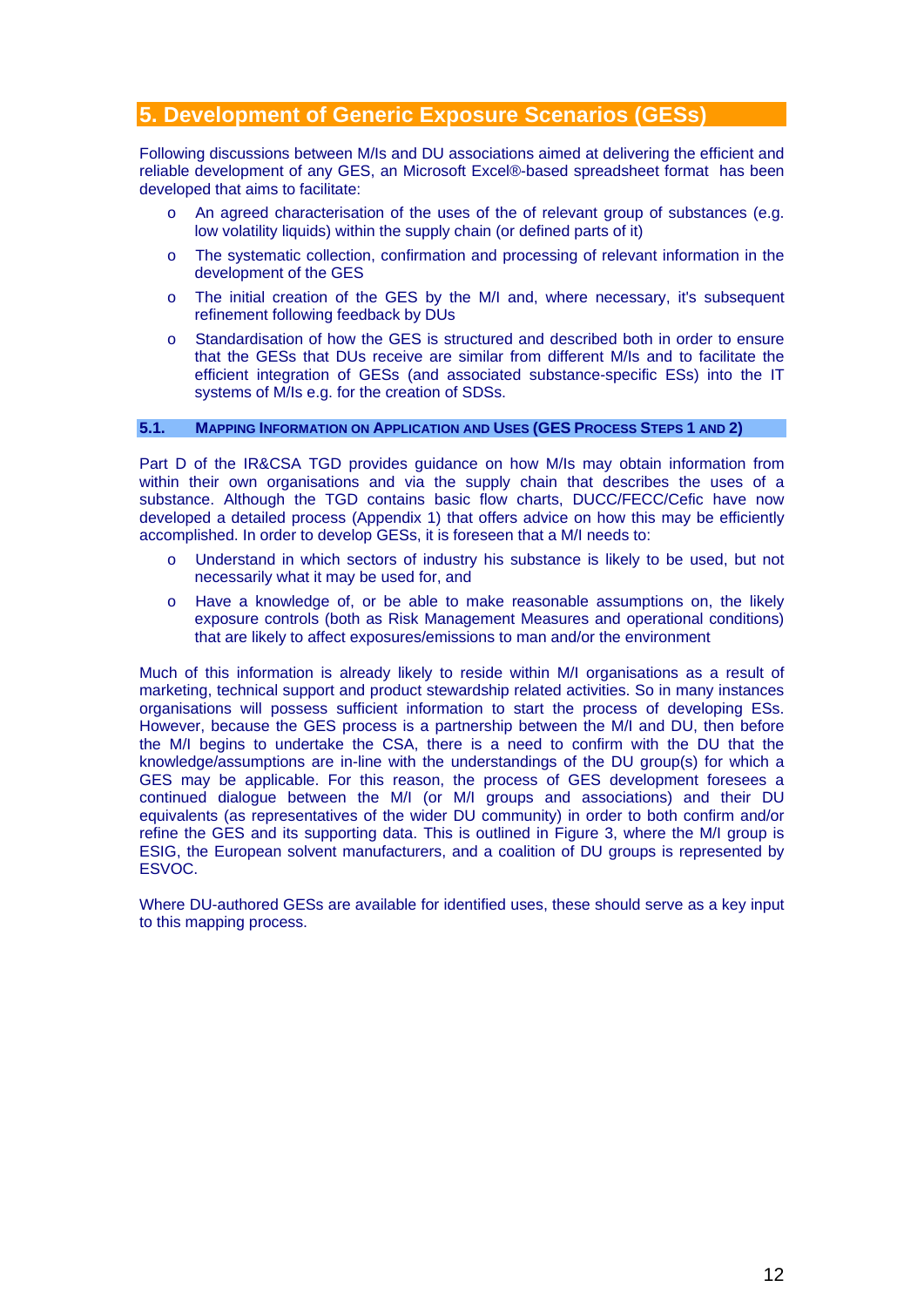### <span id="page-12-0"></span>**Figure 3: The Involvement of M/Is and DUs in the Creation of GESs**



To facilitate the efficient compilation and communication of the information required to develop any GES (or ES), the solvents sector (via ESIG and ESVOC) have developed a Microsoft Excel®-based spreadsheet format that systematically documents and verifies the key information required at the Tier 1 level, in-line with the process shown in Figures 1 and 2. The format allows the M/I to fully and transparently map their initial understandings of the substance (groups of substances) applications and associated uses throughout the life cycle and to then work with appropriate DU organisations (in lieu of specific contacts with DUs themselves) to make any adjustments before undertaking the initial CSA for the uses. Because of the nature of the information required to characterise environmental and human emissions differs, then the format respects this and allows the information to be collated in manner that still enables the communication of an integrated (human and environmental) GES. The information contained in Table 1 of the format is shown in Figures 4a, 4b and 4c below.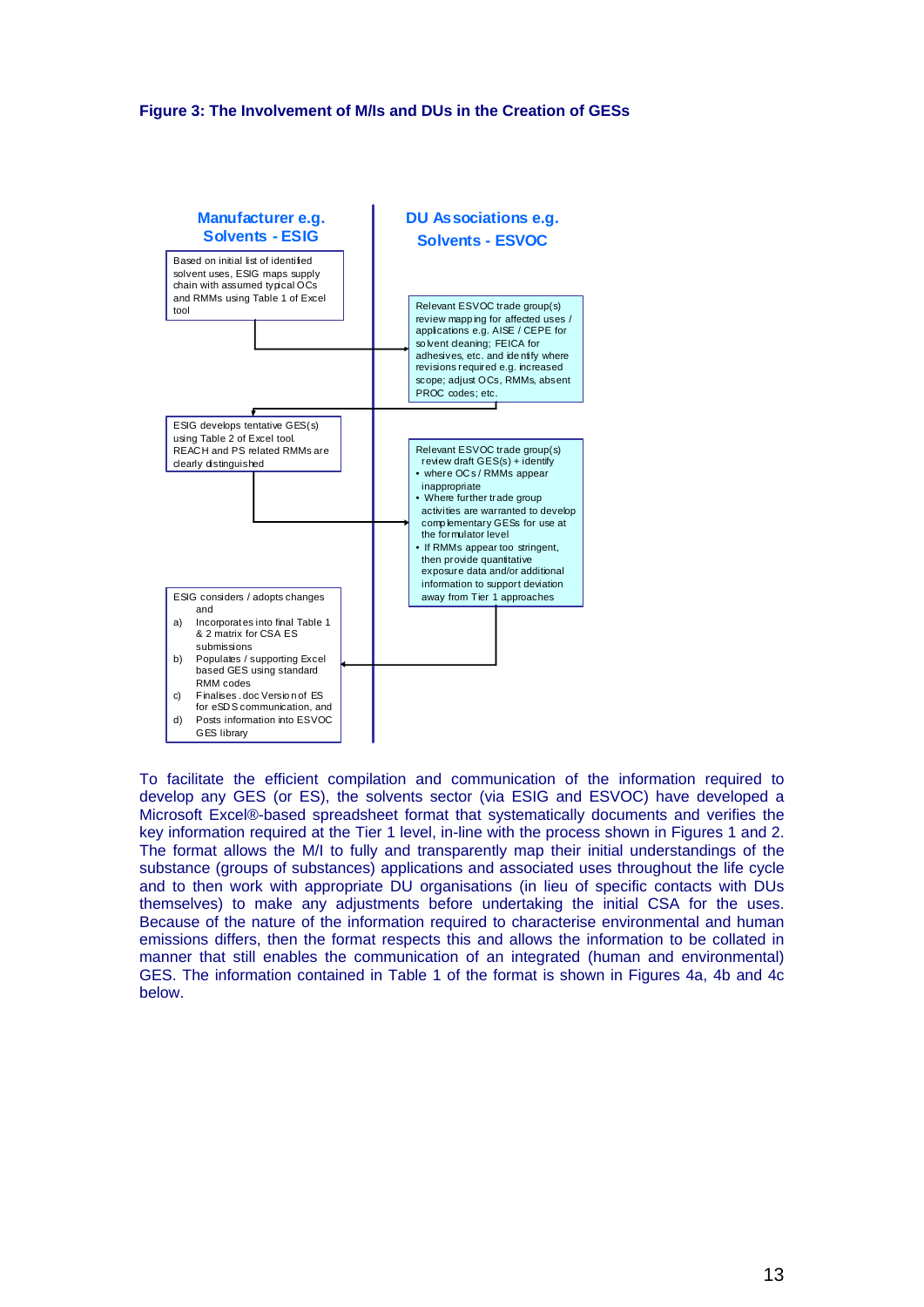## <span id="page-13-0"></span>**5.1.1. MAPPING OF WORKER APPLICATIONS AND USES**

The process for mapping worker exposures for the use cycle is undertaken using Table 1 of the Microsoft Excel®-based spreadsheet format shown in Figure 4a. The life cycle is first broken down into common areas of application for the relevant group of substances, refer to Appendix 5 for an example list of application areas a number of which may comprise the life cycle for a particular substance. For each application opportunities for exposure are identified covering each lifecycle stage and described in the common terms for the sector and represented as 'contributing scenarios'. The example shown in Figure 4a illustrates the mapping associated with the industrial use of coatings. .

The common descriptions are then 'transformed' into a form that is consistent with the expectations of the IR&CSA TGD i.e. Use Descriptors (in this case Process Categories for workers) are applied and relevant typical RMMs and OCs noted. This use mapping is continued for all identified applications and for different substance types e.g. in the case of solvents, the RMMs and OCs often differ markedly when low and high volatility solvents are used and hence these differences need to be recorded.

#### **Figure 4a: Example GES Format of Table 1 Worker: Mapping uses and associated use conditions for workers – application of coatings in an industrial setting**

|                                 |                                 | <u> Table 1: Mapping Uses in the Supply Chain</u>       |                                                                                      |                                                                                      |                                                                  |
|---------------------------------|---------------------------------|---------------------------------------------------------|--------------------------------------------------------------------------------------|--------------------------------------------------------------------------------------|------------------------------------------------------------------|
|                                 | <b>User Group</b>               | Contributing<br><b>Scenarios</b>                        | <b>Typical Mapped</b><br><b>Operating Conditions</b>                                 | <b>Typical Mapped RMMs</b>                                                           | Use Descriptor<br><b>Process</b><br>Category / TRA<br>equivalent |
|                                 |                                 |                                                         |                                                                                      |                                                                                      |                                                                  |
| <b>Coatings</b><br>(industrial) | Industrial -<br>SU3             | <b>Bulk transfers</b>                                   | Daily; 15 min - 1 hour;<br>ambient temp:<br>collection of line waste<br>in container | Enclosed transfers.<br>vented transfer points;<br>clear lines prior to<br>decoupling | PROC8b<br>Dedicated<br>discharging<br>to/from vessels            |
|                                 | Industrial -<br>SU3             | General process<br>exposures from<br>enclosed processes | Continuous; daily;<br>8hour                                                          | Enclosed process;<br>closed/semi-closed<br>sampling point                            | PROC1 and<br>PROC2 / TRA2<br>Closed<br>continuous<br>process     |
|                                 | Industrial -<br>SU <sub>3</sub> | General process<br>exposures from<br>closed processes   | Batch process; daily;<br>ambient temp.                                               | Closed equipment,<br>enclosed or vented<br>transfer points                           | PROC 3 and<br>PROC4 / TRA4<br>Closed batch<br>process            |
|                                 | Industrial -<br>SU <sub>3</sub> | Charge from drums                                       | Daily; 15 mins - 1 hour;<br>ambient temp                                             | Pumped transfer from<br>drum to holding tanks.                                       | PROC8b / TRA7<br>Discharging<br>to/from vessels                  |
|                                 | Industrial -<br>SU <sub>3</sub> | Printing                                                | Daily: >4 hours.<br>ambient                                                          | Local exhaust<br>ventilation at rollers;<br>remove spills as they<br>occur, PPE      | PROC10 / TRA9<br>Roller application<br>and brushing              |
|                                 | Industrial -<br>SU <sub>3</sub> | Roller and equipment<br>cleaning                        | Daily; 15 min - 1 hour;<br>ambient temp:                                             | collection of waste and<br>wipe cloths in<br>container, PPE.                         | PROC13/TRA11<br>Uses by<br>dipping/pouring                       |

Footnote to Figure 4a: GES process Table 1 describes the mapping of the industrial application of coatings for workers. The RMMs listed are additional to the assumption that a basic standard of occupational hygiene is implemented, e.g. covering the regular supply and laundering of work clothing, provision of washing and changing facilities, eating and smoking is undertaken in areas separate from the workplace, provision of general ventilation to the workplace.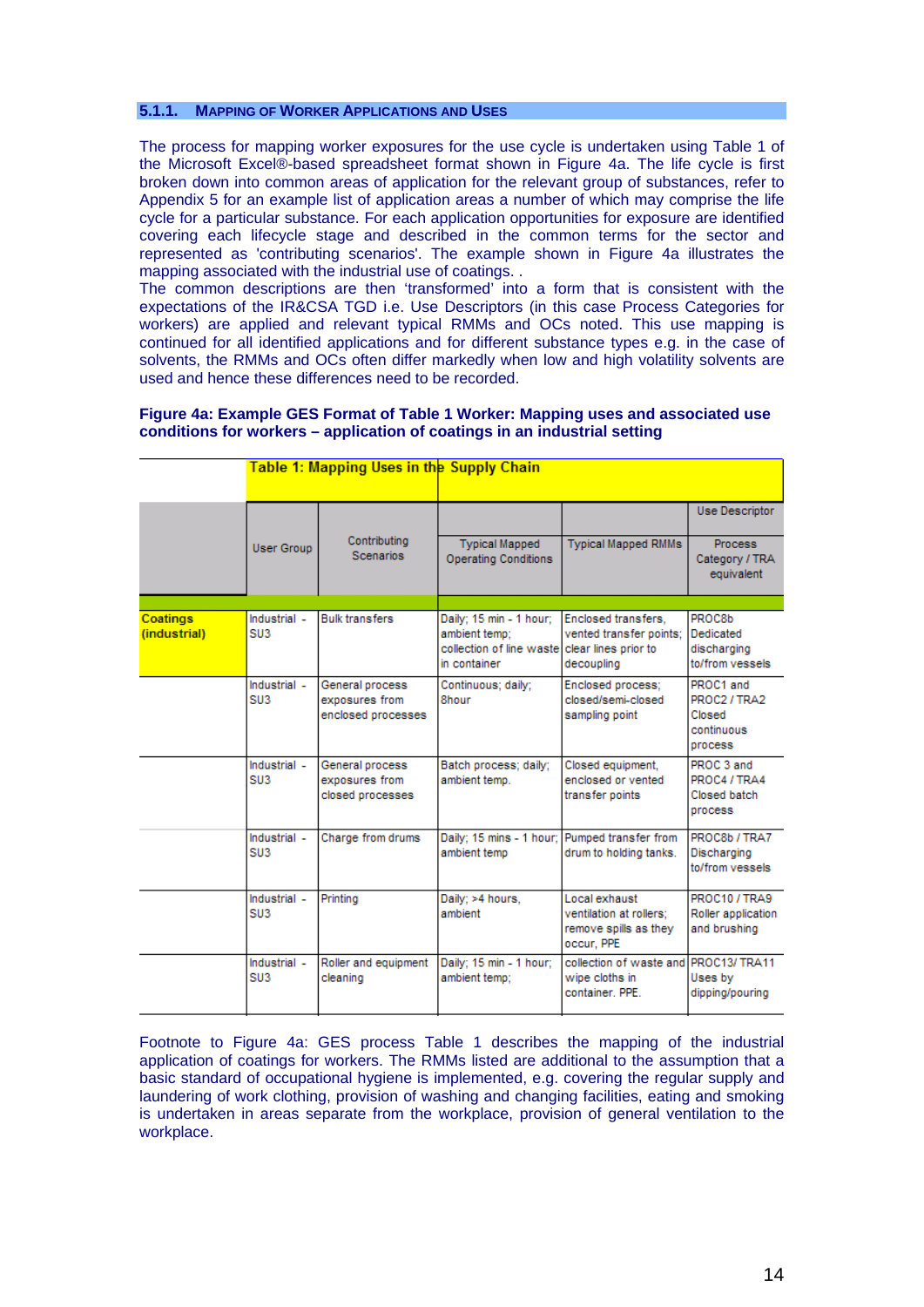### <span id="page-14-0"></span>**5.1.2. MAPPING OF CONSUMER APPLICATIONS AND USES**

Figure 4b illustrates the Table 1 mapping template for the consumer uses of coatings. In a similar manner to that applied for workers, its basis lies in characterizing the range of likely uses in terms of the relevant Use Descriptors, in this case the Product Category (PC) for consumers. However, because the Product Category can be a fairly coarse indicator of how a substance can be encountered in different consumer settings, it may be necessary to introduce a further level of refinement. This is achieved by the use of the ECETOC TRA product sub-categories that link to each PC examples of which are shown for adhesives (PC1) and coatings (PC9) in Figure 4b. Refer to the ECETOC TRA for details of the subcategories.

| Figure 4b: Example GES Format of Table 1 for Consumer: Mapping consumer uses of |  |  |
|---------------------------------------------------------------------------------|--|--|
| coatings                                                                        |  |  |

|                                                                            |                                                                     |                                                                                                                 | Table 1: Mapping Consumer Uses in the Supply Chain                                                                                |                  |
|----------------------------------------------------------------------------|---------------------------------------------------------------------|-----------------------------------------------------------------------------------------------------------------|-----------------------------------------------------------------------------------------------------------------------------------|------------------|
|                                                                            |                                                                     |                                                                                                                 |                                                                                                                                   |                  |
| <b>Relevant Product</b><br>Categories                                      | Product sub<br>Category<br>Sentinels                                | <b>TRA Product</b><br>Ingredient<br>(dermal oral linhal<br>ation) (g/g)  Red<br>where default<br>differs to TRA | TRA Default Skin<br>Surface Area <del>/</del><br>Amount Swallowed [q]<br>/ Amount Used (g)<br>Red where default<br>differs to TRA | Adult /<br>Child |
| <b>Consumer Uses of Coatings</b>                                           |                                                                     |                                                                                                                 |                                                                                                                                   |                  |
|                                                                            |                                                                     |                                                                                                                 |                                                                                                                                   |                  |
| PC1:Adhesives.<br>sealants                                                 | Glues DIY-use<br>(carpet glue, tile<br>glue, wood<br>parquet glue)  | $0.31 Nr + 0.3$                                                                                                 | 858 / Nr / 15000 (1000)                                                                                                           | Ā                |
|                                                                            | Glues, hobby<br>use                                                 | $0.31$ Nr $10.3$                                                                                                | 36 HM + 36                                                                                                                        | Ā                |
| PC4:Anti-freeze<br>and de-icing<br>products                                | Removers<br>(paint-, glue-,<br>wall paper-,<br>sealant-<br>remover) | 0.91Nr10.9                                                                                                      | 858 / Nr / 2000 (500)                                                                                                             | Ā                |
| PC5: Artists<br>supply and hobby<br>preparations                           | Finger paint,<br>face paint                                         | 0.510.51Mr                                                                                                      | 254 / 135 / Nr                                                                                                                    | c                |
| PC9:Coatings and<br>paints, fillers,<br>putties, thinners                  | solvent rich.<br>high solid, water<br>borne paint                   | $100 \times 0.3$                                                                                                | 858 / Nr / 1300 (500)                                                                                                             | Ā                |
|                                                                            | wall paint                                                          | waterborne latex   0.5 / Nr / 0.5 (0.05)                                                                        | 429 / Nr / 3750 (2000)                                                                                                            | Ā                |
| PC10:Building and<br>construction<br>preparations not<br>covered elsewhere | Removers<br>(paint-, glue-,<br>wall paper-,<br>sealant-<br>remover) | $100 \times 0.3$                                                                                                | 858 / Nr / 2000                                                                                                                   | A                |
| PC24:Lubricants,<br>greases, and<br>release products.                      | Liquids                                                             | $0.51 Nr + 0.5$                                                                                                 | 858 / Nr / 5000 (100)                                                                                                             | Ā                |

Footnote to Figure 4b: The consumer mapping characterises the default assumptions used to predict exposures. These defaults are contained in version2 of the ECETOC TRA and are iterable. Therefore the mapping includes both the pre-set values and those that are considered most representative of the use to apply to determine the predicted exposures. To help differentiate between the values for Oral, Dermal and Inhalation these have been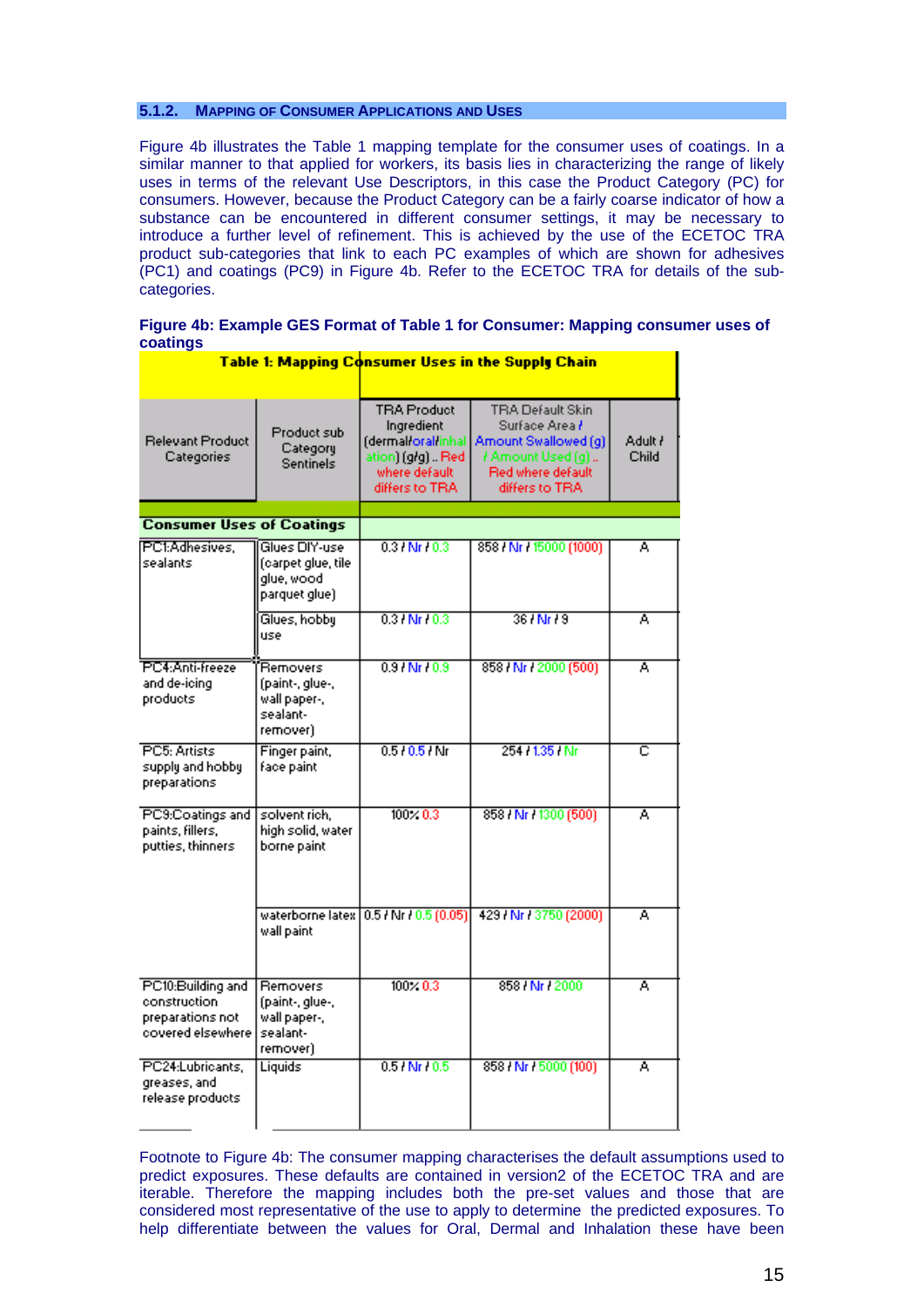<span id="page-15-0"></span>highlighted using different colours, black, blue and green respectively. Where the default values given in the TRA have been adjusted these are highlighted in red.

### **5.1.3. MAPPING ENVIRONMENTAL EMISSIONS**

For each of the consumer and worker uses mapped so far, the associated environmental emissions also have to be mapped. Using the worker and consumer examples, Figure 4c is compiled to represent the environmental emissions mapping. The emissions mapping involves assigning an application or use with the corresponding Environmental Release Class (ERC). However, as the ERCs can be rather coarse indicators of how much of a substance is emitted to the environment as a result of a particular use, it is usually necessary to introduce a further level of refinement. This is achieved by using an appropriate specific ERC (SpERC). Note, because each SpERC requires a justification for its basis (in terms of which exposure determinants differ from those in the related ERC), these are still under development. It should also be noted that the parameters used for the SpERCs remain indicative until they are justified and confirmed.

Mapping uses to ERCs and SpERCs defines first of all whether uses are industrial (i.e. defined point sources) or wide dispersive (i.e. consumer or professional uses which result in continuous emissions that are more or less evenly distributed in a geographic area). In addition, the assignment of SpERCs goes along with assigning exposure modelling parameter such as the number of emission days, whether or not waste water is treated in a sewage treatment plant, waste handling, and risk management ' wide dispersive' use is of significance for risk communication. The combined total of wide dispersive uses results in overall wide dispersive emissions. These are not subject to specific emission reduction measures. For that reason, all wide dispersive uses are assessed together.

In contrast, industrial uses occur at defined sites with defined operational conditions. The respective exposure scenarios specify the operational conditions and, if required, the risk management measures that need to be in place to deliver the appropriate level of risk control i.e. circumstances that when taken together result in a PEC/PNEC ratio of <1.

The development of SPERCs and their role in GES building remains an activity still under development. The format and rationale for SPERCs as illustrated in figures 4C and 5C, included as illustrations of how the concepts may be realised. Cefic intends providing supplementary advice in this area (currently under development).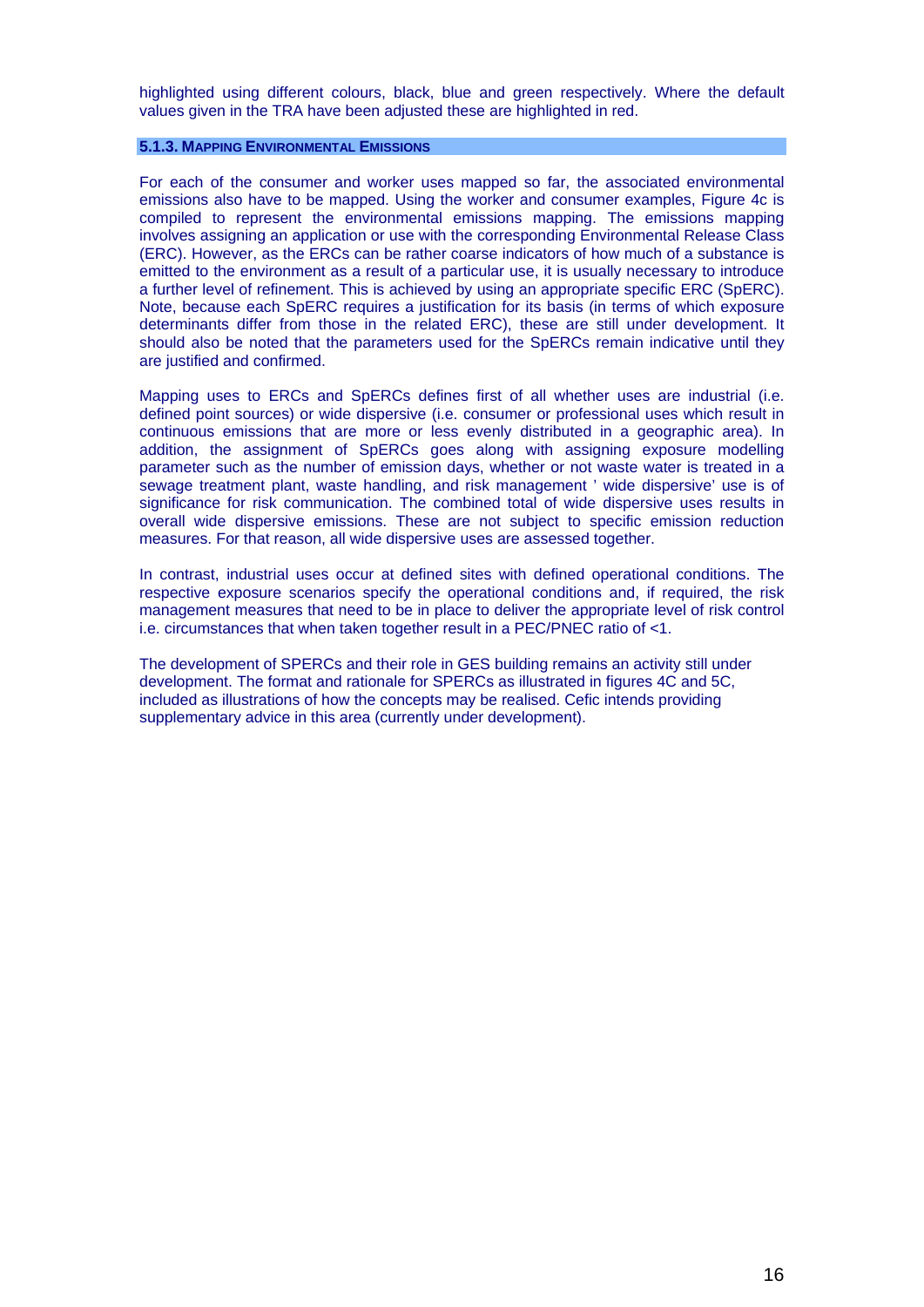# **Figure 4c: Example GES Format of Table 1 for Environment**

<span id="page-16-0"></span>

| <b>Use</b>                       | SU                                                                         |               | <b>ERC</b>     | <b>ERC Description</b>                                                                   | <b>Typical</b>                                                  |                          | <b>Typical mapped</b>                                                   | <b>Emissions fractions to</b>                                  |                                                           |                                              |
|----------------------------------|----------------------------------------------------------------------------|---------------|----------------|------------------------------------------------------------------------------------------|-----------------------------------------------------------------|--------------------------|-------------------------------------------------------------------------|----------------------------------------------------------------|-----------------------------------------------------------|----------------------------------------------|
|                                  |                                                                            |               |                |                                                                                          | mapped<br><b>Operating</b>                                      | <b>RMM</b><br><b>ERC</b> | <b>SPERC</b>                                                            | Air                                                            | <b>Water</b>                                              | <b>Soil</b>                                  |
|                                  | PC1 adhesive and<br>sealants                                               | 21            | 8c.f           | Wide dispersive indoor<br>/outdoor use resulting in<br>inclusion into or onto a matrix   | <b>Condition</b><br>Frequency of<br>use: $365d/y$ ;<br>STP: yes | none                     | Allow residues to<br>dry/cure, dispose of<br>residues as solid<br>waste | ERC: 15% (all)<br><b>SPERC: 100%</b><br>$(solvent)$ , 0% other | ERC: 1% (all)<br>SPERC: 0%<br>(solvent), 1% other         | <b>ERC8c: 0%</b><br>ERC8f: 0.5%<br>SPERC: 0% |
| Coatings                         | PC4 Anti-freeze<br>and de-icing<br>products                                | 21            | 8d             | Wide dispersive outdoor use of<br>processing aids in open<br>systems                     | Frequency of<br>use: $365d/y$ ;<br>STP: yes                     | none                     |                                                                         |                                                                |                                                           |                                              |
| $\mathbf{d}$<br>Use<br>Consumer  | PC5 Artists supply<br>and hobby<br>preparations                            | 21            | 8c             | Wide dispersive indoor use<br>resulting in inclusion into or<br>onto a matrix            | Frequency of<br>use: $365d/v$ ;<br>STP: yes                     | none                     | Allow residues to<br>dry/cure, dispose of<br>residues as solid<br>waste | ERC: 15% (all)<br><b>SPERC: 100%</b><br>(solvent), 0% other    | ERC: 1% (all)<br>SPERC: 0%<br>(solvent), 1% other         | <b>ERC8c: 0%</b><br>SPERC: 0%                |
|                                  | PC9 Coatings and<br>paints, putties and<br>fillers                         | 21            | 8c,f           | Wide dispersive indoor<br>/outdoor use resulting in<br>inclusion into or onto a matrix   | Frequency of<br>use: $365d/v$ ;<br>STP: yes                     | none                     | Allow residues to<br>dry/cure, dispose of<br>residues as solid<br>waste | ERC: 15% (all)<br><b>SPERC: 100%</b><br>$(solvent)$ , 0% other | ERC: 1% (all)<br>SPERC: 0%<br>(solvent), 1% other         | <b>ERC8c: 0%</b><br>ERC8f: 0.5%<br>SPERC: 0% |
|                                  | PC10 Building and<br>construction<br>preparations not<br>covered elsewhere | 21            | 8c.f           | Wide dispersive indoor<br>/outdoor use resulting in<br>inclusion into or onto a matrix   | Frequency of<br>use: 365d/y;<br>STP: yes                        | none                     | Allow residues to<br>dry/cure, dispose of<br>residues as solid<br>waste | ERC: 15% (all)<br><b>SPERC: 100%</b><br>(solvent), 0% other    | ERC: 1% (all)<br>SPERC: 0%<br>(solvent), 1% other         | <b>ERC8c: 0%</b><br>ERC8f: 0.5%<br>SPERC: 0% |
|                                  | PC24 Lubricants.<br>greases, and<br>release products                       | 21            | 8 <sub>c</sub> | Wide dispersive outdoor use of<br>substances in closed systems                           | Frequency of<br>use: $365d/y$ ;<br>STP: yes                     | none                     |                                                                         |                                                                |                                                           |                                              |
| Industria<br>Coating<br>$\equiv$ | <b>Industrial coating</b>                                                  | $\mathcal{E}$ | 5              | Industrial use resulting in<br>inclusion into or onto a matrix<br>solvent-borne coatings | Frequency of<br>use: $250d/y$ ;<br>STP: yes                     | none                     | <b>Enclosed transfers</b><br>and processes.<br>collection of waste.     | ERC: 50% (all)<br><b>SPERC: 100%</b><br>(solvent), 0% other    | ERC: 50% (all)<br><b>SPERC: 0%</b><br>(solvent), 1% other | <b>ERC5: 0%</b><br><b>SPERC: 0%</b>          |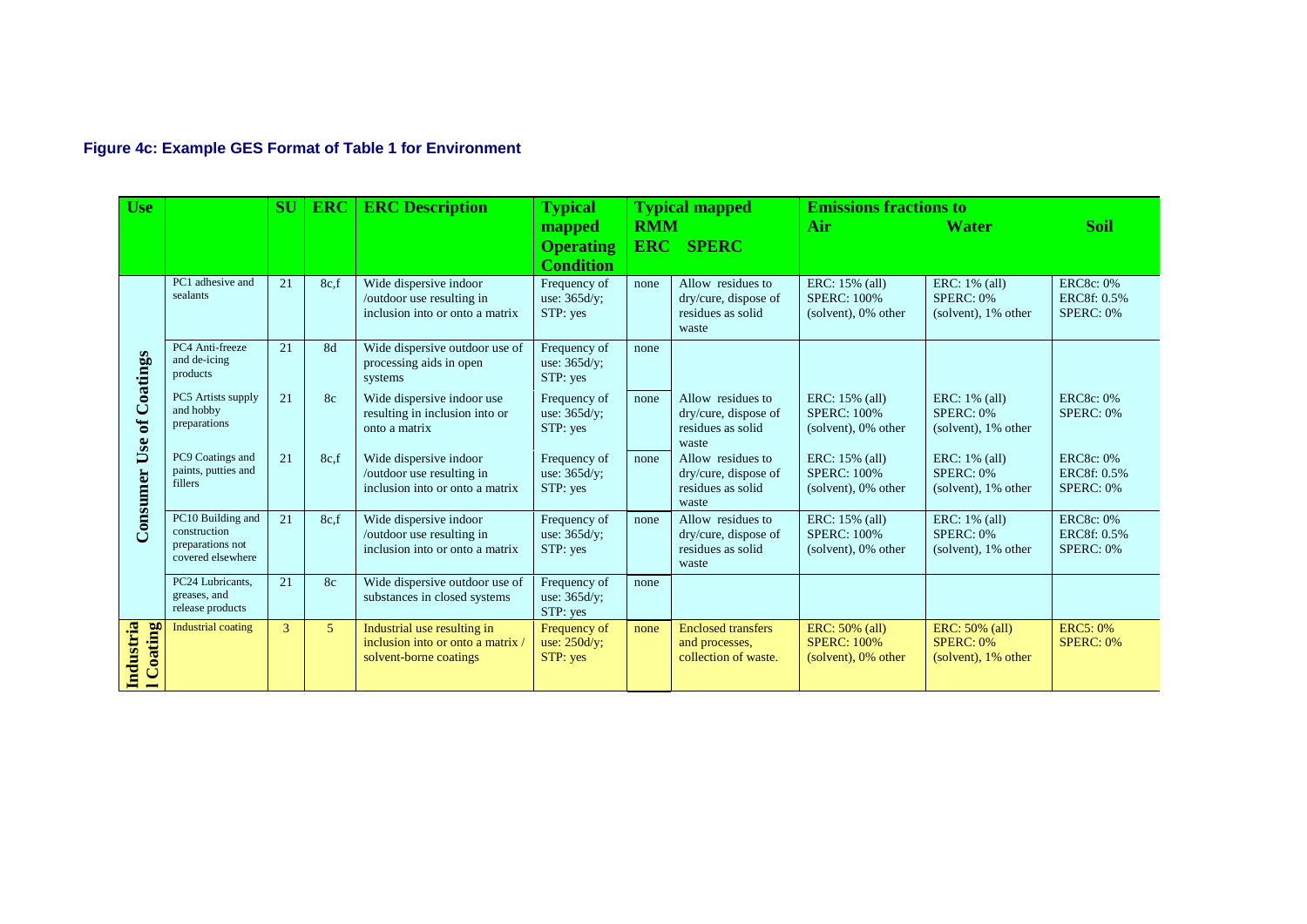#### <span id="page-17-0"></span>**5.1.4. GENERAL CHARACTERISTICS OF GES TABLE 1 USE MAPPING**

The form and contents of Table 1 in Figures 4a-4c demonstrates the following characteristics, namely they:

- $\circ$  identify the characteristics of any use i.e. whether it is discrete or, more usually, consists of a series of component activities (or PROCs or PCs), together with the RMMs and OCs that are expected to be associated with each (i.e. the starting point is a determination of whether the 'current controls' are sufficient to ensure risks are managed effectively.
- o allow the users to focus on the nature of the key risk management measures (in terms of how these are addressed within the TGD screening models e.g. the ECETOC TRA), and those OCs that are likely to be typically encountered in each setting.
- o adopt a common terminology for cataloguing and describing the uses (both as a GES title together with a title for each 'contributing scenario') which, in turn, is then used as the basis for a common (and consistent) approach to how the RMMs are subsequently communicated within the GES.
- o describe the nature of the OCs and RMMs that are typically encountered. The starting point for the GES is therefore an assessment of whether the current conditions are acceptable under REACH i.e. assuming they are, then DUs receive an ES that confirms that the 'business as usual' case has been determined to be safe by the M/I.
- o represent a sound and reliable process by which a M/I can 'map' the uses of a substance (or group of similar substances) against the relevant Use Descriptors (and which form part of the mechanism for Registration and DU communication).

**The information, at this point, does not describe whether the risks are controlled or not.** It is more of an 'inventory' of existing knowledge and practice that the M/ I can refer to when developing the GESs for the uses of the substance. However it also allows a M/I to identify where different sectors of industry may use the substance in similar ways. For example, they might indicate that a similar pattern of use occurs in both the manufacture of substance and its application as a chemical feedstock, which would then indicate the possibilities that the mapping may be interchangeable and that one common ES may only be required to cover the uses for both identified applications, subject to confirmation in the CSA.

#### **5.2. CONFIRMING THE MAPPED DATA (GES PROCESS STEP 2)**

The Table 1 Use mapping prepared by the M/I is then used as the basis of a discussion with the appropriate DU association(s) to confirm that the M/I's understandings are correct. This is then confirmed or further refined to ensure that the narrative descriptions align as much as possible with the technical language/jargon that may be used within a sector/area of use.

This is relevant for all but particularly relevant in the case of exposure scenarios for consumer applications, where the default values for the Product Categories that are contained in version2 of the ECETOC TRA are conservative and represent the upper boundaries of use. It is therefore appropriate to verify with DUs that these values are relevant for the circumstances in which any substance, or group of substances, may be used, and to provide an appropriate justification of alternative values where these are considered more appropriate. Table 1 continues to be used as the basis for discussion and recording this information.

Experience indicates that this initial dialogue is most constructively undertaken as a face-toface discussion. If a good understanding of DU applications is known by the M/I, it is also possible to combine this verification of use information with Step 5.

### **5.3. PROCESSING ES INFORMATION (GES PROCESS STEPS 3 AND 4)**

Following the receipt of feedback from the DU, the next step is for the M/I to determine the adequacy (or not) of the prevailing RMMs and OCs. While the information in Table 1 characterises the commonly encountered RMMs and OCs, there is a need to verify that they are adequate to manage the risks. This step requires that a comparison with the DNEL and/or PNEC is carried out for the relevant tasks/activities which may be iterated as appropriate to support the demonstration of safe use and support the Chemical Safety Assessment (CSA.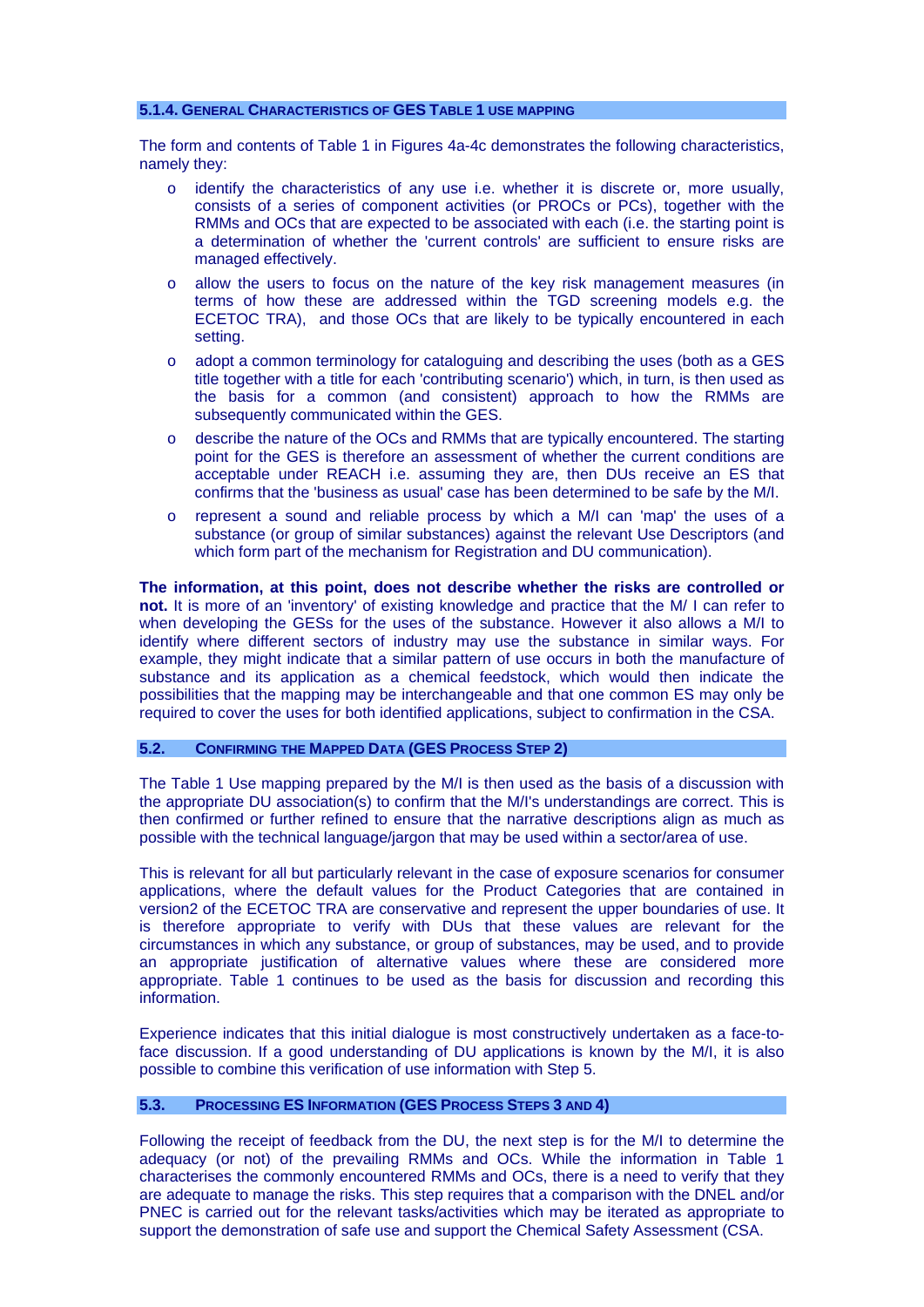Table 2 of the GES Microsoft Excel®-based spreadsheet format allows the information contained in Table 1 to be further developed to identify those areas of use (or tasks) where the risks may be unacceptable and where further RMMs may be appropriate and/or further dialogue is appropriate with the DU. For example, to determine whether key assumptions remain valid or to collect further information which would allow for iteration of assumptions.

Both the workplace and consumer exposures associated with different situations where human exposure may occur are calculated using version2 of the ECETOC TRA model. Environmental exposures are predicted using EUSES (using either the relevant ERC for the use scenario or default parameters [from Tables A and B] that are valid for that situation) and where a summary of their scientific basis is described in Appendix 5. However, while the process uses a Tier 1 tool (the ECETOC TRA) to help guide discussions, the level of detail and iteration is more a reflection of a Tier 2 process than a simple risk screen i.e. the GES development process is resource intensive and requires access to knowledgeable expertise.

The adequacy of the identified RMMs and OCs is evaluated by comparing the TRA/EUSES exposure predictions for the target population with DNELs or PNECs that are considered indicative of such categories. A similar process can be applied for a specific substance. In this case the predicted exposures can then be compared to the relevant DNEL or PNEC for the material.

As the Table 1 mapping has been developed based upon prevailing industry practice, it is anticipated that the majority of controls in place may be judged acceptable by REACH, as current practice will reflect the combination of prevailing regulatory requirements together with the accumulated industry experience of successfully managing risks for that use. But this will not always be the case. In those cases where the controls are deemed insufficient, then there will be a need for the M/I to engage in a further round of dialogue with the DU either to:

- o identify additional and/or more stringent exposure controls such that the risks associated with the use can be deemed to be acceptable under REACH, or
- o acquire more information (such as on the levels of exposure or efficiencies of control associated with the use of the substance) to demonstrate that actual exposures are less than DNELs or PNECs

The Excel spreadsheet format incorporates different mapping templates dependent on the identified exposed population (workers and consumers) and the nature of the emissions (human health or the environment). Although it would be desirable to have a common template for this task, because of the need to collect widely different information on the exposure determinants that serve the respective exposure models (ECETOC TRA or EUSES), then it is more effective to use different templates. Figure 5a shows how Table 2 is used to collect and process information to derive exposure predictions to workers (using the example of the industrial use of coatings first described in Figure 4a), and Figures 5b and 5c contain Table 2 for the situations represented in Figures and 4c for Consumer and Environment respectively.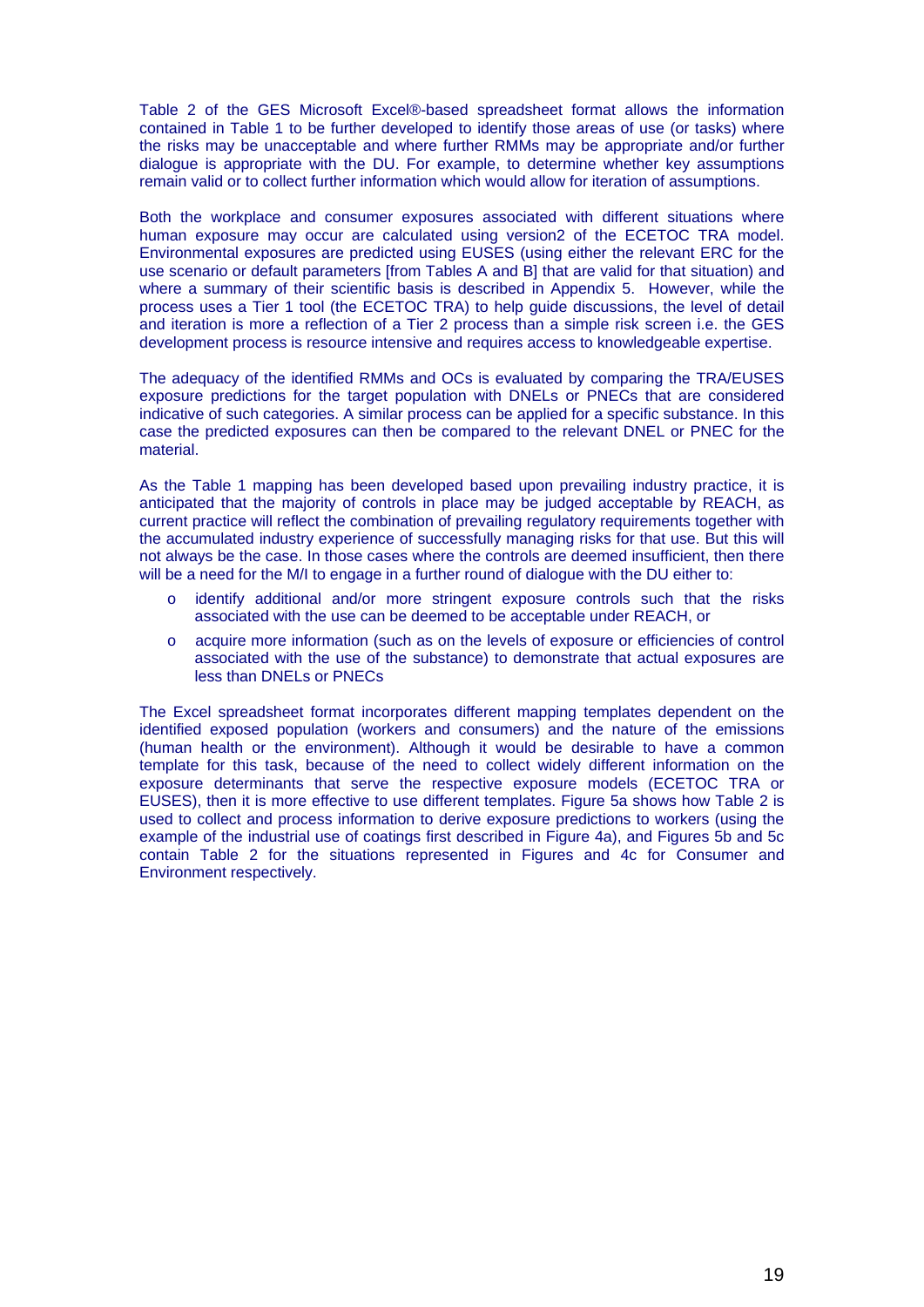|                                 |                           | Table 1: Mapping Uses in the S Table 2: Characterising the Risk - Low YP Liquids - Chemical Safety Assessment - | <b>Evaluation of Safe Use</b>                        |                                                               |                                          |                                                 |                                |                                                                              |                               |
|---------------------------------|---------------------------|-----------------------------------------------------------------------------------------------------------------|------------------------------------------------------|---------------------------------------------------------------|------------------------------------------|-------------------------------------------------|--------------------------------|------------------------------------------------------------------------------|-------------------------------|
|                                 |                           |                                                                                                                 | Tier 1 assumptions and<br>adjustments where required |                                                               | Predicted Exposure - ECETOC TRA estimate |                                                 |                                |                                                                              |                               |
|                                 | User Group                | Contributing<br><b>Scenarios</b>                                                                                | OCs [red test]<br>Tier 1<br>adjustments)             | <b>RMMs</b> (red<br>text additional<br>Tier 1<br>adjustments) | Low<br>Volatility<br>(ppm) no<br>LEV.    | <b>LEV</b><br>Efficiency<br>(XX if not<br>TRA). | Predicted<br>Exposure<br>(ppm) | <b>Relvant</b><br>Exposure<br>modifiers                                      | Predicted Dermal<br>(mg/kg/d) |
| <b>Coatings</b><br>(industrial) | Tracecida :<br>303        | <b>Bulk transfers</b>                                                                                           | daily; ambient<br>temp.                              | <b>With LEV</b>                                               | $\overline{5}$                           | $\overline{37}$                                 | 0.15                           |                                                                              | 0.07                          |
|                                 | :Iredustrial:<br>803.     | General process<br>exposures from<br>enclosed processes                                                         | >4 hours,<br>ambient temp.                           | <b>With LEV</b>                                               | 1                                        | $\overline{30}$                                 | 0.1                            |                                                                              | 0.14                          |
|                                 | <b>Industria</b><br>803   | General process<br>exposures from<br>closed processes                                                           | >4 hours.<br>ambient temp.                           | <b>With LEV</b>                                               | 5                                        | $\overline{30}$                                 | 0.5                            |                                                                              | 0.69                          |
|                                 | <b>Industrial</b><br>803. | Charge from drums                                                                                               | daily; ambient<br>temp.                              | No LEV                                                        | 5                                        | $\overline{90}$                                 | 0.5                            | Use of drum<br>pumps.<br>considered to<br>offer 90%<br>exposure<br>reduction | 3.43                          |
|                                 | <b>Inducerial</b><br>803. | Printing                                                                                                        | > 4 hours; daily;<br>ambient temp.                   | With LEV.                                                     | $\overline{10}$                          | 90                                              | $\mathbf{1}$                   |                                                                              | $\overline{137}$              |
|                                 | industrial<br>SV)         | Roller and equipment<br>cleaning                                                                                | daily; ambient<br>temp.                              | Vith LEV.                                                     | 10                                       | 90                                              | $\overline{1}$                 |                                                                              | 13.71                         |

### **Figure 5a : GES Format of Table 2: Characterising the Risks (Industrial Use of Coatings) – Worker**

Footnote to Figure 5a: Table 2 illustrates how the exposure predictions are made using the mapped information and using version2 of the ECETOC TRA tool. This tool allows adjustment for exposure duration, substance concentration and whether or not respiratory protection is used. The mapping is based on the standard defaults (8 hour exposure, 100% concentration and no RPE) unless specifically identified (in the column marked 'exposure modifiers'). Dermal exposures are predicted for each contributing scenario/PROC in addition to the inhalation exposure. In-line with the IR&CSA TGD recommendations, oral exposures are not considered significant for worker exposures.

<span id="page-19-0"></span>Version2 of the TRA includes pre-set defaults for the ventilation efficiency considered representative for any PROC. Where, as a result of the DU dialogue, these values are considered inappropriate, then provision exists to also note (and account for) such information when predicting exposures. These steps illustrate the fact that the GES process involves both Tier 1 and Tier 2 considerations. The Tier 1 element (the ECETOC TRA) represents an efficient means to direct discussion and resource. However, the manner and level at which OCs and RMMs need to be described to adequately demonstrate the control of risks frequently necessitates the inclusion of Tier 2 elements.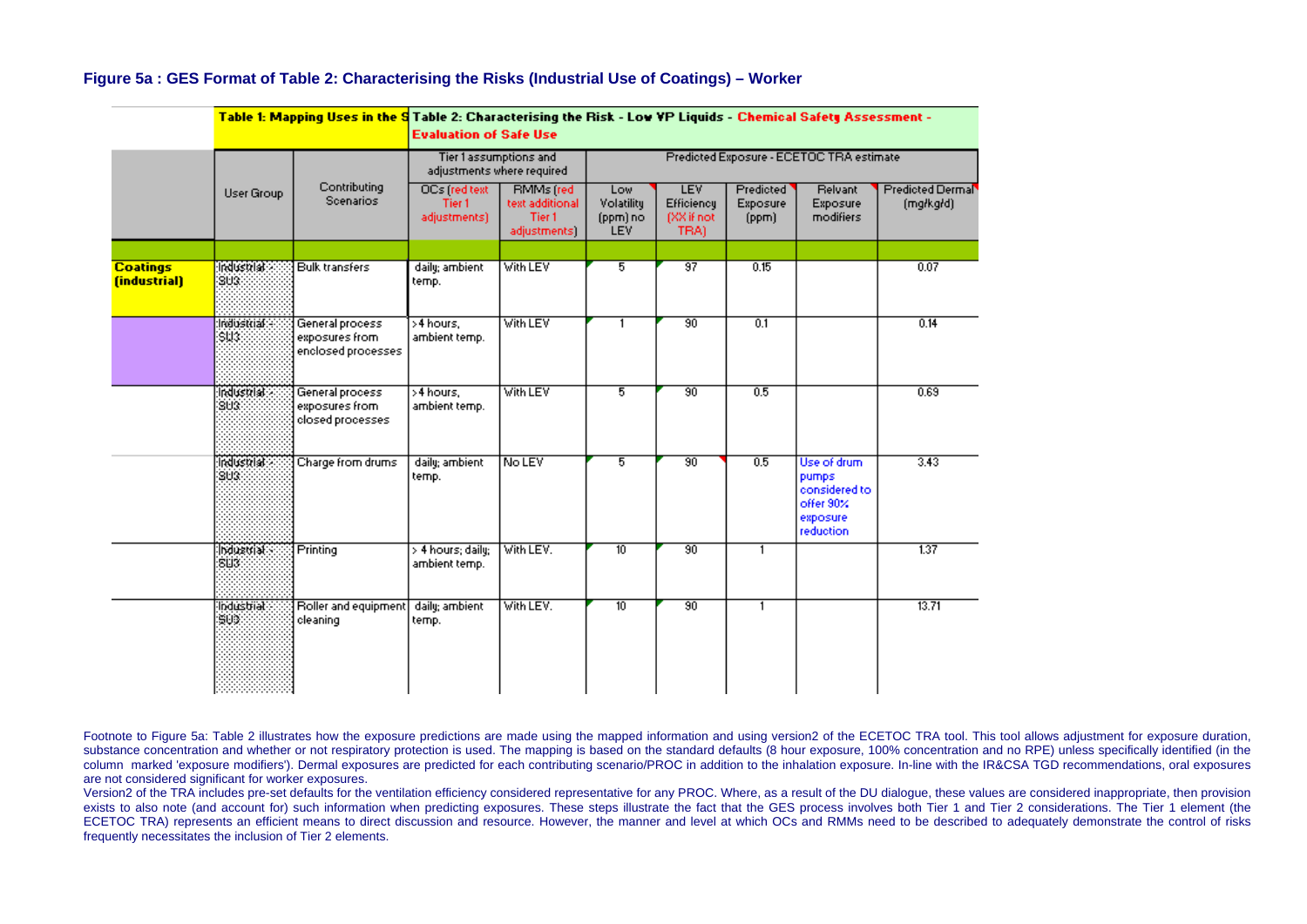#### **Figure 5b : GES Format of Table 2: Characterising the Risks (Consumer Use of Coatings)**

| <b>Table 1: Mapping Cd</b>                                              |                                                                            | <b>Table 2: Characterising</b><br>the Risk                             |                                                                                        |                                                     |                                                   |                                                         |                                                         | Indicative DNEL 10<br>małkałd                                                                                                                                                    | <b>Indicative DNEL 50</b><br>małkałd                                                                                                                |
|-------------------------------------------------------------------------|----------------------------------------------------------------------------|------------------------------------------------------------------------|----------------------------------------------------------------------------------------|-----------------------------------------------------|---------------------------------------------------|---------------------------------------------------------|---------------------------------------------------------|----------------------------------------------------------------------------------------------------------------------------------------------------------------------------------|-----------------------------------------------------------------------------------------------------------------------------------------------------|
| <b>Relevant Product</b><br>Categories                                   | Product sub<br>Category<br><b>Sentinels</b>                                | Relvant<br>Exposure<br>modifiers                                       | Comments                                                                               | <b>Substance</b><br><b>Specific RCR</b><br>(dermal) | <b>Substance</b><br><b>Specific RCR</b><br>(oral) | <b>Substance</b><br><b>Specific RCR</b><br>(inhalation) | <b>Substance</b><br><b>Specific RCR</b><br>(all routes) | <b>RMMs</b> for<br>communication -<br>Consolidate into GES or<br>e-SDS (Black text<br><b>REACH advised: Blue</b><br>text recommended)                                            | <b>RMMs for</b><br>communication -<br>Consolidate into GES or<br>e-SDS (Black text<br><b>REACH advised: Blue</b><br>text recommended)               |
| <b>Consumer Uses of Coatings</b>                                        |                                                                            |                                                                        |                                                                                        |                                                     |                                                   |                                                         |                                                         |                                                                                                                                                                                  |                                                                                                                                                     |
| PC1:Adhesives.<br>sealants                                              | Glues DIY-use<br>(carpet glue, tile<br>glue, wood<br>parquet glue)         | Use in a well<br>ventilated space<br>(0.1s). Equivalent<br>to 3-5 apph | 15Kg daily use 0.02<br>of 30% most<br>unlikelu, 3 hrs.<br>use relevant.<br>for 1Kg     |                                                     | n                                                 | 1.35                                                    | 1.37                                                    | Open doors and windows<br>to provide natural<br>ventilation. Wash any<br>residues off skin after<br>use. Do not use more<br>than 750g on any day.                                | Open doors and windows<br>to provide natural<br>ventilation. Wash any<br>residues off skin after<br>use. Do not use more<br>than 3.75Kg on any day. |
|                                                                         | Glues, hobby<br>use                                                        |                                                                        |                                                                                        | 0.00                                                | ō                                                 | 0.12                                                    | 0.12                                                    | No RMMs identified.                                                                                                                                                              | No RMMs identified.                                                                                                                                 |
| PC4:Anti-freeze<br>and de-icing<br>products                             | <b>Removers</b><br>(paint-, glue-,<br>wall paper-,<br>sealant-<br>remover) | $5$ % dermal<br>absorption most<br>relevant for<br><b>HCSs</b>         | 2Kg daily<br>  consumer<br>use of 90%<br>most unlikely.<br>500 <sub>q</sub><br>assumed | 0.06                                                | 0                                                 | 2.7                                                     | 2.76                                                    | Open doors and windows<br>to provide natural<br>ventilation. Wash any<br>residues off skin after<br>use. If using for more than   use.<br>2 hours then use RPE                   | Open doors and windows<br>to provide natural<br>ventilation. Wash any<br>residues off skin after                                                    |
| PC5: Artists<br>supply and hobby<br>preparations                        | Finger paint,<br>face paint                                                |                                                                        |                                                                                        | 0.06                                                | 0.068                                             | 0.00                                                    | 0.13                                                    | No RMMs identified.                                                                                                                                                              | No RMMs identified.                                                                                                                                 |
| PC9:Coatings and solvent rich,<br>paints, fillers,<br>putties, thinners | high solid, water<br>borne paint                                           | 100% not realistic 1.3Kg daily<br>For HCSs, 30%<br>assumed.            | consumer<br>use of $100\%$<br>most unlikely.<br>0.5Kq<br>assumed                       | 0.07                                                | 0                                                 | 0.495                                                   | 0.57                                                    | Use in a well ventilated<br>area. Wash any residues<br>off skin after use. Where<br>more than 100g used, then<br>open doors and windows<br>to provide additional<br>ventilation  | No RMMs identified.                                                                                                                                 |
|                                                                         | waterborne<br>lates wall paint                                             | 50% not realistic<br>for HCSs, 5%<br>assumed.                          | 3.75Kg daily<br>consumer<br>use most<br>unlikely. 2Kg<br>assumed                       | 0.01                                                | 0                                                 | 0.24                                                    | 0.24                                                    | Use in a well ventilated<br>area. Wash any residues<br>off skin after use. Where<br>more than 1000g used,<br>then open doors and<br>windows to provide<br>additional ventilation | No RMMs identified.                                                                                                                                 |

Footnote to Figure 5b: Table 2 illustrates how the exposure predictions are made using the mapped information and using version2 of the ECETOC TRA tool. This tool allows adjustment for various defaults dependent on what are considered the relevant routes of exposure (and which are defined by the PC). These include substance concentration, quantity in use and likely exposure area. The mapping is based on the standard defaults unless specifically identified (and marked in red in the columns marked 'exposure modifiers' and 'comments. In-line with the IR&CSA TGD recommendations, oral exposures are not considered significant for worker exposures.

Version2 of the TRA includes pre-set defaults for the exposure duration considered representative for any PC. Where, as a result of the DU dialogue, these values are considered inappropriate, then provision also exists to note/justify (and account for) such information when predicting consumer exposures. Similarly, the IR&CSA TGD takes no account of the effectiveness of identified consumer RMMs such as the impact on exposure of product design or enhancing the effectiveness of ventilation through opening doors and windows. Again, provision exists within Table 2 to note/justify (and account for) such information.

<span id="page-20-0"></span>The OC's and RMM's identified within the ES (two right hand columns of figure 5b) represent the outcome of the application of the ECETOC TRA and are intended to help focus discussion between the M/I and DU on where further (Tier 2) refinement may be required in order that the final ES ensures safe use by consumers.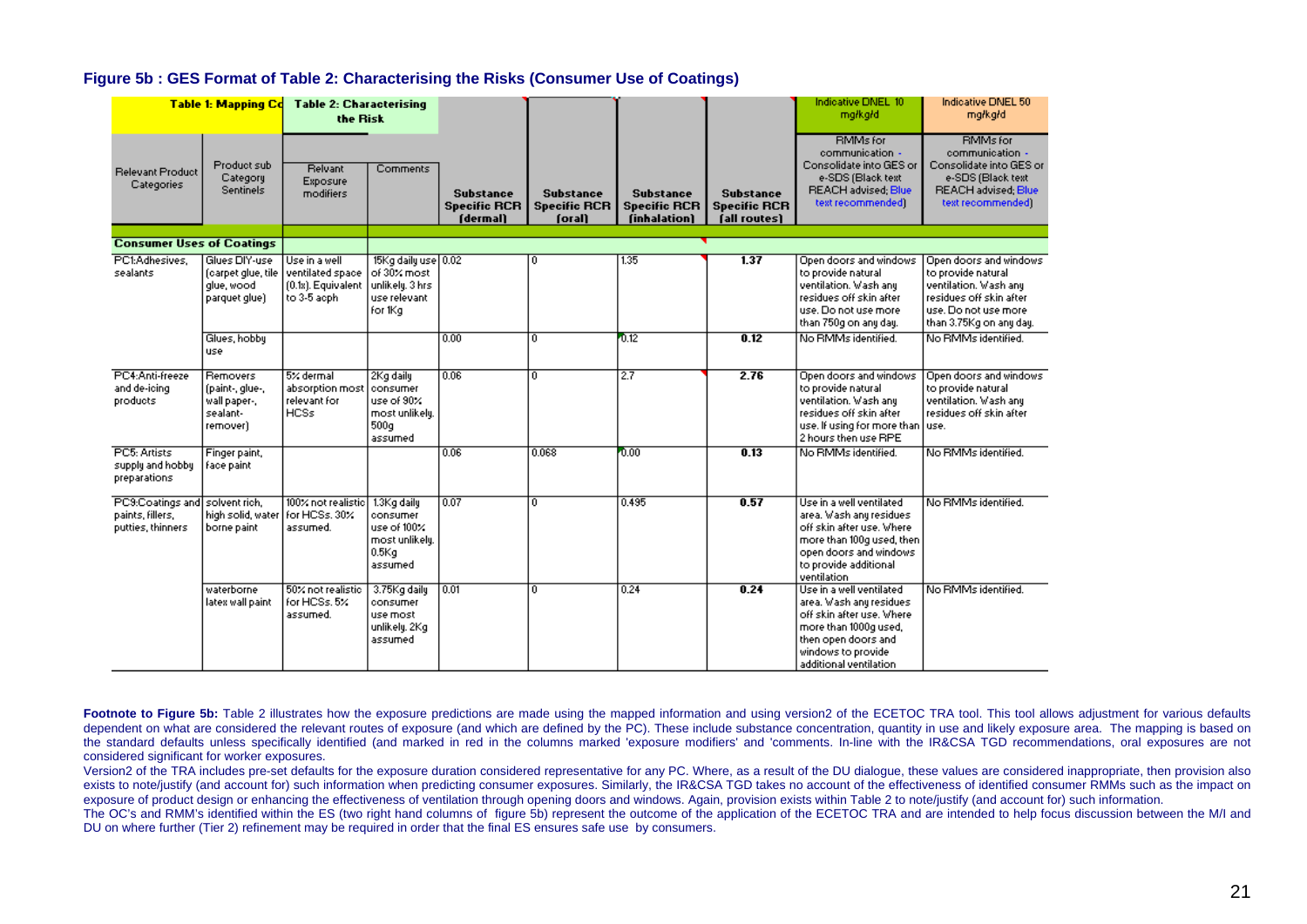### **Figure 5c: GES Format of Table 2: Characterising the Risks (Emissions to the Environment)**  Example – Placeholder - to be confirmed

| <b>GES Title / Area</b><br>of Use |                       |                           |                        |                                                                                  | <b>Predicted exposure concentration</b><br>(EUSES output) |              |                      |                                |                        |
|-----------------------------------|-----------------------|---------------------------|------------------------|----------------------------------------------------------------------------------|-----------------------------------------------------------|--------------|----------------------|--------------------------------|------------------------|
|                                   | <b>Typical OC</b>     | <b>Typical RMMs</b>       | <b>Typical OCs</b>     | <b>Typical RMMs</b>                                                              | Air                                                       | <b>Water</b> |                      | <b>Sediment Confirmed RMMs</b> | <u> ISubstance</u>     |
|                                   |                       |                           | (Local)                | (Local)                                                                          |                                                           |              |                      |                                | <b>Characteristics</b> |
| <b>Extraction agent</b>           | Volume 600 Mt per     |                           |                        | Recovery of solvent Volume 1180 Mt per Recovery of solvent 0.33 mg/m3 4.6 x 10-4 |                                                           |              | $1.63 \times 10 - 2$ | Recovery of solvent            | Readily                |
|                                   | year                  | from waste water via year |                        | from waste water via                                                             |                                                           | mg/l         | mg/kgw/wt            | from waste water via           | biodegradable          |
|                                   |                       | stripping                 |                        | stripping (99%                                                                   |                                                           |              |                      | stripping. Treatment of        |                        |
|                                   |                       |                           |                        | efficiency)                                                                      |                                                           |              |                      | waste water at                 |                        |
|                                   |                       |                           |                        |                                                                                  |                                                           |              |                      | municipal treatment            |                        |
|                                   |                       |                           |                        |                                                                                  |                                                           |              |                      | plant                          |                        |
|                                   |                       | Treatment of waste        | 225 emmision days      | Treatment of waste                                                               |                                                           |              |                      |                                | PNEC 0.002 mg/l        |
|                                   |                       | water at Municipal        | per year               | water at municipal                                                               |                                                           |              |                      |                                |                        |
|                                   |                       | sewage treatment          |                        | swerage treatment                                                                |                                                           |              |                      |                                |                        |
|                                   |                       | works                     |                        | works                                                                            |                                                           |              |                      |                                |                        |
|                                   |                       |                           |                        |                                                                                  |                                                           |              |                      |                                |                        |
|                                   | 225 emmision days     |                           | Fraction of main       |                                                                                  |                                                           |              |                      |                                | Volatility <100 hPa    |
|                                   | per year. Fraction of |                           | local source $= 0.776$ |                                                                                  |                                                           |              |                      |                                |                        |
|                                   | main local source $=$ |                           |                        |                                                                                  |                                                           |              |                      |                                |                        |
|                                   |                       |                           |                        |                                                                                  |                                                           |              |                      |                                |                        |
|                                   | Dilution factor       |                           | Dilution factor        |                                                                                  |                                                           |              |                      |                                |                        |
|                                   | $(freshwater) = 10x$  |                           | $(freshwater) = 10x$   |                                                                                  |                                                           |              |                      |                                |                        |

#### **Footnote to Figure 5c:**

<span id="page-21-0"></span>Based on the use of EUSES calculated using the ECETOC (European Centre for Ecotoxicology and Toxicology of Chemicals) EUSES spreadsheet tool and an assumed PNEC of xxx mg/kg/d (applicable across all exposure routes).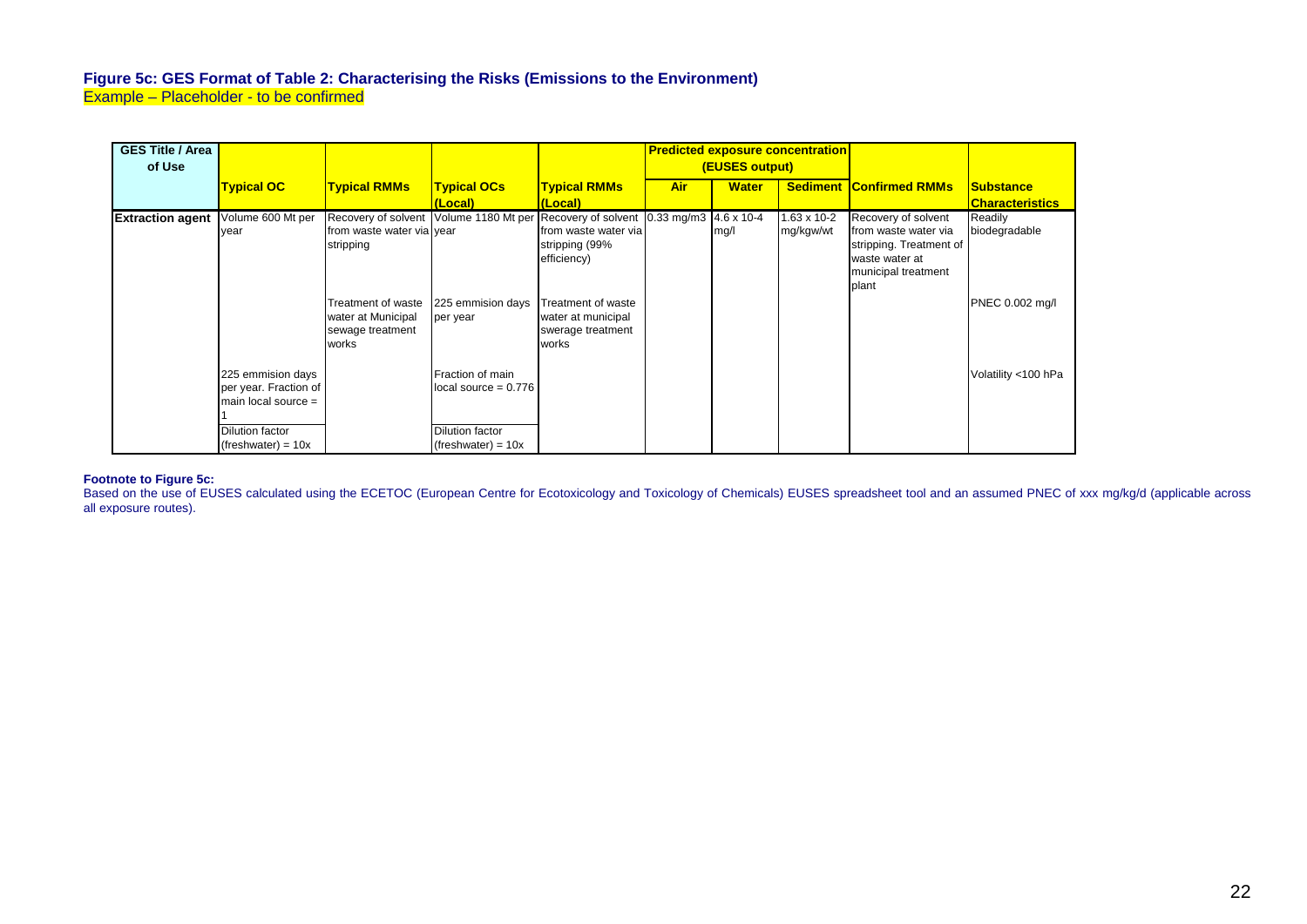### <span id="page-22-0"></span>**5.4 DETERMINATION OF REQUIRED RMMS (PROCESS STEP 4)**

Figures 4 and 5 illustrate how the uses of a substance are mapped and subsequently processed in order to predict the relevant exposures associated with any use. Figures 6a and 6b illustrate how this information is then taken forward to identify appropriate RMM phrases to support safe use and which form the basis of the narrative-based GES for communication purposes, further explained in Section 5.5.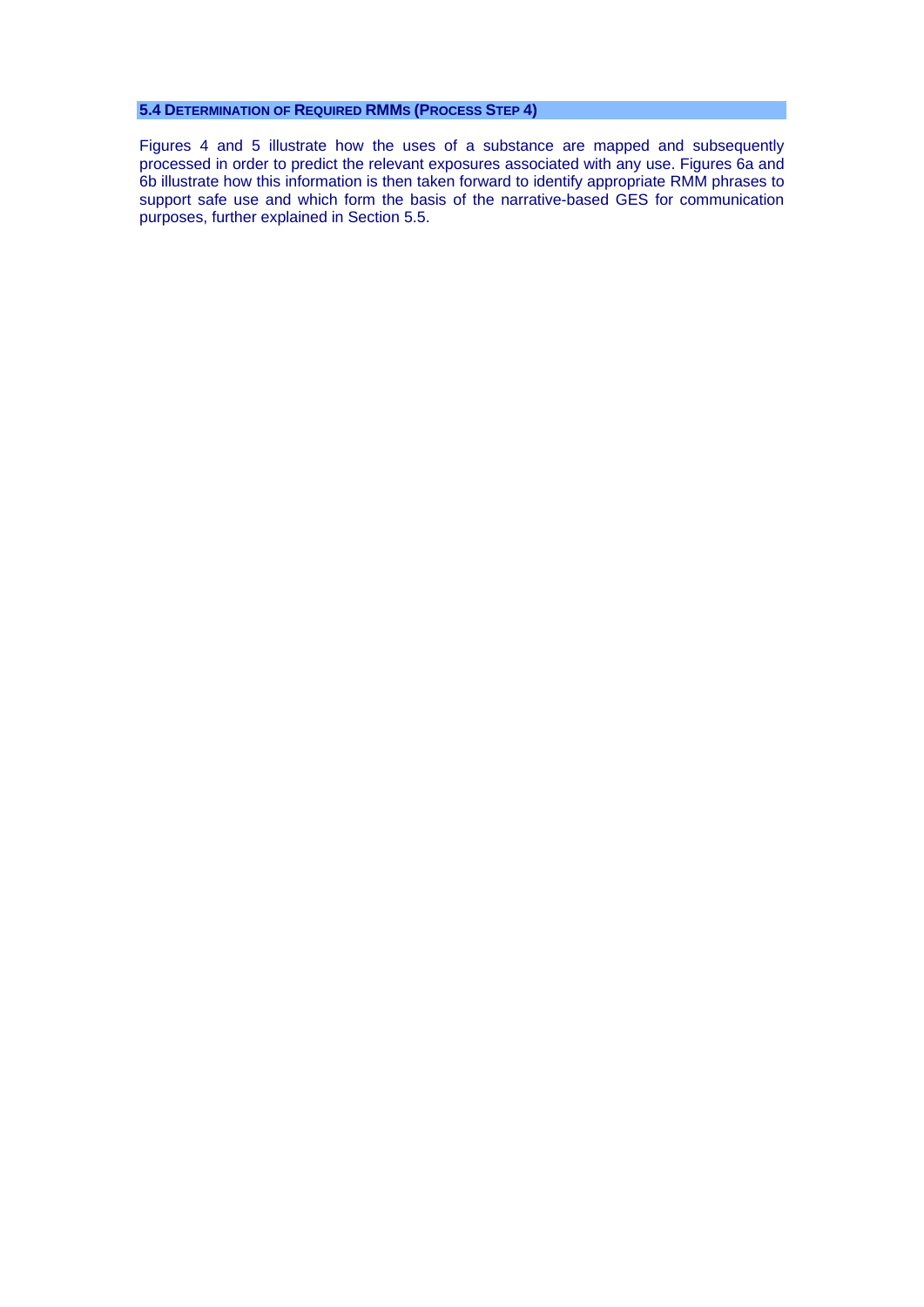#### **Figure 6a: Determination of Required RMMs in GES development (worker)**

|                                              | Table 1: Mapping Uses in the Table 2: |                                                          | Characterisin<br>g the Risk                |                                                  |                                                     |                                                         | DNEL 10                                                                                                                                                                                                                                                     |
|----------------------------------------------|---------------------------------------|----------------------------------------------------------|--------------------------------------------|--------------------------------------------------|-----------------------------------------------------|---------------------------------------------------------|-------------------------------------------------------------------------------------------------------------------------------------------------------------------------------------------------------------------------------------------------------------|
|                                              | <b>User Group</b>                     | <b>Contributing Scenarios</b>                            | te<br><b>Predicted Dermal</b><br>(mq/kg/d) | Substance<br><b>Specific RCR</b><br>(inhalation) | <b>Substance</b><br><b>Specific RCR</b><br>(dermal) | <b>Substance</b><br><b>Specific RCR</b><br>[all routes] | RMMs for communication -<br>Consolidate into GES or e-SDS<br>(Black text REACH advised;<br>Blue text recommended)                                                                                                                                           |
|                                              |                                       |                                                          |                                            |                                                  |                                                     |                                                         |                                                                                                                                                                                                                                                             |
| <b>Coatings</b><br><i><b>findustrial</b></i> | <b>Industrial</b><br>86               | Bulk transfers                                           | 0.07                                       | 0.015                                            | 0.014                                               | 0.029                                                   | Ensure transfer points are<br>supplied with extract<br>ventilation. Clear lines prior to<br>decoupling.                                                                                                                                                     |
|                                              | indostrist:<br>SUS.                   | General process<br>exposures from<br>enclosed processes. | 0.14                                       | 0.01                                             | 0.028                                               | 0.038                                                   | Handle substance within a<br>closed system. Ensure material<br>transfers are under containment.<br>or extract ventilation.                                                                                                                                  |
|                                              | indostrist<br>SUS.                    | General process<br>exposures from closed<br>processes    | 0.69                                       | 0.05                                             | 0.138                                               | 0.188                                                   | Handle substance within a<br>closed system. Ensure material<br>transfers are under containment.<br>or extract ventilation.                                                                                                                                  |
|                                              | habisonaf:<br>SÚI.                    | Charge from drums                                        | 3.43                                       | 0.05                                             | 0.686                                               | 0.736                                                   | Use drum pumps in well-<br>ventilated area. Wear suitable<br>gloves (type EN374). Avoid<br>spillage when withdrawing<br>pump.                                                                                                                               |
|                                              | Industred:<br>803                     | Printing                                                 | 1.37                                       | 0.1                                              | 0.274                                               | 0.374                                                   | Handle substance within a<br>contained system. Provide<br>extract ventilation to points.<br>where emissions occur.                                                                                                                                          |
|                                              | indostrist:<br>SUS.                   | Roller and equipment<br>cleaning                         | 13.71                                      | 0.1                                              | 2.742                                               | 2.842                                                   | Undertake in-place equipment<br>clean-downs by pre-flushing.<br>Use extract ventilation where<br>parts are handled away from<br>coatings machinery. Retain<br>drain down in sealed storage<br>pending disposal or for<br>subsequent recycle, wear<br>gloves |

**Footnote to Figure 6a:**The identified RMMs which arelisted in the column 'RMMs for communication' differ dependent on the different contributing scenarios. This is expected, as the controls typically associated with each use will vary and it is the intention of the GES to communicate those relevant to each scenario to the DU.

The process enables a distinction to be drawn between RMM information for each contributing scenario that is required to demonstrate safe use, and thatconsidered good practice as part of related industry Product Stewardship activities and indicated in blue text. This Table therefore serves as the reference point for documenting the underlying assumptions for use within the CSR and communicating more detailed information with appropriate DUs, e.g. formulators who may wish to further refine substance concentrations within a preparation and/or recommend alternative exposure controls.

<span id="page-23-0"></span>The structure of the final GES (for workers) is given in Appendix 3.1 and 3.2 and is shown both in 'raw' form, detailing the coding of the standard phrases considered appropriate, but also in the form in which it is likely to be contained within the Annex to the eSDS.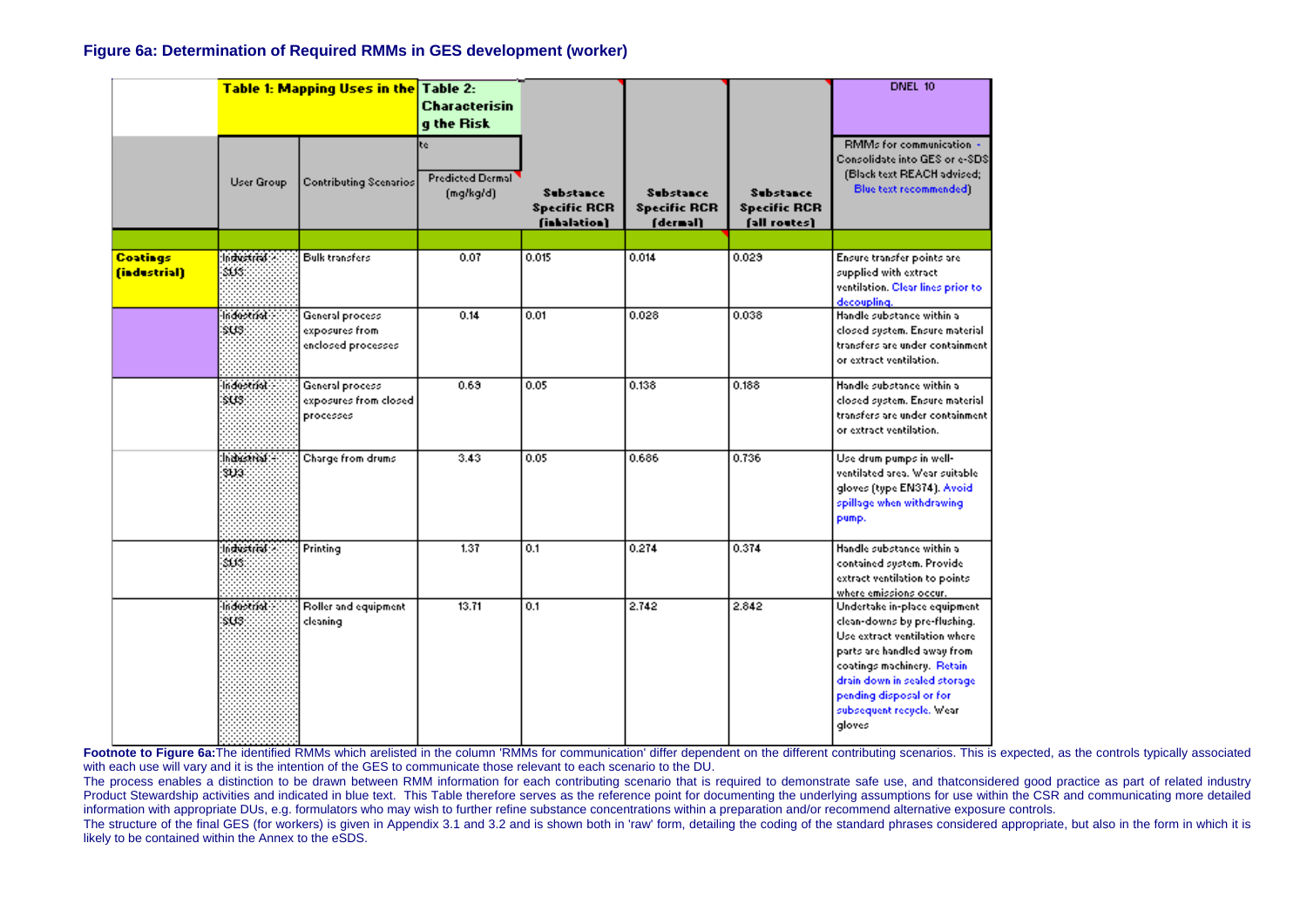### **Figure 6b: Determination of Required RMMS in GES development (Consumer)**

|                                                                             | <b>Table 1: Mapping Co</b> kssessment -                             |                                                                         |                                                                           |                                                     |                                                   |                                                         |                                                         |                                                                                                                                                                               | Indicative DNEL 10 mg/kg/d Indicative DNEL 50 mg/kg/d                                                                                                |
|-----------------------------------------------------------------------------|---------------------------------------------------------------------|-------------------------------------------------------------------------|---------------------------------------------------------------------------|-----------------------------------------------------|---------------------------------------------------|---------------------------------------------------------|---------------------------------------------------------|-------------------------------------------------------------------------------------------------------------------------------------------------------------------------------|------------------------------------------------------------------------------------------------------------------------------------------------------|
| <b>Relevant Product</b><br>Categories                                       | Product sub-<br>Category<br>Sentinels                               | Relvant Exposure<br>modifiers                                           | Comments                                                                  | <b>Substance</b><br><b>Specific RCR</b><br>(dermal) | <b>Substance</b><br><b>Specific RCR</b><br>(oral) | <b>Substance</b><br><b>Specific RCR</b><br>(inhalation) | <b>Substance</b><br><b>Specific RCR</b><br>[all routes] | RMMs for communication<br>Consolidate into GES or e-<br>SDS (Black text REACH<br>advised; Blue text<br>recommended)                                                           | RMMs for communication<br>Consolidate into GES or e-<br>SDS (Black text REACH<br>advised; Blue text<br>recommended)                                  |
|                                                                             |                                                                     |                                                                         |                                                                           |                                                     |                                                   |                                                         |                                                         |                                                                                                                                                                               |                                                                                                                                                      |
| <b>Consumer Uses of Coatings</b>                                            |                                                                     |                                                                         |                                                                           |                                                     |                                                   |                                                         |                                                         |                                                                                                                                                                               |                                                                                                                                                      |
| PC1:Adhesives,<br>sealants                                                  | Glues DIY-use<br>(carpet glue, tile<br>glue, wood<br>parquet glue). | Use in a well<br>ventilated space<br>(0.1x). Equivalent<br>to 3-5 acph. | 15Kg daily use<br>of 30% most<br>unlikely.                                | 0.02                                                | 0                                                 | 1.35                                                    | 1.37                                                    | Open doors and windows to<br>provide natural ventilation.<br>Wash any residues off skin<br>after use. Do not use more<br>than 750g on any day.                                | Open doors and windows to<br>provide natural ventilation.<br>Wash any residues off skin-<br>after use. Do not use more-<br>than 3.75Kg on any day.   |
|                                                                             | Glues, hobby use                                                    |                                                                         |                                                                           | 0.00                                                | $\mathbf 0$                                       | 0.12                                                    | 0.12                                                    | No RMMs identified.                                                                                                                                                           | No RMMs identified.                                                                                                                                  |
| PC4:Anti-freeze and<br>de-icing products.                                   | Removers (paint-,<br>glue-, wall paper-<br>sealant-remover)         | 5% dermal<br>absorption most<br>relevant for HCSs.                      | 2Kg daily<br>consumer use<br>of 90% most<br>unlikely. 500g<br>assumed     | 0.06                                                | $\mathbf{0}$                                      | 2.7                                                     | 2.76                                                    | Open doors and windows to<br>provide natural ventilation.<br>Wash any residues off skin-<br>after use. If using for more<br>than 2 hours then use RPE.                        | Open doors and windows to<br>provide natural ventilation.<br>Wash any residues off skin<br>after use.                                                |
| PC5: Artists supply<br>and hobby<br>preparations:                           | Finger paint, face<br>paint                                         |                                                                         |                                                                           | 0.06                                                | 0.068                                             | 0.00                                                    | 0.13                                                    | No RMMs identified.                                                                                                                                                           | No RMMs identified.                                                                                                                                  |
| PC3:Costings and<br>paints, fillers,<br>putties, thinners                   | solvent rich, high<br>solid, water<br>borne paint                   | 100% not realistic<br>for HCSs, 30%<br>assumed.                         | 1.3Kg daily<br>consumer use<br>of 100% most<br>unlikely. 0.5Kg<br>assumed | 0.07                                                | 0                                                 | 0.495                                                   | 0.57                                                    | Use in a well ventilated area.<br>Wash any residues off skin-<br>after use. Where more than<br>100g used, then open doors<br>and windows to provide<br>additional ventilation | No RMMs identified.                                                                                                                                  |
|                                                                             | waterborne latex<br>wall paint.                                     | 50% not realistic<br>for HCSs, 5%<br>assumed.                           | 3.75Kg daily<br>consumer use<br>most unlikely.<br>2Kg assumed             | 0.01                                                | 0.                                                | 0.24                                                    | 0.24                                                    | Use in a well ventilated area.<br>Wash any residues off skin-<br>after use. Where more than<br>1000g used, then open<br>doors and windows to<br>provide additional            | No RMMs identified.                                                                                                                                  |
| PC10:Building and<br>construction<br>preparations not<br>covered elsewhere. | Removers (paint-,<br>glue-, wall paper-<br>sealant-remover)         | 100% not realistic<br>for HCSs, 30%<br>assumed.                         | 25Kg daily use<br>of 100% most<br>unlikely. 2Kg<br>assumed.               | 0.07                                                | 0                                                 | 1.80                                                    | 1.87                                                    | Use in a well ventilated area.<br>Wash any residues off skin-<br>after use. Where more than-<br>100g used, then open doors<br>and windows to provide                          | Use in a well ventilated area.<br>Wash any residues off skin-<br>after use. Where more than<br>500g used, then open doors.<br>and windows to provide |

Footnote to Figure 6b: It will again be observed that the identified RMMs differ dependent on the different contributing scenarios. This is expected, as the controls typically associated with each use will vary and it is the intention of the GES to communicate to the DU those controls that are relevant. It can also be seen that the process enables a distinction to be drawn between information for each contributing scenario that needs to be communicated as a direct result of the REACH CSA, and which directly relates to default assumptions used within the TRA exposure prediction model, and that which might also be considered beneficial in assisting any safe use e.g. via industry Product Stewardship activities.

This Table therefore serves as the reference point for documenting the underlying assumptions for use within the CSR and communicating more detailed information with appropriate DUs e.g. formulators who may wish to further refine substance concentrations within a preparation and/or recommend alternative exposure controls The structure of the final GES (for consumers) that it is likely to be contained within the Annex to the eSDS. is given in Appendix 3.3 and 3.4.

<span id="page-24-0"></span>To be completed for the environment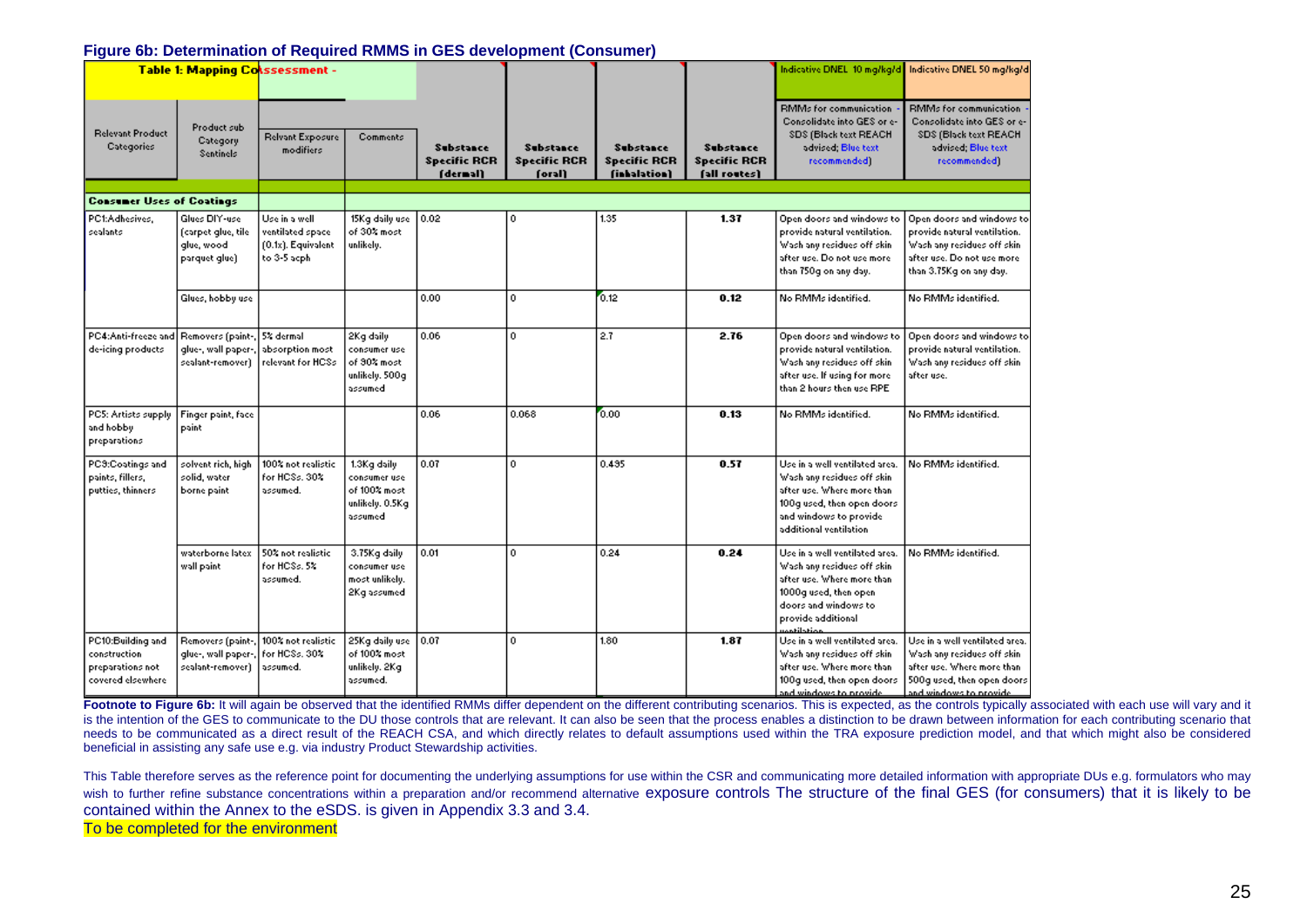### <span id="page-25-0"></span>**5.5. COMPILE INFORMATION INTO THE REACH GES TEMPLATE (GES PROCESS STEP 5)**

Figures 6a and 6b show the process through which the GES is constructed via a CSA. The GES process also places an equal importance on the effective communication of this information in the narrative form. Appendix 3 contains examples of the narrative GES for the uses shown in Figures 6a (industrial use of coatings) and 6b (consumer uses of coatings). These take the form of the ES that might be expected to be contained within the Annex of any eSDS.

The manner in which Tables 1 and 2 are structured is key to the efficient generation of GESs. The title of the 'contributing scenario' represents a standard phrase that is easily translatable and will be readily recognisable across relevant DU groups. The RMMs and OCs that are associated with each PROC/PC are distinguished between those that specifically derive from the application of REACH processes (and which are shown in black font) from those where the M/I (or M/I association) may wish to convey product stewardship information (and which are shown in blue font and enclosed in square brackets). **It is emphasized that the inclusion of recommended product stewardship information is not a requirement under REACH. To avoid potential confusion with Downstream Users, such advice is recommended to be included within the main sections of the e-SDS and not within the ES Annex.**

Both types of RMM/OC are described by a series of standard phrases that are chosen to align with the nature of the combination of RMMs/OCs for any situation that have been identified as constituting the basis for safe use (and which are selected from a library of such phrases, see Appendix 4). This not only ensures consistency between the language of different GESs, but also improves the efficiency of M/I systems for eSDS communication (recognising that the ES will need to be translated into the relevant EU languages for the countries into which it is sold) and aids in the onward communication of the ES. For example, provided the RMMs and OCs are associated with a defined set of standard phrases/codes, then it is possible for DUs to readily identify and transmit relevant ES information in a manner that maintains the integrity of the ES and, where required, is able to adapt the phraseology for particular DU conditions/jargon/ etc. (see also Section 6 for further details).

Because the basis by which the GES for human health and the environment differs (both in the mechanics of the CSA and in the nature of the information included in the ES), it is also necessary to combine the relevant human health and environmental GES into a common form for inclusion in the CSR and eSDS. The title of the GES holds the key to how this step is accomplished: the title determines both the characteristics of the human health exposures (worker or consumer) and the nature of the emissions (local or regional). Figure 6d illustrates this relationship i.e. industrial uses are only linked with exposures to workers and related emissions are characterised at the local level, whereas professional and consumer uses are evaluated using information that allows an assessment to be made of the regional/local exposure concentrations.

| <b>GES Title</b>                           | Sector of Use | Population | Environment |
|--------------------------------------------|---------------|------------|-------------|
| Use as a chemical<br>feedstock             | Industrial    | Worker     | (local)     |
| Use in road and<br>construction activities | Professional  | Worker     | (regional)  |
| Use of cleaning agents                     | Industrial    | Worker     | (local)     |
| Use of cleaning agents                     | Consumer      | Consumer   | (regional)  |

#### **Figure 6d: Integrating GES information for health and the environment**

The GES therefore comprises a set of assumptions that describe the various activities and circumstance of use (as they affect the environment) that constitute the general use of the substance/product within a specific sector. This is illustrated in the examples shown in Tables 1 and 2 which describe part of the life cycle of a typical (moderate volatility) alcohol used as a industrial cleaning agent. It can be seen that the use of the substance by industrial and professional groups involves a series of tasks, ranging from receiving and transferring solvents, their use in contained or open equipment, through to spraying formulations of the solvent, as well as associated maintenance activities. Thus while the GES is aimed at sectors of the industry (as most chemicals and chemical formulations tend to be targeted at particular uses by certain groups), it actually consists of the aggregated ESs for the various component tasks/ activities (further described under Section 5.5).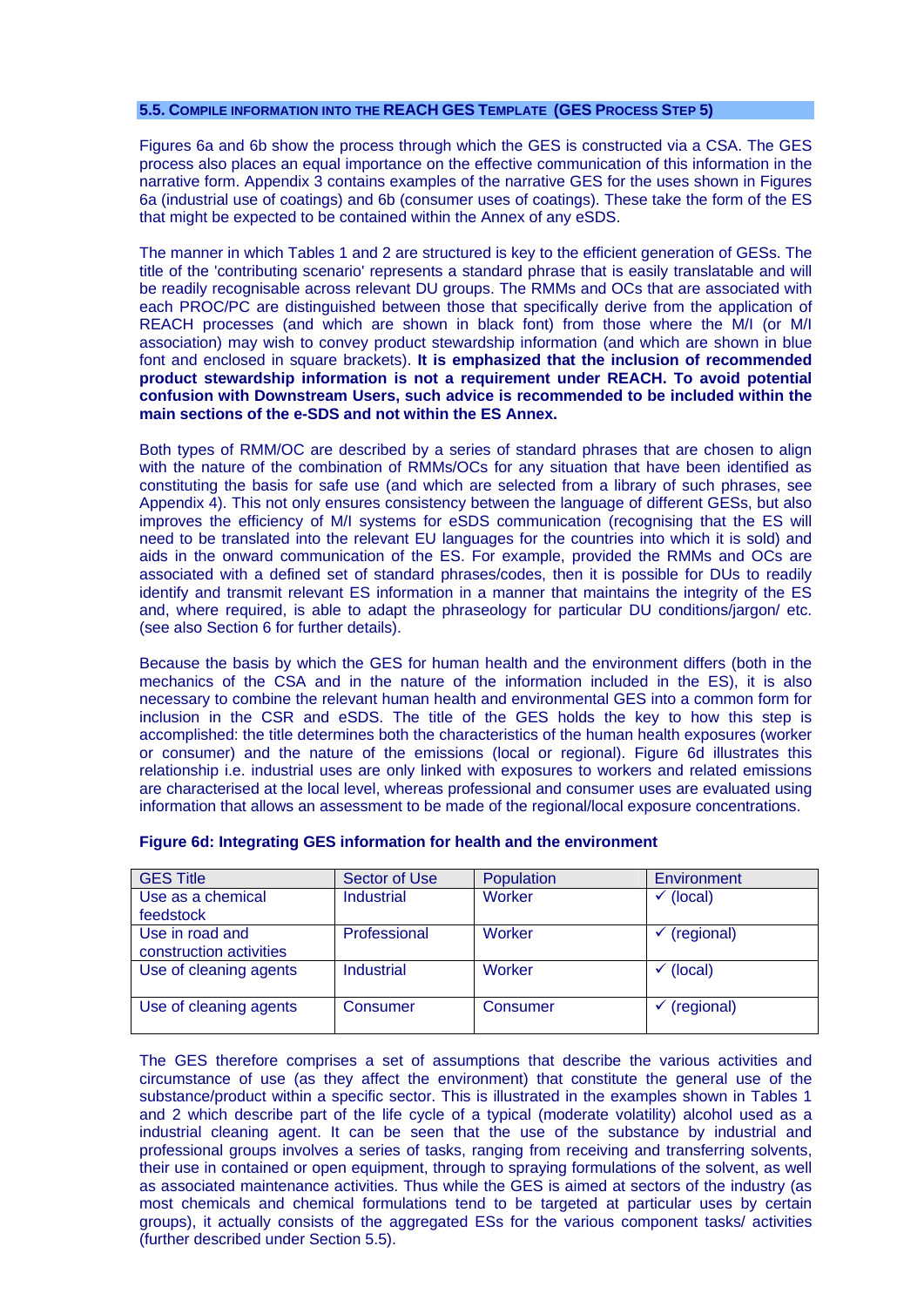<span id="page-26-0"></span>Developing a GES is therefore not a simple task. It requires implementing a process that that involves both M/Is and DUs and is capable of:

- o Reliably mapping the circumstances where exposures/emissions occur across the supply chain
- o Confirming the mapping (and terminology) in an initial dialogue between the M/I and DU
- o Using this information to evaluate the integrity of the RMMs commonly encountered for the substance being marketed/registered
- o Iterating the RMMs and OCs where the risks are shown to be unacceptable
- o Compiling and finalising the ESs for the identified tasks/activities (including ensuring the RMMs and OCs are described in terms consistent with those expected by REACH
- o Aggregating the ESs for the relevant tasks/activities within a sector of industry into a composite GES which is shared with DUs for checking that it is understandable

Although Part D of the IR&CSA TGD makes provision for the development and communication of ESs based largely around Use Descriptor codes alone, feedback from many DUs has shown that the GES is more readily understood at the DU level than the communication of a series of ESs for the component tasks (which are often seen by many DUs as 'abstract' and 'remote'). For suppliers of substances in dispersive use with extended supply chains where the need to minimise unnecessary communication within the supply chain is critical, then GESs offer an attractive alternative to ESs. They demand a greater investment of effort upfront, but this is likely to be rewarded by a reduced level of unnecessary communication from DUs. On the other hand, for M/Is with short supply chains or which target effect chemicals to niche applications, then the value of GESs may not be as obvious and specific ESs may be a solution.

### **5.6. DEFINING THE BOUNDARY OF RELIABLE APPLICATION (GES PROCESS STEP 6)**

The final step in the process of GES development is to define the boundary within which the GES can reliably be applied and which is referred to as its "applicability domain". Each type of GES will require a statement covering, as appropriate, workers, consumers and the environment, and which will enable the user to readily ascertain the boundary conditions within which the GES is capable of managing the risks. Such boundary conditions might generally include the different classes of chemicals to which the GES applies (in terms of hazardous and physico-chemical properties) and relevant concentration ranges. Examples of such statements are shown in Appendix 2 together with further guidance on the elements that may need to be considered when developing such statements.

## **5.7. CONVERTING THE GES INTO A SUBSTANCE-SPECIFIC ESS (GES PROCESS STEPS 7 AND 8)**

While the development of the GES represents an efficient process through which the resources and knowledge of M/Is and DUs can be brought together, REACH requires the Registration of specific substances. So while the GES can be seen to represent a set of conditions in which risks are safely managed for a hypothetical substance, for the Registration of a substance as part of the Chemical Safety Report, it is necessary to confirm the veracity of the GES for the properties of the specific substance (i.e. the particular DNEL, PNEC, volatility, etc.). Converting the GES into a substance-specific ESs and CSA for Registration and customer communication takes place in 2 stages.

The identified GESs represent the minimum number which can be identified that usefully and efficiently describe the uses of the substance across the life cycle.

#### **5.7.1. SELECTING THE RELEVANT GESS**

For the Registration of the substance, the M/I selects the relevant GES to form the basis of their substance-specific Registration. To do this the M/I will need to have a knowledge of their supply chain and, specifically, whether the chain is considered to differ from that which has been mapped as part of the GES activity for the generic supply chain. Assuming there are no differences, then the M/I selects from the GES library for the sector the relevant GESs (which will be determined by the area of use and the particular substance hazard and physicochemical properties) to form the basis of the substance-specific Registration.

The M/I will then need to amend the GES and supporting CSA documentation as required (e.g. by transforming into the desired format for CSR reporting, including details of any changes such as alterations to risk characterisation ratios, etc.) and incorporate the result within their Chemical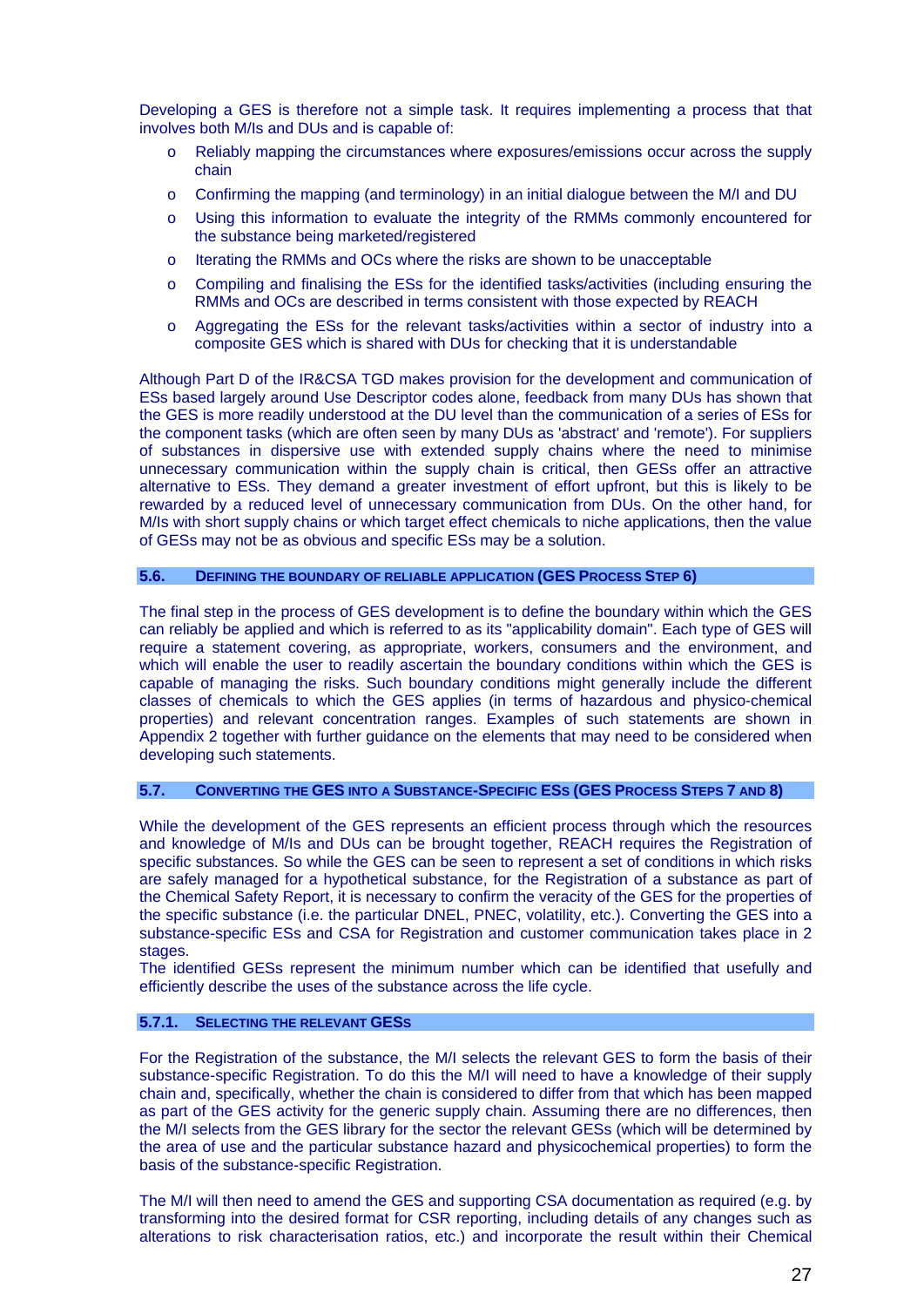<span id="page-27-0"></span>Safety Report. In this way the GES can be efficiently transformed to form the substance-specific ES, but with the knowledge that the ES will also be consistent (in the nature of the advice and language) with similar substances from that supply chain.

## **5.7.2. MATCHING THE SUBSTANCE-SPECIFIC ES TO THE PRODUCT NAMES**

For many supply chains, DUs receive substances as branded products rather than as the named substance. In order that the ES for the product accurately reflects that for the Registered substance, the M/I must match the substance-specific ES to the relevant M/I product names. This should be a relatively straightforward to achieve via a simple exercise of mapping substance names to product names. In situations where the final ES for the product has not originated from a GES (which has already undergone extensive review by DU groups), then it is advisable for the M/I to make available the product ES for review by representative customers pending finalization and inclusion within e-SDS.

For multi-component products, it is recommended to develop the product ES in line with the DPD-Plus methodology. In all instances, M/Is are advised to follow the supply chain communication model recommended by CEFIC, FECC and DUCC in seeking feedback from their Downstream Users (and which is illustrated in Appendix 1).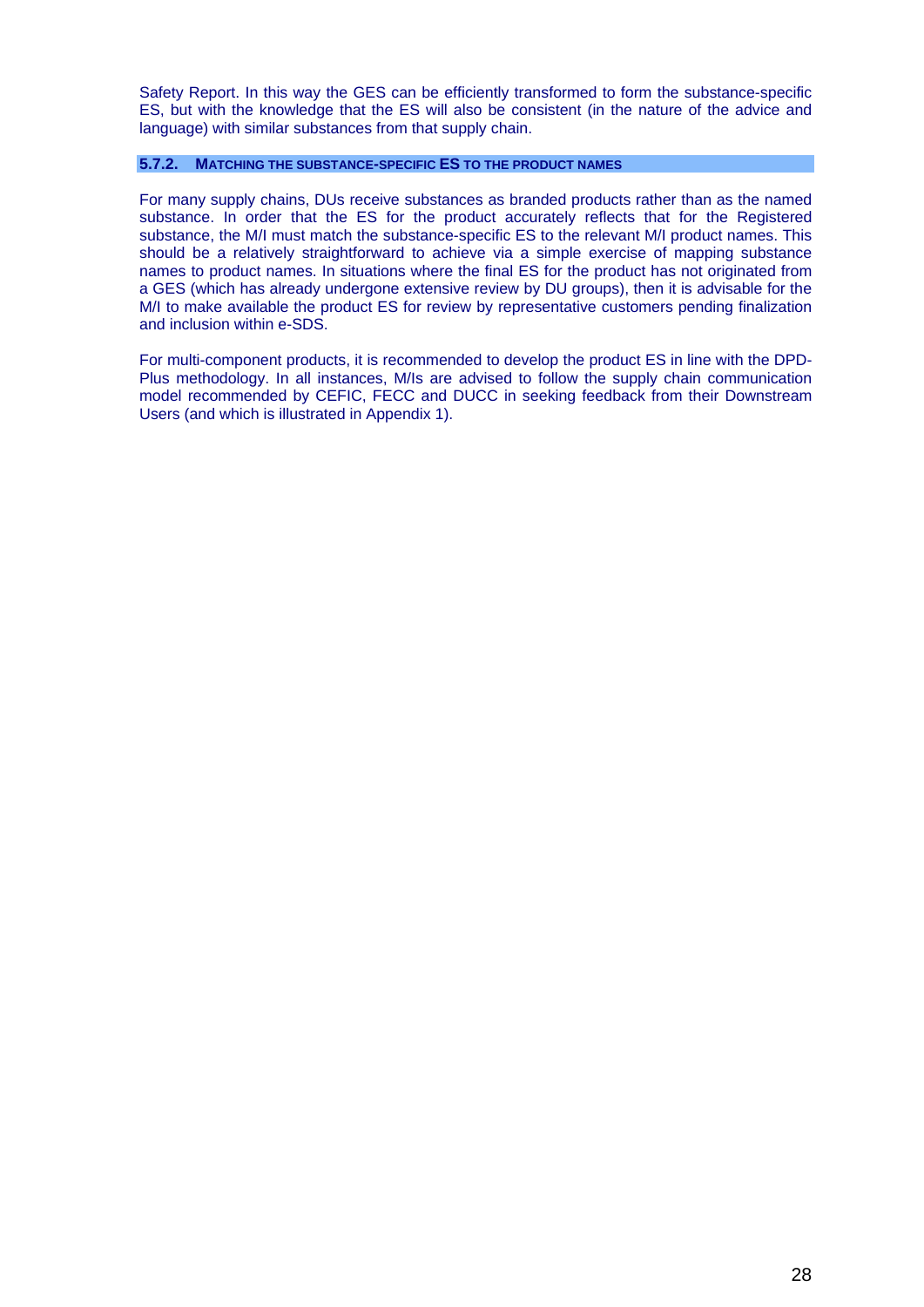# <span id="page-28-0"></span>**6. Development of GES by DU Groups**

In addition to any M/I developing a GESs for his substance/product, GESs can also usefully be developed by other groups. Indeed, there is obvious merit in industry sector and trade groups considering the development of GESs for their sectors, as they serve to:

- o Provide a library of common standards for operational and exposure/emissions controls that are accepted across the sector
- o Provide the ability to integrate sector specific jargon or technical language into the GES, thus increasing its access and understandability by DUs
- $\circ$  Provide a common basis for unifying ES communication throughout the supply chain i.e. M/Is are able to develop ESs, based on those authored by DU groups, which ensure the M/I obligations are met with the minimum of necessary communication with individual DUs, but whilst ensuring the ES is likely to be relevant and useful for both any formulator or downstream user.
- o Potentially assists those M/Is (and, in particular, the SIEFs/consortia that such M/Is are likely to be part of under REACH) who supply substances/products to the sector to develop and communicate ESs for their substance/product that align with those that are already 'commonly used and understood' within the sector
- o Enable DU groups to identify where there is value in initiating complementary GES activities for the sector

#### **6.1 EXPOSURE SCENARIOS AND SAFETY DATA SHEETS**

Article 31.7 of REACH states that "Any actor in the supply chain who is required to prepare a chemical safety report according to Articles 14 or 37 shall place the relevant exposure scenarios (including use and exposure categories where appropriate) in an annex to the safety data sheet...".

When considering the format of the ES information to be included in the Annex to the eSDS, it is important to recognise the different objectives and target audiences of the ES information included in the CSR and the eSDS. The target audience of the ES information in the CSR is primarily the "technical expert" and the Regulatory Authorities, consequently the level of detail required is very high. In contrast, the target audience of the eSDS is the HSE department of the Downstream User (DU).

Although some DUs may be large companies, a large number will be SMEs (small and medium sized enterprises) and have limited manpower and financial or technical (risk assessment, occupational hygiene, safety, etc.) awareness/capability. So there is a need for clear and concise communication of only the relevant information in the eSDS that is necessary for ensuring safe use and handling. Over-complicated presentation and inclusion of unnecessary technical details can serve to undermine the communication process.

There also exists a very real diversity within the chemical industry from small-volume speciality chemicals supplied to a limited number of customers for very specific uses to commodity chemicals manufactured in tens to hundreds of thousands of tons per annum and supplied to widespread, dispersive industries. So, while it may be feasible to communicate a comprehensive, DU application-specific ESs in the Appendix of the eSDS for chemicals with just one or perhaps a handful of applications, it would be impractical to do this for commodity chemicals with their many tens to hundreds of distinct DUs. Whilst customer specific eSDS could be proposed for some small volume or limited use chemicals this would be impractical for commodity chemicals with their typically extensive and complex supply chains.

Although comprehensive, DU application-specific ESs are likely to be necessary for some 'high risk' situations and that detailed ESs will need to be included in the CSR (when performed by M/I in the framework of registration or by a DU in the situation of performing his own CSA/CSR), it is evident that some degree of grouping and/or generalisation of ESs could be adopted for most chemicals. The extent to which ESs can be grouped or generalised will depend upon how comparable they are in terms of the key exposure parameters, RMMs and Operational Controls (OCs).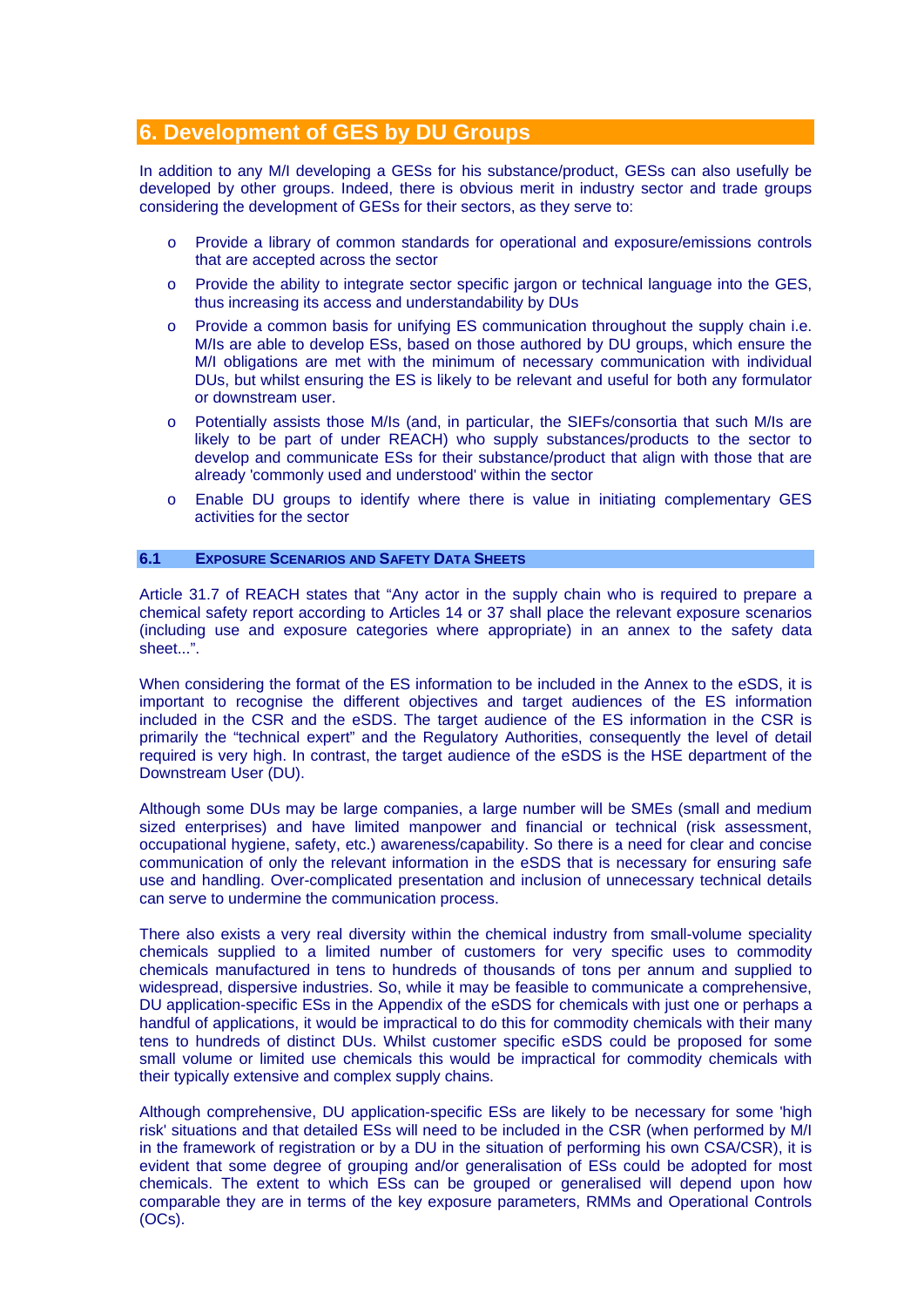#### <span id="page-29-0"></span>**6.2. SECTOR-INITIATED GESS**

Following the discussions between the M/I and DU groups, there may also be a wish by DUs to refine the basic GES to provide sector-authored GESs for different trades etc within the sector. For example, while it may be possible to develop a GES describing the RMMs and OCs necessary to deliver the safe industrial use of a solvent as a coating, there may be a desire to develop separate GESs for screen printing and can coatings [both of which are industrial coatings activities but where the technical language of the sectors differ, as do the nature of the formulated products containing solvents that are handled in these sectors].

In a similar manner to that by which any M/I develops their GESs for their substances, trade associations and sector groups can also apply a similar process to the activities covered by their sector and the substances/formulated products that are typically encountered within it. In many respects, this process should be slightly easier for trade associations, as they can be expected to already have a good and representative knowledge of the sector without the need to confirm their understandings with DUs. However, in following the process outlined in Sections 5.1- 5.4, sector associations should bear in mind the following considerations:

- o That the format in which the GES is developed should be consistent across different sectors. Clearly, the nature of the advice may differ, but consistency of format is required to facilitate the generation of ES by M/Is supplying substances/products to different sectors
- o That the language used within the GES should relate to that which is common in the sector, but it needs also to be firmly based on the standard codes for each RMM and OC, in order that the language for complementary advice elsewhere in the supply chain remains standardized, i.e. the specific language of any RMM advice may change, but the substance of the advice remains constant for equivalent risks.
- o That additional GESs will clearly build from the 'basic' GES, depending on level of risk that they are expected to manage. Similarly, for any use, there may be a need for more than one GES, dependent upon the range of substances/mixtures that are likely to be commonly encountered.
- o That the applicability domain of each GES needs to be clearly described. Appendix 2 provides guidance on how this may be accomplished. However, it should be noted that in the case of DU/sector-initiated GESs, each GES will require a separate domain statement which will enable the user to readily ascertain the extent to which the GES is capable of managing the risks associated with different classes, concentrations and types (in terms of relevant physical chemical properties) of substances and/or preparations. The statement may also need to cover associated safety, health and environmental elements.

Some DU/F groups will consider the basic GES to be appropriate whereas other groups may determine that several complementary GESs best serve that sector. In this respect it is important to note that these sector GESs will be delivered as part of the eSDS for the formulated product and not as part of the eSDS for the substance. Figure 7 below schematically shows how the above considerations may evolve: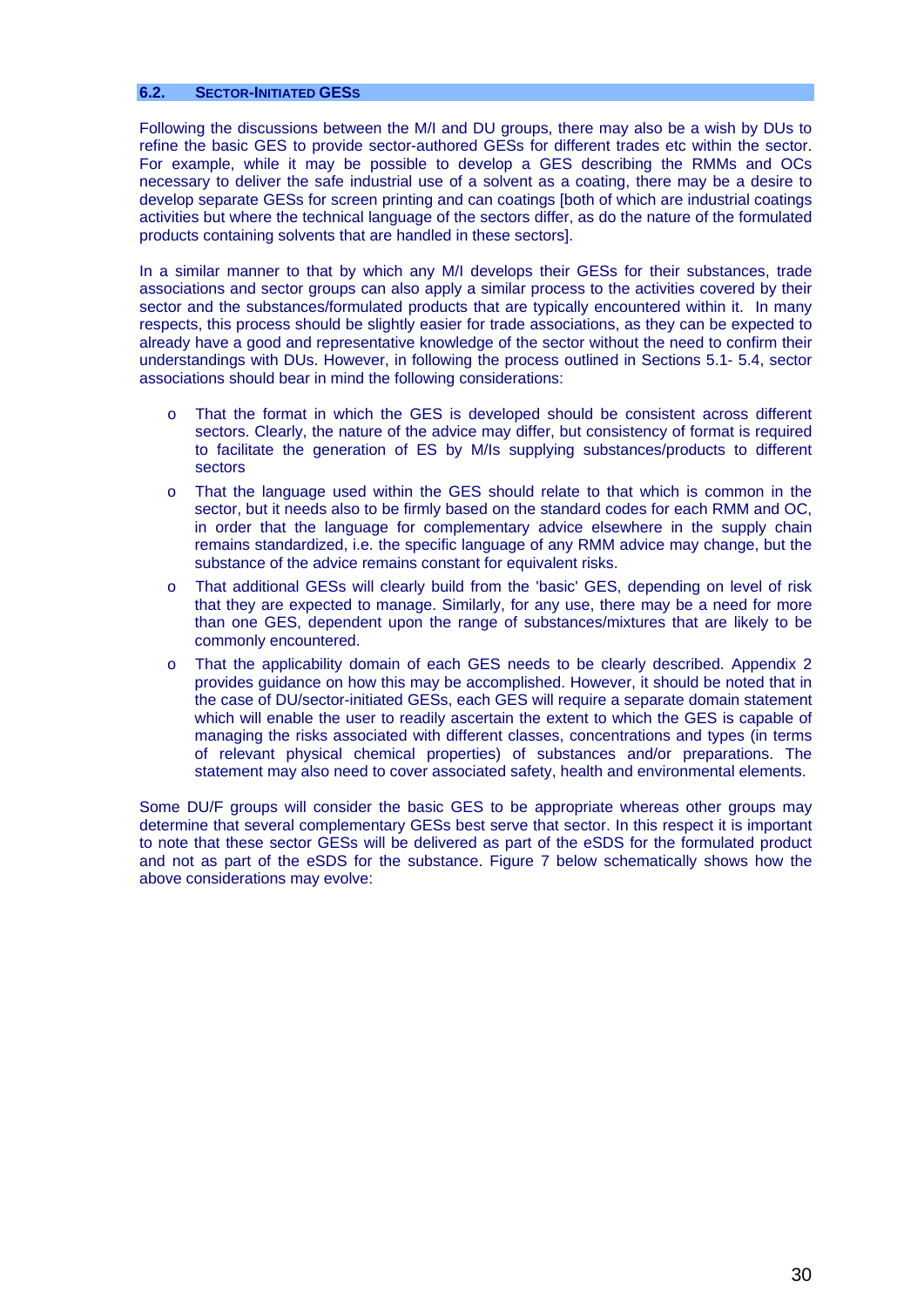#### <span id="page-30-0"></span>**Figure 7: Development of sector-based GES**



A major advantage of this approach to the creation of the GES is that, because the GES can be developed and structured around groups of substances or products (as characterised, for example, by a 'maximum' DNEL and/or PNEC or range of physical-chemical properties) for which the GES is applicable, it will accommodate 'minor variations' in the Classification and Labelling (or technical specification) of substances/products in the supply chain e.g. slight differences in the classification of similar supplied products. It is also able to provide useful risk management advice to DUs in advance of the REACH phase-in dates for a substance, based upon the assumption that there is a relationship between the classification and the required level of risk controls.

Appendix 3 contains several examples of GESs that have been developed as a consequence of supply chain dialogue between M/Is and DUs. Although their format differs slightly, they all show several characteristics that highlight the value of the GES as an efficient form of DU communication:

- o They focus on communicating the measures necessary to manage risks in an understandable form. To achieve this, the main focus of the GES is on those steps required by the DU to manage risks.
- o The language used aligns with terminology that is familiar to DUs at both the technical and sectoral levels.

The GES may include hyperlinks to other relevant sources of guidance. This enables the brevity of the GES to be maintained without constraining information flows to those who would require it. Indeed, it is possible to envisage that the GES could be condensed further if hyperlinks were also included to the substance CSR (necessarily sanitised for business confidential data) if this were to be hosted in a suitable location.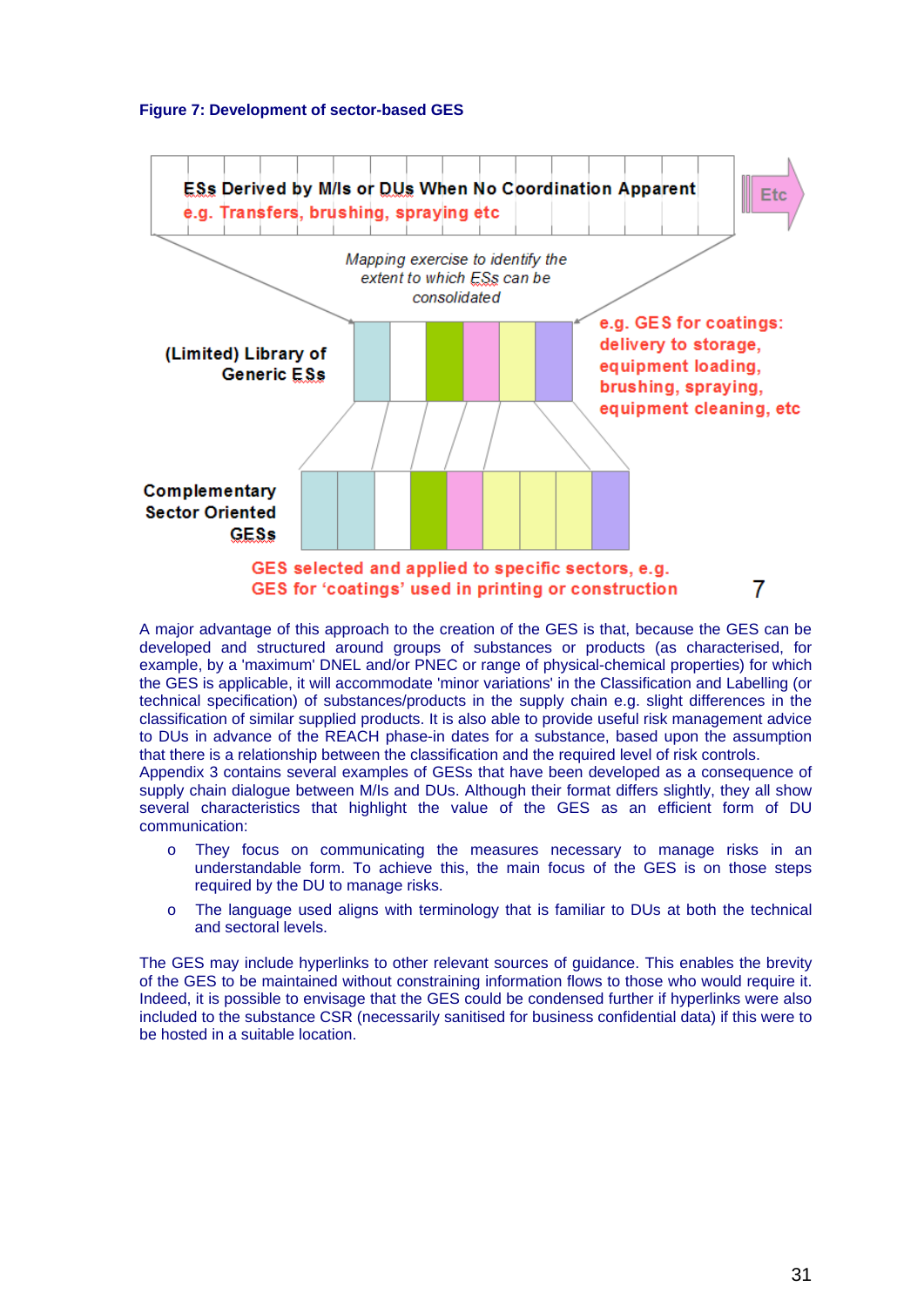# <span id="page-31-0"></span>**7. Format and Content of the GES**

The IR&CSA TGD foresees the possibility that both 'full' and 'abbreviated' forms of ES may be developed. The 'full' ES that would support the CSR and an 'abbreviated' form that would be communicated within the Annex to eSDS.

The form of the GESs shown in Appendix 3 aligns more with the 'fuller' format of the TGD. However, certain information may not be needed within the ES that forms part of the eSDS as it may already be communicated elsewhere within the eSDS. Although the GES contains narrative for most sections, where these do not exist the basis for the GES, i.e. the CSA formed from Tables 1 and 2 of the Microsoft Excel®-based spreadsheet format, provide the necessary supporting information for formulators and other DUs to fulfil their obligations under REACH e.g. developing ESs for formulations or undertaking scaling.

Following on from this, a GES library (see section 6) may be structured to provide access to both the narrative GES and its supporting 'CSA' to cater for both DUs who simply want to a. obtain an understanding of the conditions and circumstances under which a substance or group of substances can be safely used with risks controlled, or b. have access to the underlying basis for the decisions.

# **8. GES Libraries**

Cefic recognizes that there is value to be gained in making available the outputs of GES development from different sectors into a common 'library' and has set up a task force with the following objectives:

- o To support the development of ES across industry
- o To support consistency and efficiency of ES development
- o To facilitate availability of information

The library aims to be a resource for M/Is, Formulators and DUs by providing a mechanism to:

- $\circ$  introduce work efficiencies e.g. the underlying premise for the library is that substances possessing similar properties and hazards represent similar risks when handled under similar conditions of use. For such substances, similar GESs should be suitable as a start, subject to review and refinement.
- o make available information that describes how the human and environmental risks can be managed for uses of defined classes of chemicals.
- o provide access to information that may not be communicated as part of the eSDS but which forms part of the underlying CSA for the substance e.g. how RMMs may differ for varying concentrations in use or, for late phase-in substances, where reliable information on close analogues of the substance may be already available in the library.
- o allow DUs and others to gain access to information that assists them in ensuring safe use in advance of receiving an updated e-SDS from a Supplier
- o The libraries will be publicly available via the Cefic website.
- o The GES concept may also be applied to preparations such that DU associations representing formulators would be able to develop comparable GESs for typical groups of preparations e.g. based upon representative frame formulations for the identified uses. The resulting GESs may also be incorporated into the library for sharing.

Figure 8 provides an overview of how the GES Library may be used by each Actor in the supply chain (M/I, Formulator, Downstream User).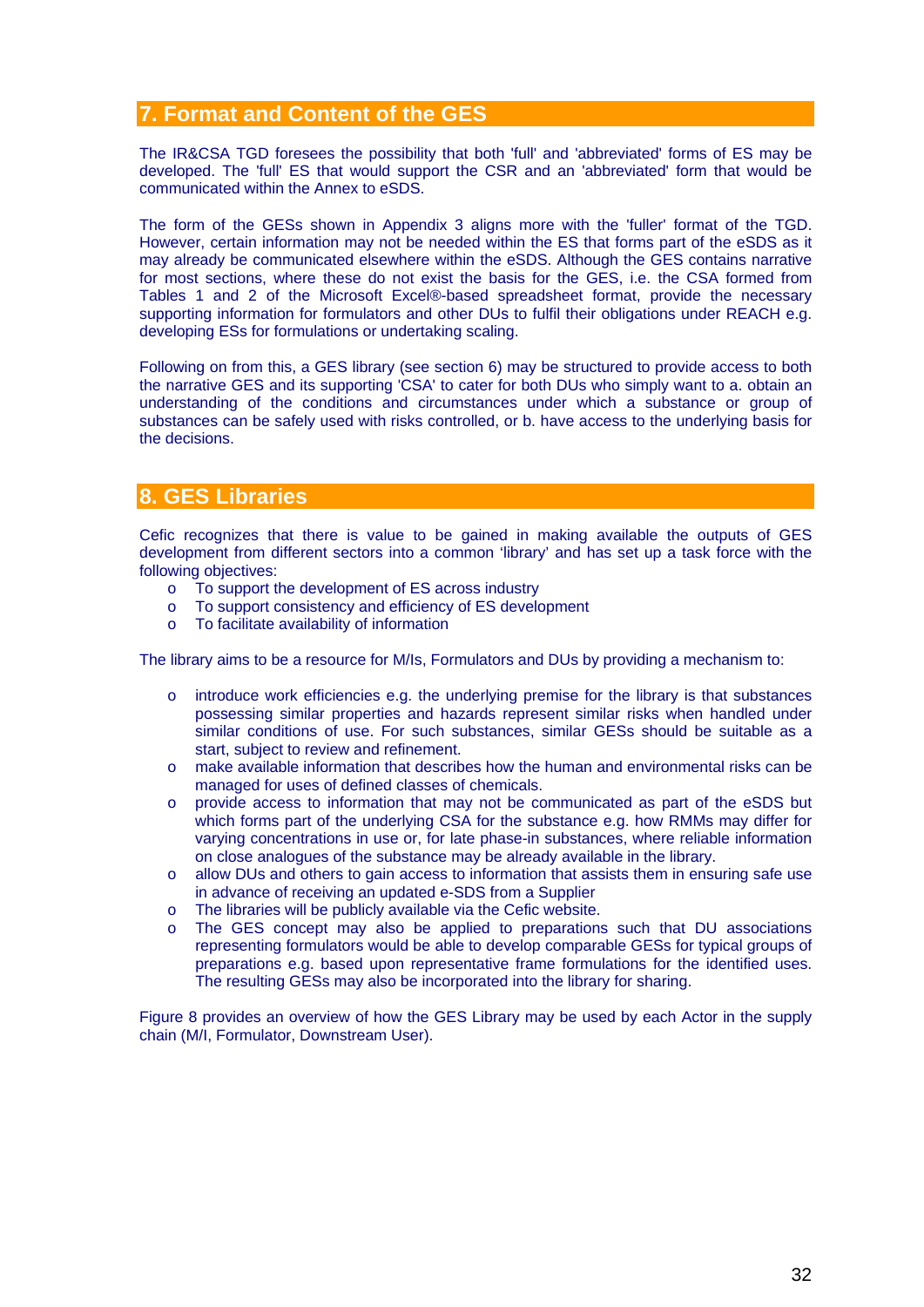<span id="page-32-0"></span>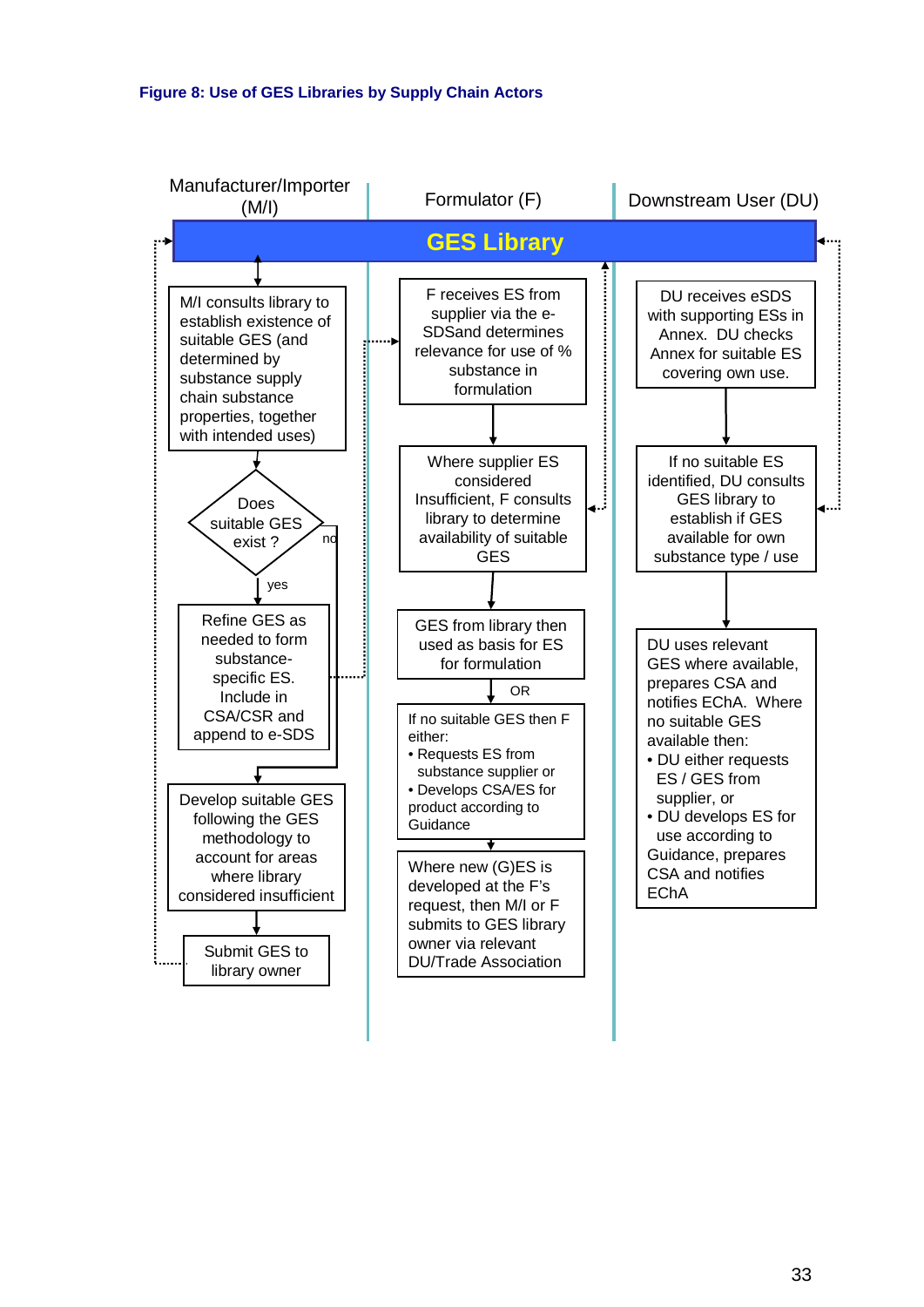# <span id="page-33-0"></span>**9. Summary**

Generic Exposure Scenarios represent an effective and efficient way to communicate understandable risk management advice in a manner that meets the requirements of REACH. This is reflected in the process by which GESs are developed and constructed, which is specifically structured to account for the varying needs of different M/Is and DU groups. Moreover, the nature of the process, requiring a partnership of M/I and DU groups, not only ensures the communication of relevant and consistent information across supply chains, but also provides an amenability to be integrated into company (both MI and formulator) IT systems for the authoring and provision of Safety Data Sheets.

Although any GES presents significant benefits in themselves, the real value arises from when M/Is and DUs work together in partnership to develop GES libraries for a sector and/or supply chain. Such libraries constitute a bridge to the "information gap" that a reliance on SDS systems alone can create. Although SDSs are communicated to purchasers of substances, the individual user of the substance may not always have ready access to the (current) SDS. Furthermore, the phase-in periods associated with REACH will compound this 'knowledge divide' for those substances that have been Registered and those that haven't.

One of industry's challenges, amongst the range of activities required for successful REACH registration, will be to ensure that such libraries are generated well in advance of the Registration deadlines, not only in order that SIEFS and Consortia can build from them (to ensure consistency in the nature of communicated RMM advice for substance registrations), but also so that DUs are able to access relevant knowledge resulting from REACH activities before it's formal communication as part of any process of substance registration (and which can be further complemented by supporting product stewardship initiatives from M/Is or DU sectors).

# **10. References**

- o ECHA Technical Guidance Document: Information Requirements & Chemical Safety Assessment (IR and Assessment (IR and Assessment control of  $\alpha$  and  $\alpha$  control of  $\alpha$  and  $\alpha$  control of  $\alpha$  and  $\alpha$  and  $\alpha$  and  $\alpha$  and  $\alpha$  and  $\alpha$  and  $\alpha$  and  $\alpha$  and  $\alpha$  and  $\alpha$  and  $\alpha$  and  $\alpha$  and  $\alpha$ http://guidance.echa.europa.eu/docs/guidance\_document/information\_requirements\_en.h tm?time=1240853462
- o ECETOC TRA Version 2, European Centre for Ecotoxicology and Toxicology of Chemicals, Avenue E. Van Nieuwenhuyse, 4 – Box 6, B-1160 Brussels, Belgium
- o Cefic website <http://cefic.org/templates/shwPublications.asp?HID=750>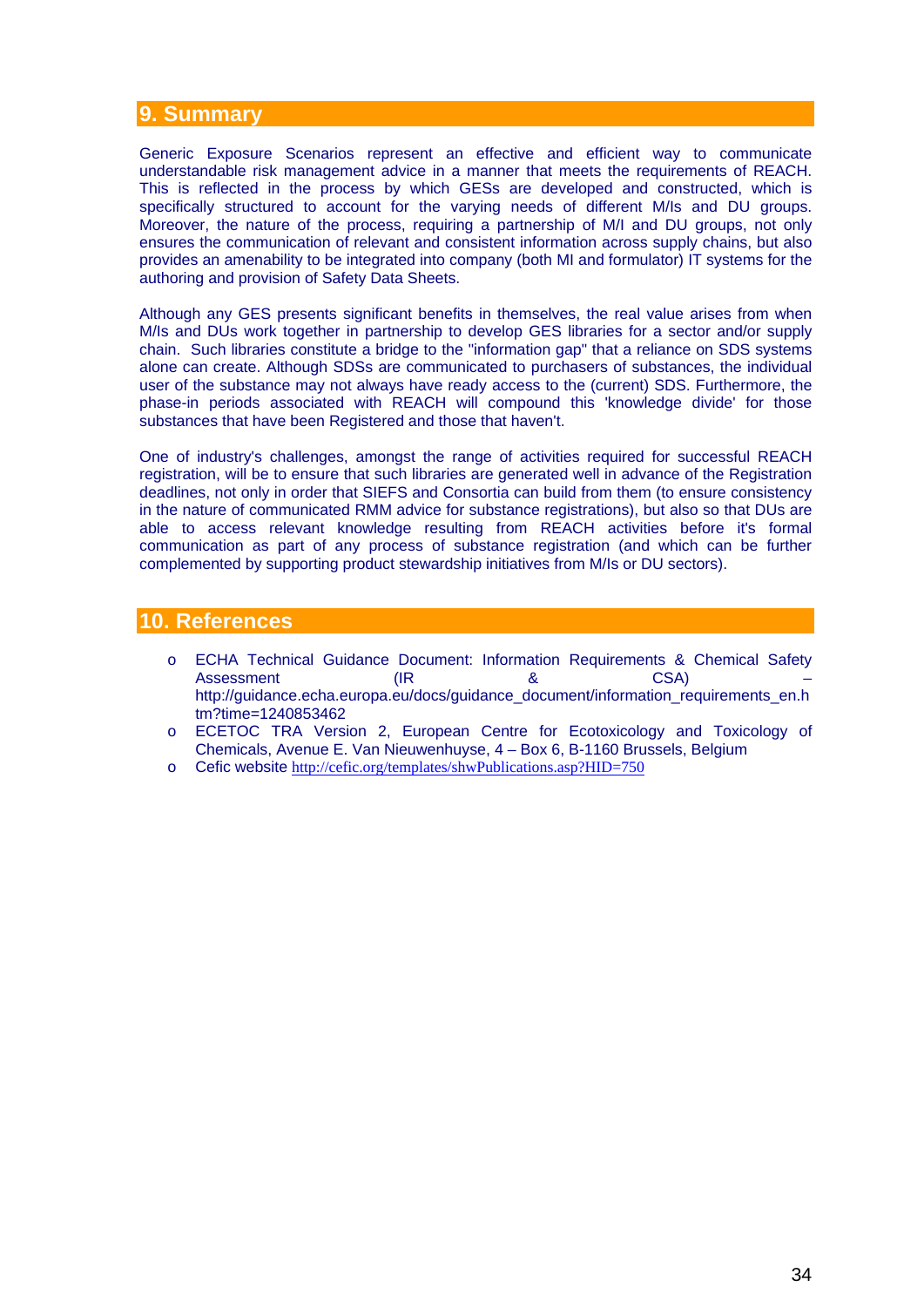### <span id="page-34-0"></span>**Appendix 1: Communication Flows for the Development of Exposure Scenarios**

#### **Figure 9: Workflow diagram for Exposure Scenario development and communication**

# **ES Development & Communication model**

**DUGG Cefic** 



The CEFIC supply chain communication flow chart for ESs recognises that the nature of the ES may differ dependent on the nature of the supply chain. It incorporates a process for the development of Generic Exposure Scenarios as addressed in this document, and also a process for the development of Specific Exposure Scenarios (SES).

In contrast to the GES process, the development of ESs following the SES process is particularly useful for substances with relatively short supply chains (e.g. speciality applications) or supply chains lacking well structured sector organizations. They are developed by the M/I in dialogue with DU selected representative customers.

Both forms of ES offer advantages and drawbacks and it is for the M/I to determine what form of ES is considered best for the type of substance they supply. Whatever the form, however, it is important, not least because all forms of chemicals are likely to be handled by DUs (and especially formulators), that the ES is constructed along similar lines and described using the common phraseology (see Appendix 4).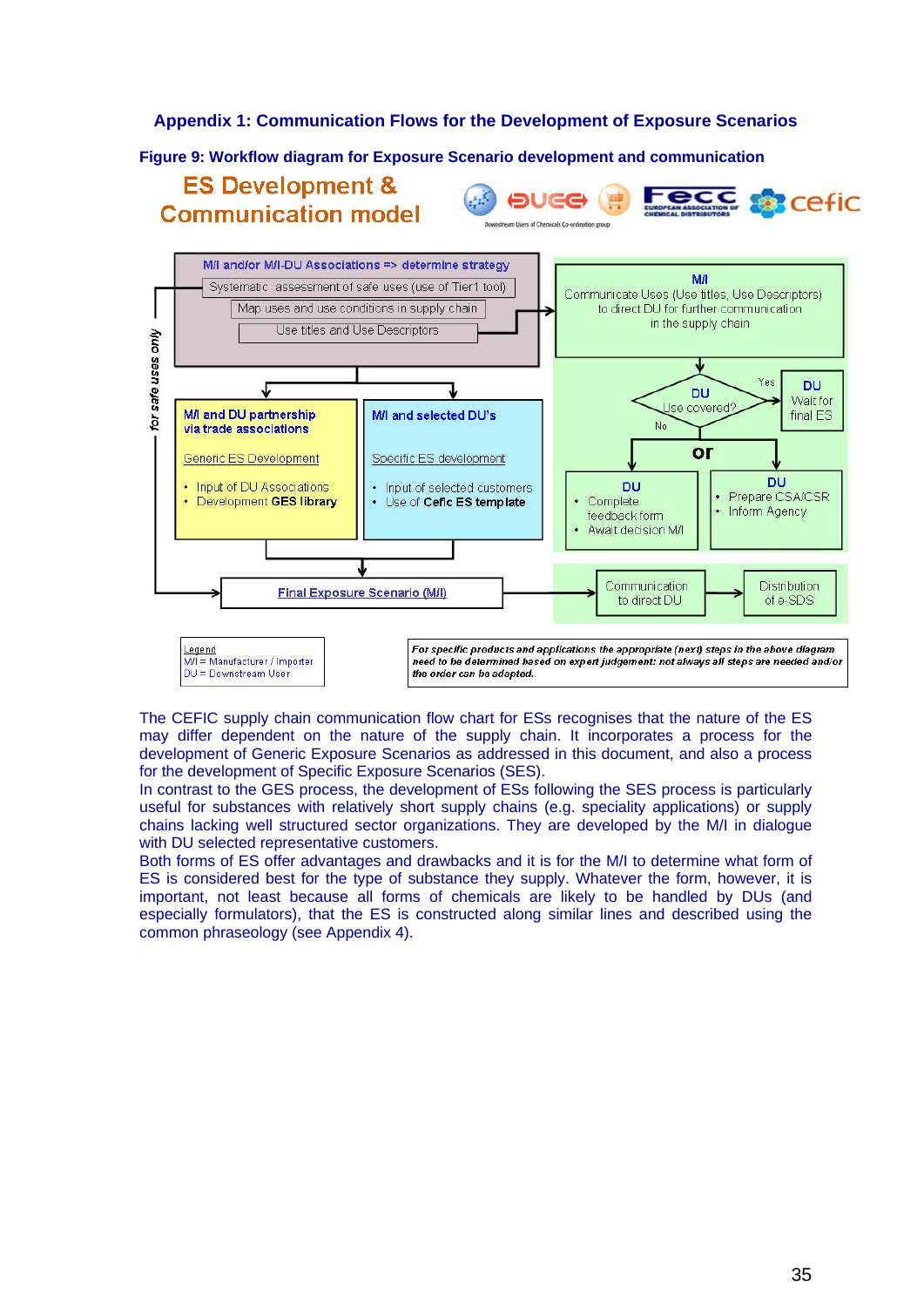## **Appendix 2: Definition of the Applicability Domain**

<span id="page-35-0"></span>There is no set process for defining the boundary within which the GES can reliably be applied to support GES selection. Rather, the applicability domain statement needs to represent a succinct and visually accessible summary of the key information that will enable the DU and/or formulator to readily ascertain the extent to which the GES is capable of managing the risks associated with different classes, concentrations and types (in terms of relevant physical chemical properties) of substances and/or preparations. It will also need to include key considerations necessary if scaling is to be applied (although the extent of these is uncertain as the tools available to support scaling are limited). The statement may need to be extended to cover other safety, health and environmental considerations for some classes of substance. An example statement is shown in Figure 13 below.

## **A.2.1: Health and Environmental Hazards**

| Substance: Low volatility solvent          |                                                                         |                                                           |  |  |  |
|--------------------------------------------|-------------------------------------------------------------------------|-----------------------------------------------------------|--|--|--|
| Life cycle stage: Worker (Industrial); SU3 |                                                                         |                                                           |  |  |  |
| Area of application: Uses of coatings      |                                                                         |                                                           |  |  |  |
|                                            | Process Categories Covered: PROC1, PROC2, PROC3, PROC7, PROC8a, PROC8b, |                                                           |  |  |  |
| PROC10, PROC13                             |                                                                         |                                                           |  |  |  |
| <b>Validity Domain</b>                     | <b>Typically Characterised By</b>                                       | <b>Typical Substances/</b><br><b>Mixtures Not Covered</b> |  |  |  |
| Human Health (workers)                     |                                                                         |                                                           |  |  |  |
| DNEL: 10ppm (8 hour)                       | Simple aliphatic solvents (except                                       | R43, R42                                                  |  |  |  |
|                                            | those containing n-hexane); simple                                      |                                                           |  |  |  |
|                                            | alcohols and esters                                                     |                                                           |  |  |  |
| Moderate volatility                        | Liquids with a vapour pressure of <                                     | Liquids having $V.P > 300$                                |  |  |  |
|                                            | 300 hPa and used in processes                                           | hPa and processes                                         |  |  |  |
|                                            | operated at ambient temperature                                         | operated at > 50oC                                        |  |  |  |
| Applicable for solvent                     | N/a                                                                     | <b>Preparations having</b>                                |  |  |  |
| content up to 50%                          |                                                                         | solvent content >50%                                      |  |  |  |
| Assumes a basic level of                   | Covers the regular supply and                                           |                                                           |  |  |  |
| good occupational health                   | laundering of work clothing; provision                                  |                                                           |  |  |  |
| practice is adopted                        | of washing and changing facilities;                                     |                                                           |  |  |  |
|                                            | eating and smoking is undertaken in                                     |                                                           |  |  |  |
|                                            | areas separate from the workplace;                                      |                                                           |  |  |  |
|                                            | provision of general ventilation to the                                 |                                                           |  |  |  |
|                                            | workplace                                                               |                                                           |  |  |  |
|                                            | Environment                                                             |                                                           |  |  |  |
| $PNEC:$ > $50ug/l$                         | To be further defined how this part                                     |                                                           |  |  |  |
|                                            | would be completed                                                      |                                                           |  |  |  |
| Assumes a basic level of                   |                                                                         |                                                           |  |  |  |
| responsible environmental                  |                                                                         |                                                           |  |  |  |
| protection practice is                     |                                                                         |                                                           |  |  |  |
| adopted                                    |                                                                         |                                                           |  |  |  |

**Figure 10: Describing the Validity Domain of the GES (Industrial Use of a Solvent)**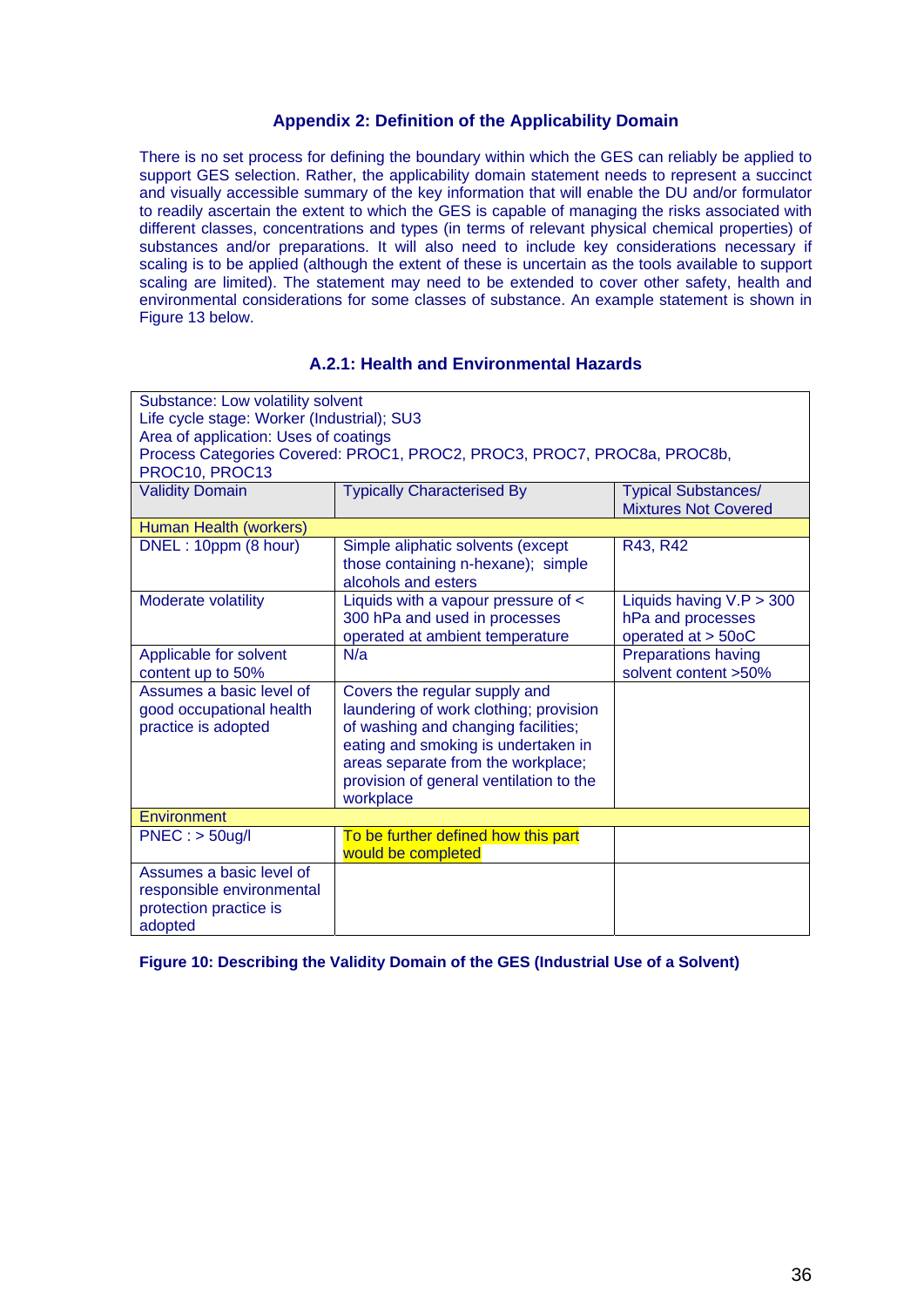<span id="page-36-0"></span>Assumptions underpinning how the applicability domain is defined include:

- o The area of reliable application of each GES (its 'applicability domain') is described by unambiguous reference to the title and by linkage to the extent to which the GES is capable of managing the risks associated with different classes, concentrations and types (in terms of relevant physical chemical properties) of substances and/or preparations.
- o For the solvents sector, GESs would not be developed for high risk activities. The RMMs required to effectively manage such risks are such that they are best addressed within 'tailor made' ESs for the activity and not through any GES.
- o That for any type of GES, there is often likely to be more than one variation of the GESs i.e. to adequately account for common differences in industrial practice such as the quantities of material used; the predominant nature of the uses (open, closed) or users (professional, consumer, etc.)
- o Although the risks are determined by reference to the DNEL or PNEC, and these value also help to characterize the domain, e.g. via use of systems for control banding and similar that are likely to be commonly encountered and familiar with DUs in the sector

### **A.2.2: Physico-chemical Hazards**

In addition to the human health and environmental concerns, REACH requires that effects from at least the following physicochemical properties are also addressed, where activities are not covered by the SEVESO II Directive for the prevention of major accidents:

- o Flammability
- o Explosivity
- o Oxidizing properties

General good practice advice should be incorporated already within existing Safety Data Sheets under Chapters 6 Accidental Release Measures and 7 Handling and Storage. As part of the development of the Generic Exposure Scenario potential impacts resulting from these properties should be taken into account in developing the overall controls, e.g. use of intrinsically safe electrical appliances where potentially flammable/explosive atmospheres may be present, earthing of equipment when there is potential for build up of static electricity during the transfer of flammable liquids.

When up-dating the SDS to incorporate requirements for REACH it is advised to carry out a comparison of existing guidance on controls to minimise risks from these physico-chemical hazards against any potential additional risk identified in the applicable GES(s) and up-date as required. It may be appropriate to reference specific controls within the Exposure Scenario where particular emphasis is considered important. It is suggested that this is tested as part of the development of a library of GES.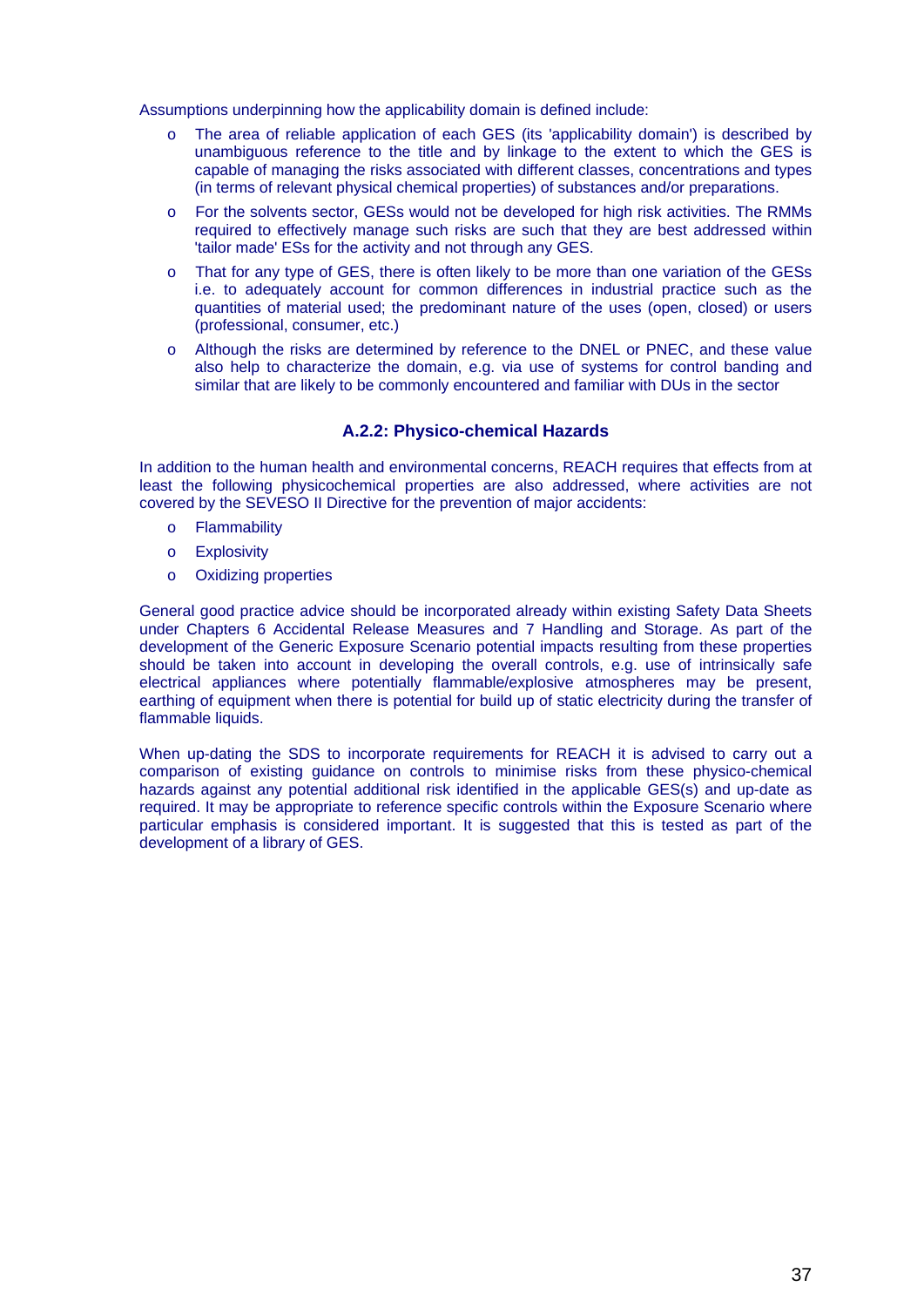### **Appendix 3: Illustrative Examples of GESs**

<span id="page-37-0"></span>Figures 4a - 7c illustrate how a GES is developed, starting with an initial mapping of the uses of a substance, through to a stage that evaluates the risks and identifies those measures that may be necessary to control risks. However, this information is in a form that is unsuitable for routine communication to DUs as part of the Annex to the eSDS. To achieve such an objective, it is necessary to 'transpose' the CSA information into a narrative GES form. The ESVOC activity has shown that this is a critical step. Not only does the manner in which the information is communicated need to reflect the nature of the OCs and RMMs identified in the CSA, but the GES must be constructed in a manner that is understandable for the DU.

The examples exhibit a number of key features:

- o They are constructed in the form standard phrases that directly relate to the relevant OCs and RMMs identified in the relevant part of the CSA (see also Appendix 4).
- o For several of the RMMs, the phrase describes the expected level of control in terms of common sector technologies rather than in strictly quantitative terms which DUs may not readily understand. Sometimes, these phrases also address the management expectations that may be considered appropriate to support an identified RMM. This concept is further explained in Appendix 4.
- o They often further cluster /condense the information contained in Figures 6a/6b where this would lead to repetition within the narrative GES
- o That GESs are developed separately for human health and the environment but are integrated into a final consolidated GES based upon the GES title (see Appendix 5 for examples of titles)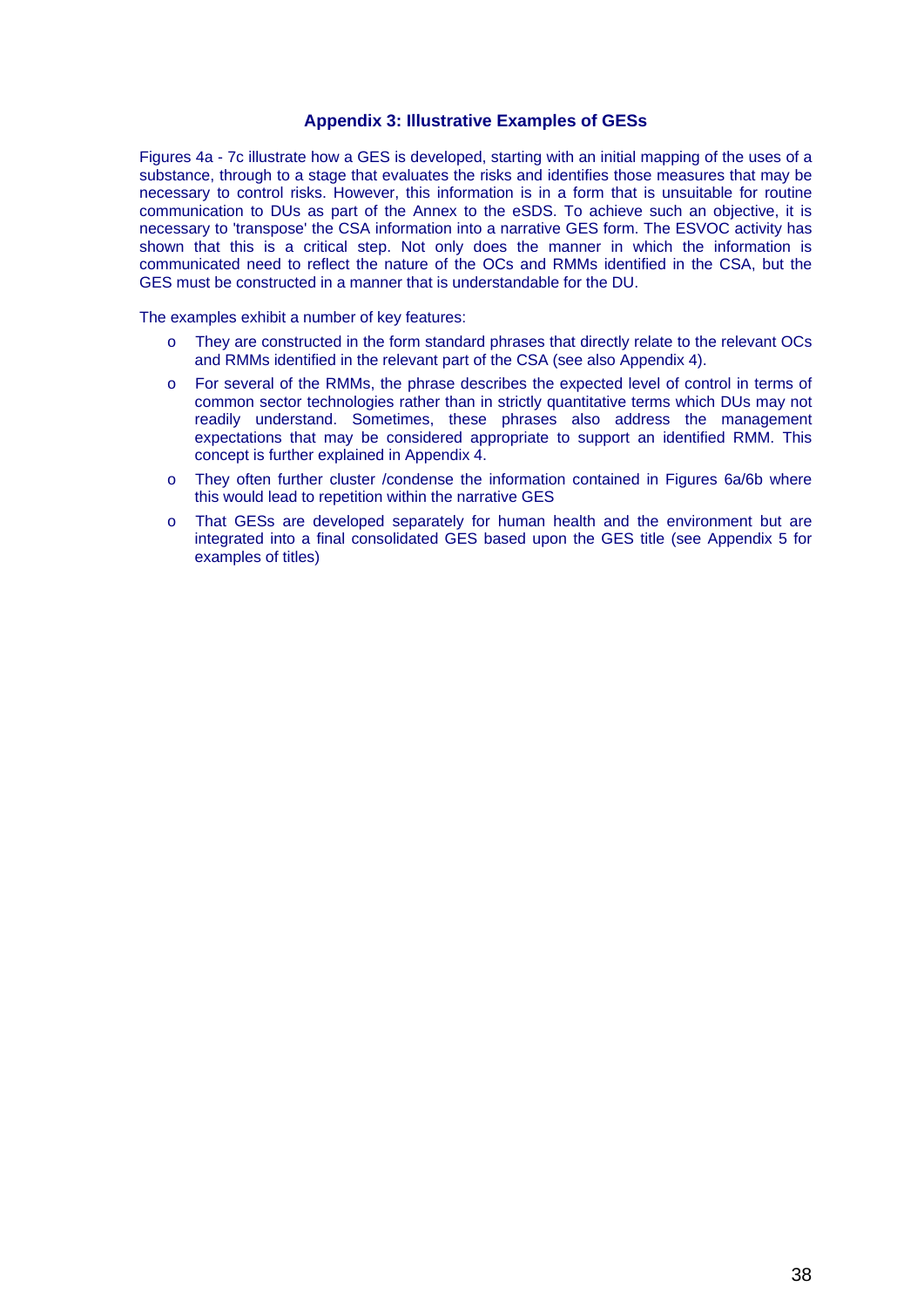# Appendix 3.1: Industrial uses of coatings (DNEL <sub>worker, systemic</sub> = 10 mg/kg/d).

<span id="page-38-0"></span>The following example shows how the final form of the GES that has been constructed from the information shown in Figures 4a, 5a and 6a for human health. The form of the GES follows the recommendations of the IR&CSA TGD. Those OCs and RMMs that are germane to the successful management of health risks are listed for each element of the use cycle for the type of use (in this case industrial use of coatings).

The scope of the GES is provided and those OCs and RMMs that are considered 'good practice' are distinguished in blue text and contained in square brackets. N.B. these do not directly result from the CSA but have been identified as part of the mapping and/or DU dialogue and hence M/Is may wish to consider passing on this information incorporated within the main sections of the SDS.

**Substance:** Low volatility solvent (OEL/DNEL = 1-10 ppm)

**Life Cycle Stage**: Worker (Industrial) - SU3

**Area of Application**: Uses of coatings

**Process Categories Covered**: PROC1, PROC2, PROC3, PROC7, PROC8a, PROC8b, PROC10, PROC13

| Scope of process                        | Covers the industrial use of coatings (paints/decorative coatings, inks,<br>adhesives, etc), both by direct application and for the manufacture of<br>articles e.g. via dipping, and includes bulk delivery to storage; loading<br>products from drums and kegs/cans; exposures during industrial use<br>(including spraying, printing, dipping, brushing and other manual tasks);<br>drying and storage of finished products; equipment cleaning and waste<br>disposal.                                                                                                                                                                                                                                                                                                                                                                                                                                                                                                                                                                                                                                                                                                                                                                                                                                                                                                                                                                                                                                      |
|-----------------------------------------|---------------------------------------------------------------------------------------------------------------------------------------------------------------------------------------------------------------------------------------------------------------------------------------------------------------------------------------------------------------------------------------------------------------------------------------------------------------------------------------------------------------------------------------------------------------------------------------------------------------------------------------------------------------------------------------------------------------------------------------------------------------------------------------------------------------------------------------------------------------------------------------------------------------------------------------------------------------------------------------------------------------------------------------------------------------------------------------------------------------------------------------------------------------------------------------------------------------------------------------------------------------------------------------------------------------------------------------------------------------------------------------------------------------------------------------------------------------------------------------------------------------|
| <b>Duration and</b><br>frequency of use | Covers daily exposures up to 8 hours (unless stated)                                                                                                                                                                                                                                                                                                                                                                                                                                                                                                                                                                                                                                                                                                                                                                                                                                                                                                                                                                                                                                                                                                                                                                                                                                                                                                                                                                                                                                                          |
| <b>Product specification</b>            | Covers use to 100%                                                                                                                                                                                                                                                                                                                                                                                                                                                                                                                                                                                                                                                                                                                                                                                                                                                                                                                                                                                                                                                                                                                                                                                                                                                                                                                                                                                                                                                                                            |
| Physical form of<br>product             | Liquid, vapour pressure < 0.5 kPa                                                                                                                                                                                                                                                                                                                                                                                                                                                                                                                                                                                                                                                                                                                                                                                                                                                                                                                                                                                                                                                                                                                                                                                                                                                                                                                                                                                                                                                                             |
| Maximum amount per<br>time or activity  | Covers volumes up to xxx (note: linked to environmental risk<br>assessment)                                                                                                                                                                                                                                                                                                                                                                                                                                                                                                                                                                                                                                                                                                                                                                                                                                                                                                                                                                                                                                                                                                                                                                                                                                                                                                                                                                                                                                   |
| Other operational<br>conditions of use  | Assumes use at not > 20oC above ambient. Assumes a good basic<br>standard of occupational hygiene has been implemented                                                                                                                                                                                                                                                                                                                                                                                                                                                                                                                                                                                                                                                                                                                                                                                                                                                                                                                                                                                                                                                                                                                                                                                                                                                                                                                                                                                        |
| <b>Risk management</b><br>measures      | Human health<br>Material transfers: Handle substance within a closed system. [Clear<br>transfer lines prior to decoupling. Remotely vent displaced vapours.]<br>Drum/batch transfers : Ensure workplace is well-ventilated. [Use drum<br>pumps.] Wear suitable gloves (type EN374) if prolonged skin contact<br>likely. [Avoid spillage when withdrawing pump.]<br>Pouring from small containers : Ensure workplace is well-ventilated.<br>Wear suitable gloves (type EN374) if prolonged skin contact likely.<br>Spraying: Carry out in a vented spray booth. [Ensure that air flows to<br>the operator, then past the work activity, to the discharge point.] Wear<br>a respirator conforming to EN140 with Type A filter or better. Wear<br>suitable gloves (type EN374), coverall and eye protection.<br>Printing: Ensure workplace is well-ventilated. Provide extract<br>ventilation to points where emissions occur e.g. rollers, blankets. Wear<br>suitable gloves (type EN374) if prolonged skin contact likely.<br>Dipping, immersion and pouring: Ensure workplace is well-ventilated.<br>Provide extract ventilation to points where emissions occur. Wear<br>suitable gloves (type EN374) if prolonged skin contact likely. Avoid<br>manual contact with wet work pieces.<br>Manual applications e.g. brushing, rolling : Ensure workplace is well-<br>ventilated. [Use long handled brushes and rollers where possible.]<br>Wear suitable gloves (type EN374) if prolonged skin contact likely. |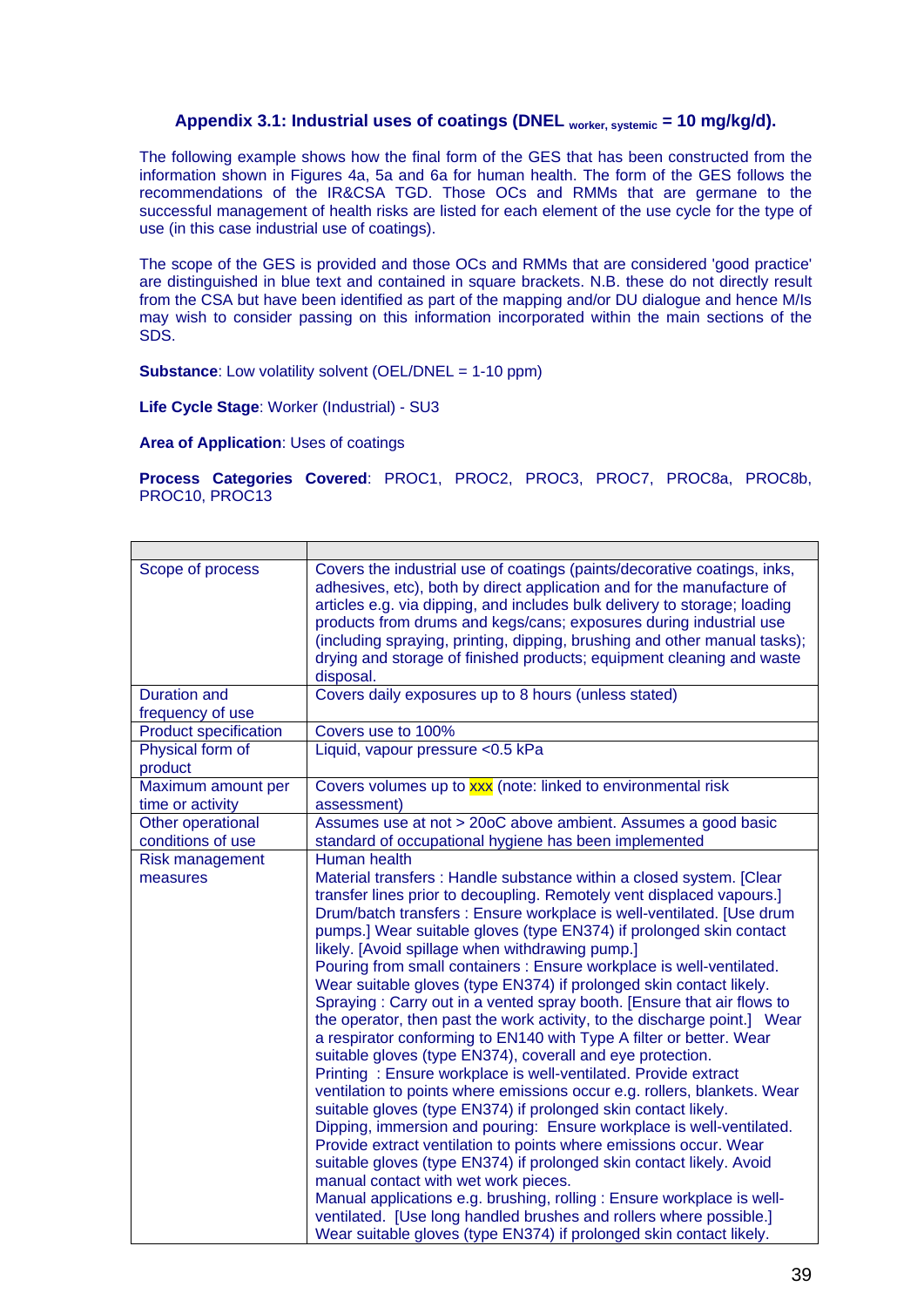|                           | Small package filling: Handle substance within a predominantly closed<br>system provided with extract ventilation. Fill containers/cans at<br>dedicated fill points supplied with local extract ventilation. [Put lids on<br>containers immediately after use. Deal with spills immediately.]<br>Drying and storage: Use ventilation to extract vapours from freshly<br>coated articles/objects. [Avoid manual contact with wet work pieces.]<br>Equipment maintenance: Ensure work area is well-ventilated.<br>[Transfer via enclosed lines.] Wear suitable respiratory protection<br>(conforming to EN140 with Type A filter or better) and gloves (type<br>EN374) if regular skin contact likely. [Retain drain downs in sealed<br>storage pending disposal or for subsequent recycle.]<br>Environment - To be completed |
|---------------------------|-----------------------------------------------------------------------------------------------------------------------------------------------------------------------------------------------------------------------------------------------------------------------------------------------------------------------------------------------------------------------------------------------------------------------------------------------------------------------------------------------------------------------------------------------------------------------------------------------------------------------------------------------------------------------------------------------------------------------------------------------------------------------------------------------------------------------------|
| Waste related<br>measures | Dispose of waste solvent or used containers according to local<br>regulations.                                                                                                                                                                                                                                                                                                                                                                                                                                                                                                                                                                                                                                                                                                                                              |
| Prediction of exposure    | When following the recommended Risk Management Measures and<br>Operating Conditions, then expected exposures are unlikely to exceed<br>the relevant DNEL/PNEC.<br>For scaling please refer to www.xxx                                                                                                                                                                                                                                                                                                                                                                                                                                                                                                                                                                                                                       |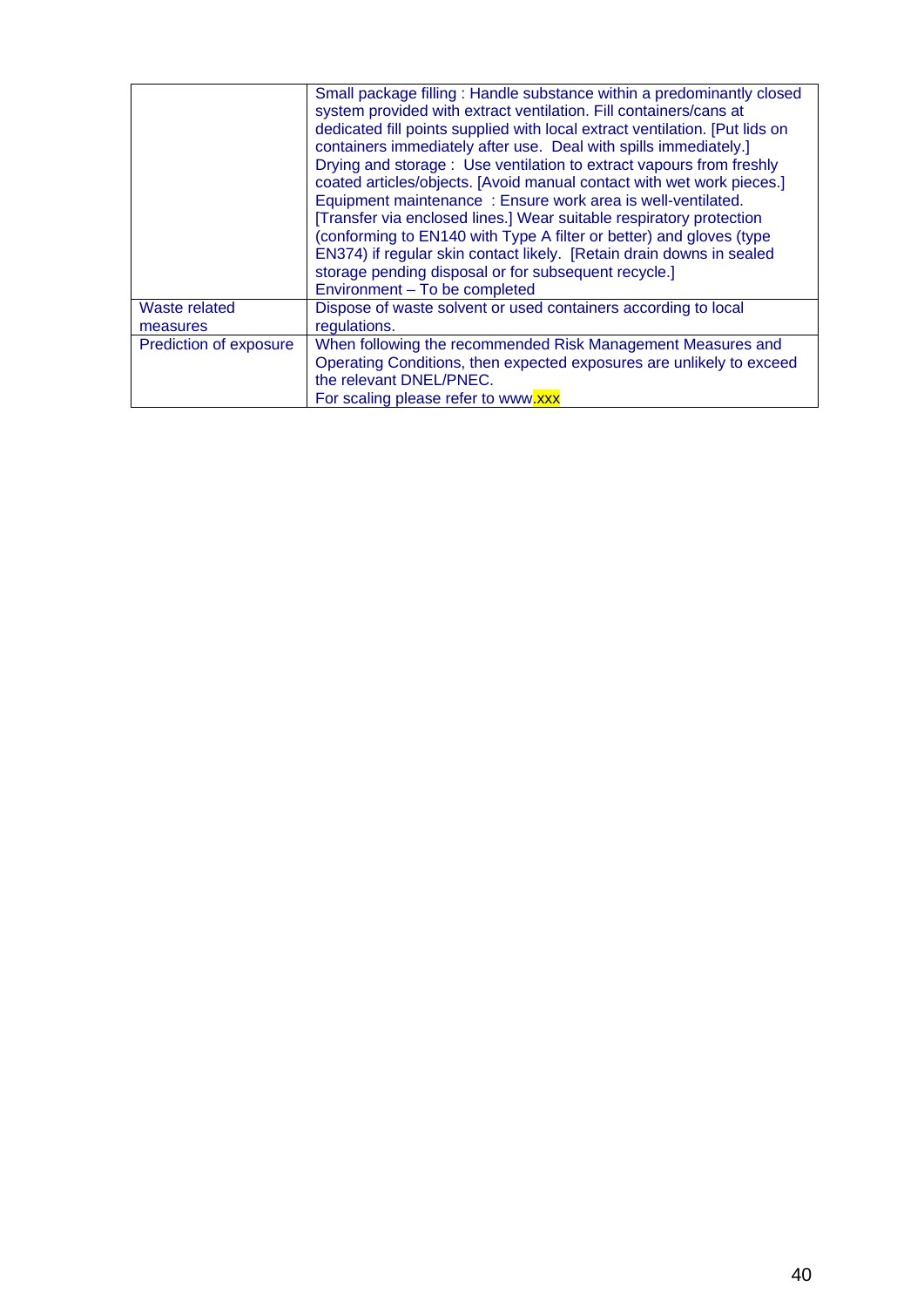# Appendix 3.2: Industrial uses of coatings (DNEL <sub>worker, systemic</sub> = 10 mg/kg/d).

<span id="page-40-0"></span>The following example shows how the final form of the GES shown in Appendix 3.1 has been constructed using a defined set of standard phrases and where 'free text' is limited. This approach is amenable to ready translation into other EU languages and incorporation within company and proprietary safety data sheet systems. The structure and benefits are explained in further detail in Appendix 4.

**Substance**: Low volatility solvent (OEL/DNEL = 1-10 ppm)

**Life Cycle Stage**: Worker (Industrial) - SU3

**Area of Application**: Uses of coatings GES5

**Process Categories Covered**: PROC1, PROC2, PROC3, PROC7, PROC8a, PROC8b, PROC10, PROC13

| Scope of process GT1                            | Covers the industrial use of coatings (paints/decorative coatings, inks,<br>adhesives, etc), both by direct application and for the manufacture of<br>articles e.g. via dipping, and includes bulk delivery to storage; loading<br>products from drums and kegs/cans; exposures during industrial use<br>(including spraying, printing, dipping, brushing and other manual<br>tasks); drying and storage of finished products; equipment cleaning<br>and waste disposal.                                                                                                                                                                                                                                                                                                                                                                                                                                                                                                                                                                                                                                                                                                                                                                                                                                                                                                                                                                                                                                                                                                                                                                                                                                                                                             |
|-------------------------------------------------|----------------------------------------------------------------------------------------------------------------------------------------------------------------------------------------------------------------------------------------------------------------------------------------------------------------------------------------------------------------------------------------------------------------------------------------------------------------------------------------------------------------------------------------------------------------------------------------------------------------------------------------------------------------------------------------------------------------------------------------------------------------------------------------------------------------------------------------------------------------------------------------------------------------------------------------------------------------------------------------------------------------------------------------------------------------------------------------------------------------------------------------------------------------------------------------------------------------------------------------------------------------------------------------------------------------------------------------------------------------------------------------------------------------------------------------------------------------------------------------------------------------------------------------------------------------------------------------------------------------------------------------------------------------------------------------------------------------------------------------------------------------------|
| Duration and frequency<br>of use GT2            | Covers daily exposures up to 8 hours (unless stated) OC1                                                                                                                                                                                                                                                                                                                                                                                                                                                                                                                                                                                                                                                                                                                                                                                                                                                                                                                                                                                                                                                                                                                                                                                                                                                                                                                                                                                                                                                                                                                                                                                                                                                                                                             |
| <b>Product specification</b><br>GT <sub>3</sub> | Covers use to 100% OC2                                                                                                                                                                                                                                                                                                                                                                                                                                                                                                                                                                                                                                                                                                                                                                                                                                                                                                                                                                                                                                                                                                                                                                                                                                                                                                                                                                                                                                                                                                                                                                                                                                                                                                                                               |
| Physical form of product<br>GT4                 | Liquid, vapour pressure < 0.5 kPa OC3                                                                                                                                                                                                                                                                                                                                                                                                                                                                                                                                                                                                                                                                                                                                                                                                                                                                                                                                                                                                                                                                                                                                                                                                                                                                                                                                                                                                                                                                                                                                                                                                                                                                                                                                |
| Maximum amount per<br>time or activity GT5      | Covers volumes up to xxx (note: linked to environmental risk<br>assessment)                                                                                                                                                                                                                                                                                                                                                                                                                                                                                                                                                                                                                                                                                                                                                                                                                                                                                                                                                                                                                                                                                                                                                                                                                                                                                                                                                                                                                                                                                                                                                                                                                                                                                          |
| Other operational<br>conditions of use GT6      | Assumes use at not > 20oC above ambient. OC6 Assumes a good<br>basic standard of occupational hygiene has been implemented. OC7                                                                                                                                                                                                                                                                                                                                                                                                                                                                                                                                                                                                                                                                                                                                                                                                                                                                                                                                                                                                                                                                                                                                                                                                                                                                                                                                                                                                                                                                                                                                                                                                                                      |
| <b>Risk management</b><br>measures GT7          | Human health<br>Material transfers CS3 : Handle substance within a closed<br>system.E47 [Clear transfer lines prior to decoupling E39 Remotely<br>vent displaced vapours] ENVT17<br>Drum/batch transfers CS8 : Ensure workplace is well-ventilated E48;<br>[Use drum pumps] E53; Wear suitable gloves (type EN374) if<br>prolonged skin contact likely PPE15. [Avoid spillage when<br>withdrawing pump] C&H16<br>Pouring from small containers CS9 : Ensure workplace is well-<br>ventilated E48 Wear suitable gloves (type EN374) if prolonged skin<br>contact likely. PPE15<br>Spraying CS10 : Carry out in a vented spray booth E57. [Ensure that<br>air flows to the operator, then past the work activity, to the discharge<br>point.] E7 Wear a respirator conforming to EN140 with Type A filter<br>or better. PPE19 Wear suitable gloves (type EN374), coverall and<br>eye protection. PPE20<br>Printing CS11 : Ensure workplace is well-ventilated E48. Provide<br>extract ventilation to points where emissions occur e.g. rollers,<br>blankets E54, E55 Wear suitable gloves (type EN374) if prolonged<br>skin contact likely. PPE15.<br>Dipping, immersion and pouring: CS4 : Ensure workplace is well-<br>ventilated E48. Provide extract ventilation to points where emissions<br>occur E54; Wear suitable gloves (type EN374) if prolonged skin<br>contact likely. PPE15. Avoid manual contact with wet work pieces<br><b>EI18</b><br>Manual applications e.g. brushing, rolling CS13: Ensure workplace is<br>well-ventilated E48. [Use long handled brushes and rollers where<br>possible] E58. Wear suitable gloves (type EN374) if prolonged skin<br>contact likely. PPE15.<br>Small package filling CS7 : Handle substance within a predominantly |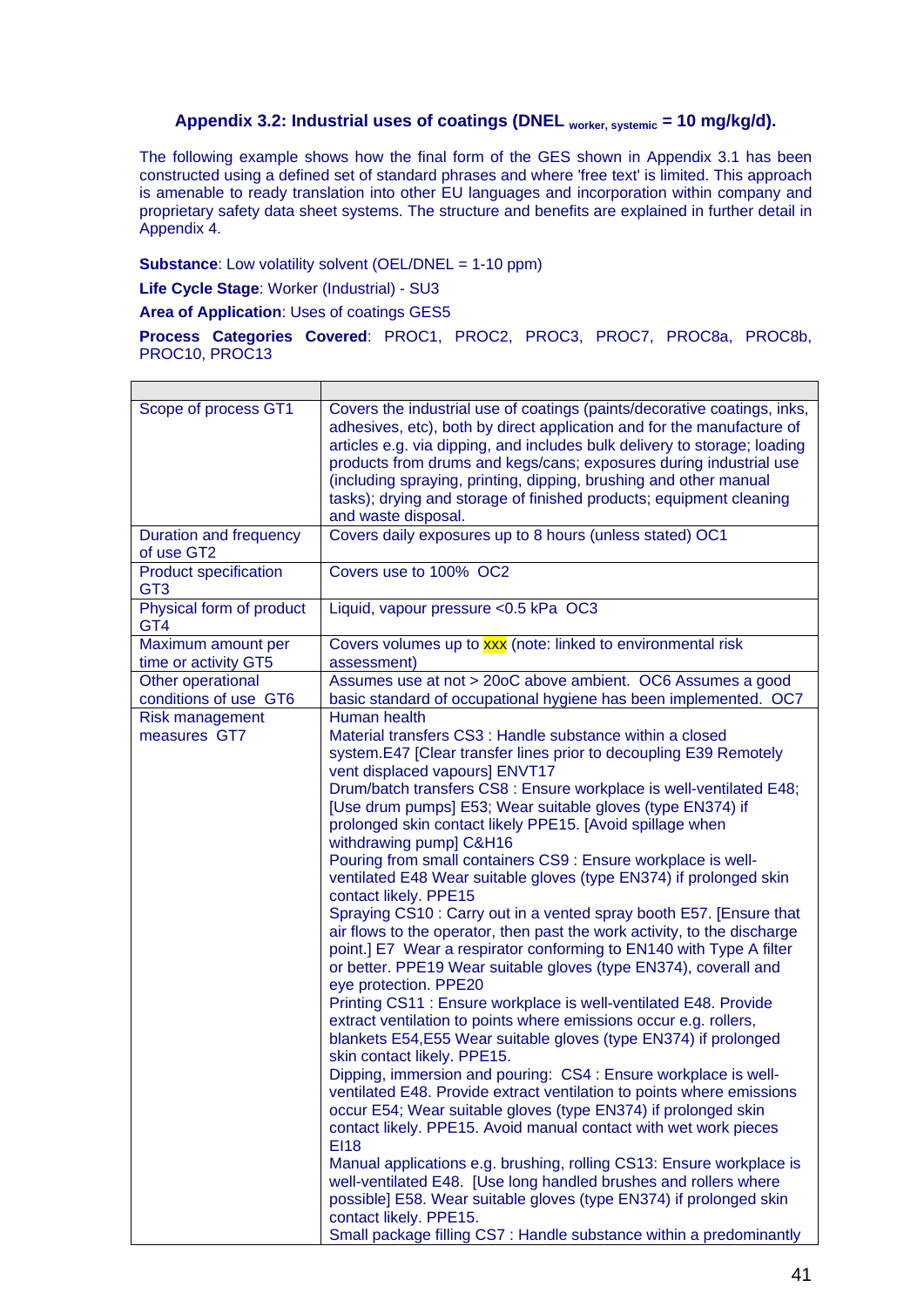|                        | closed system provided with extract ventilation E49 Fill<br>containers/cans at dedicated fill points supplied with local extract<br>ventilation; E51 [Put lids on containers immediately after use.] E9<br>[Deal with spills immediately.] C&H1<br>Drying and storage CS12: Use ventilation to extract vapours from<br>freshly coated articles/objects E56 [Avoid manual contact with wet<br>work pieces] EI18<br>Equipment maintenance CS5 : Ensure work area is well-ventilated<br>E48. [Transfer via enclosed lines] E52 Wear suitable respiratory<br>protection (conforming to EN140 with Type A filter or better) and<br>gloves (type EN374) if regular skin contact likely. PPE18 [Retain drain<br>downs in sealed storage pending disposal or for subsequent recycle.]<br>ENVT4<br>Environment - To be completed |
|------------------------|-------------------------------------------------------------------------------------------------------------------------------------------------------------------------------------------------------------------------------------------------------------------------------------------------------------------------------------------------------------------------------------------------------------------------------------------------------------------------------------------------------------------------------------------------------------------------------------------------------------------------------------------------------------------------------------------------------------------------------------------------------------------------------------------------------------------------|
| Waste related measures | Dispose of waste solvent or used containers according to local                                                                                                                                                                                                                                                                                                                                                                                                                                                                                                                                                                                                                                                                                                                                                          |
| GT <sub>8</sub>        | regulations. ENVT12                                                                                                                                                                                                                                                                                                                                                                                                                                                                                                                                                                                                                                                                                                                                                                                                     |
| Prediction of exposure | When following the recommended Risk Management Measures and                                                                                                                                                                                                                                                                                                                                                                                                                                                                                                                                                                                                                                                                                                                                                             |
| GT <sub>9</sub>        | Operating Conditions, then expected exposures are unlikely to                                                                                                                                                                                                                                                                                                                                                                                                                                                                                                                                                                                                                                                                                                                                                           |
|                        | exceed the relevant DNEL/PNEC.                                                                                                                                                                                                                                                                                                                                                                                                                                                                                                                                                                                                                                                                                                                                                                                          |
|                        | For scaling please refer to www.xxx                                                                                                                                                                                                                                                                                                                                                                                                                                                                                                                                                                                                                                                                                                                                                                                     |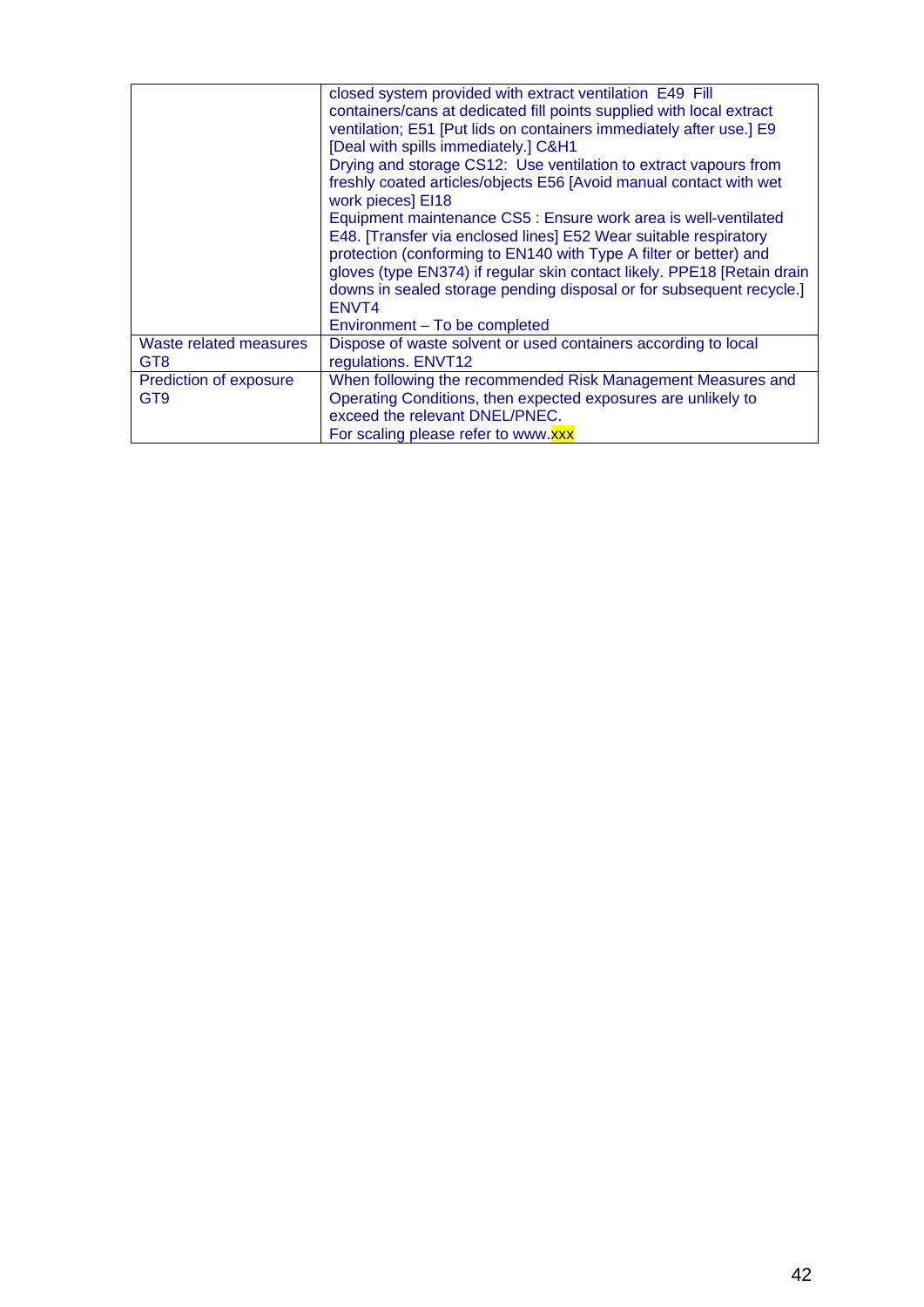## **Appendix 3.3. Consumer uses of coatings (DNEL consumer, systemic = 10 mg/kg/d).**

<span id="page-42-0"></span>In a manner similar to Appendix 3.1, the following example shows the final form of the GES that has been constructed from the information shown in Figures 4b, 5b and 6b for the consumer uses of (solvent-based) coatings and for a volatile substance (>10Pa) and an indicative DNEL consumer systemic of 10 mg/kg/day. The form of the GES only covers human health. Appendix 3.5 (to be added) shows the environmental GES for consumer uses of coatings and Appendix 3.6 (to be added) shows how Appendices 3.3 and 3.5 are integrated into the final consolidated GES for both forms of risk (although an indicative form of how the environmental controls could be communicated is also shown in the example in Appendix 3.3).

Again, the format of the GES follows the recommendations of the IR&CSA TGD. Those OCs and RMMs that are germane to the successful management of health risks are listed for each element of the use cycle for the type of use (in this case consumer uses of solvent-based coatings). Of note are the form of the identified OCs and RMMs: consumer exposures will vary dependent on the quantity, frequency and duration of use, as well as other factors e.g. ventilation rates. Therefore, there will often be a range of options for controlling exposure and the specification of what might constitute an appropriate set of recommendations for any type of use (Product Category) is the outcome of the M/I and DU dialogue. For example, the use of disposable respirators is identified as a control option where more than a certain quantity might be used on any day. An alternative to this may be to restrict package sizes or further reduce the amount of the substance present within the formulated product. Those measures that are considered 'good practice' are distinguished in blue text and contained in square brackets. N.B. these do not directly result from the CSA but have been identified as part of the mapping and/or DU dialogue and hence M/Is may wish to consider passing on this information incorporated within the main sections of the SDS.

| Exposure Scenario: Consumer applications to surfaces of solvent-based coatings (xx Pa) |                                                                                 |  |  |  |
|----------------------------------------------------------------------------------------|---------------------------------------------------------------------------------|--|--|--|
| Typical DNEL (systemic): 10 mg/kg/d                                                    |                                                                                 |  |  |  |
| Use Description (REACH):                                                               |                                                                                 |  |  |  |
| Sector of Use                                                                          | <b>SU21 Private Households</b>                                                  |  |  |  |
| <b>Chemical Product</b>                                                                | <b>PC1 - Sealants and Adhesives</b>                                             |  |  |  |
| Categories                                                                             | PC4 - Anti-freeze and de-icing products                                         |  |  |  |
|                                                                                        | PC5 - Artists Supply and Hobby preparations                                     |  |  |  |
|                                                                                        | PC9 - Coatings and Paints, Fillers, Putties, Thinners                           |  |  |  |
|                                                                                        | PC10 - Building and construction preparations                                   |  |  |  |
|                                                                                        | PC24 - Lubricants, greases, and release products                                |  |  |  |
|                                                                                        | PC31 - Polishes and wax blends                                                  |  |  |  |
| <b>Process Categories</b>                                                              | Not relevant                                                                    |  |  |  |
| <b>Environmental Release</b>                                                           | To be completed e.g. ERC 8c, ERC 8f                                             |  |  |  |
| <b>Classes</b>                                                                         |                                                                                 |  |  |  |
|                                                                                        |                                                                                 |  |  |  |
|                                                                                        |                                                                                 |  |  |  |
| Scope of process                                                                       | Covers general exposures to consumers arising from the use of XXX               |  |  |  |
|                                                                                        | in household products sold as adhesives, paints/decorative coatings,            |  |  |  |
|                                                                                        | sealants, polishes, lubricants, etc.                                            |  |  |  |
| Duration and frequency                                                                 | Consumer                                                                        |  |  |  |
| of use                                                                                 | Covers daily exposures to XXX-containing adhesives,                             |  |  |  |
|                                                                                        | paints/decorative coatings, sealants, polishes, lubricants, etc. Daily          |  |  |  |
|                                                                                        | exposures assumed to last 2-4 hours                                             |  |  |  |
|                                                                                        | Environment                                                                     |  |  |  |
|                                                                                        | To be completed                                                                 |  |  |  |
| <b>Product specification</b>                                                           | Covers the use of XXX to 30% in adhesives, paints/decorative                    |  |  |  |
|                                                                                        | coatings, fillers and construction products; 50% in polishes, lubricants        |  |  |  |
|                                                                                        | and artists supplies; and 90% in de-icing products.<br>Volatile solvent (>10Pa) |  |  |  |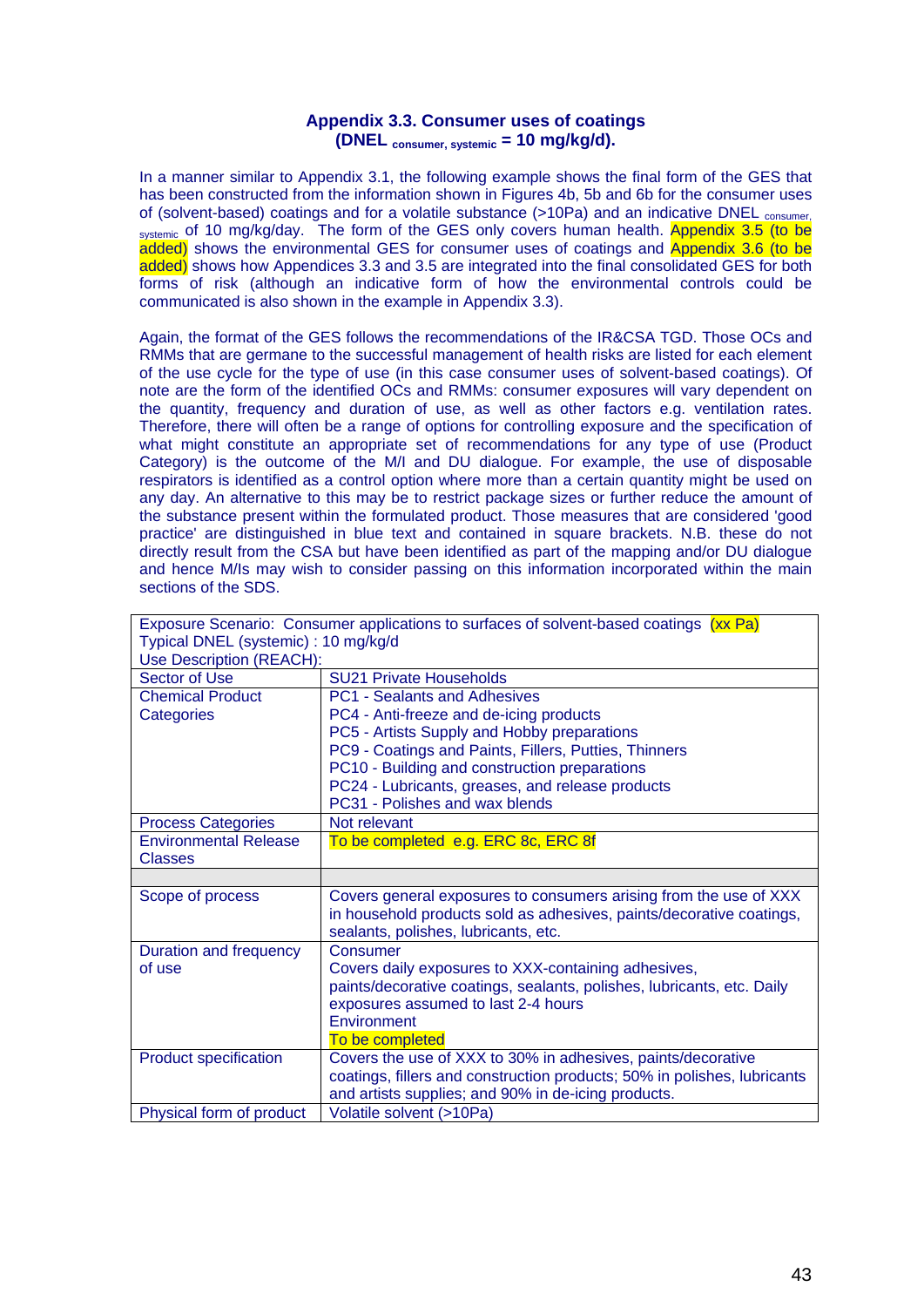| Maximum amount per     | See Risk Management Measures for any limitations on recommended                             |
|------------------------|---------------------------------------------------------------------------------------------|
| time or activity       | quantities of use                                                                           |
| Other operational      | Consumer                                                                                    |
| conditions of use      | Use in a well-ventilated area. Keep away from naked flames and hot                          |
|                        | surfaces. [Wash any residues off skin after use.]                                           |
|                        | <b>Environment To be completed</b>                                                          |
| <b>Risk management</b> | Consumer                                                                                    |
| measures               | Adhesives, sealants: Open doors and windows to provide natural                              |
|                        | ventilation. If using more than 500g on any day then use a disposable                       |
|                        | vapour-removing respirator (10x protection factor)                                          |
|                        | Anti-freeze and de-icing products: Open doors and windows to                                |
|                        | provide natural ventilation. If using more than 200g on any day then                        |
|                        | use a disposable vapour-removing respirator (10x protection factor)                         |
|                        | Artists supply and hobby preparations: No special precautions                               |
|                        | identified                                                                                  |
|                        | Coatings and paints/decorative coatings, fillers, putties, thinners:                        |
|                        |                                                                                             |
|                        | Where more than 300g used, then open doors and windows to<br>provide additional ventilation |
|                        | Building and construction preparations: Where more than 1Kg used,                           |
|                        | then open doors and windows to provide additional ventilation                               |
|                        | Lubricants, greases, and release products: Where more than 1Kg                              |
|                        | used, then open doors and windows to provide additional ventilation                         |
|                        |                                                                                             |
|                        | Polishes and wax blends: Where more than 100g used, then open                               |
|                        | doors and windows to provide additional ventilation                                         |
|                        | Environment                                                                                 |
|                        | To be completed                                                                             |
| Waste related measures | Dispose of surplus product according to local hazardous waste                               |
|                        | regulations. Dried product can be disposed of as domestic waste.                            |
| Prediction of exposure | Refer to supporting CSA detail - See GES library                                            |
| Methods to check       | ECETOC TRA for consumers and environment.                                                   |
| compliance             | ERCs 8c and 8f: Waste water of facility is assumed to be treated in                         |
|                        | municipal wastewater treatment.                                                             |
|                        | Assumed capacity of the receiving environment: > 20,000 m3/d.                               |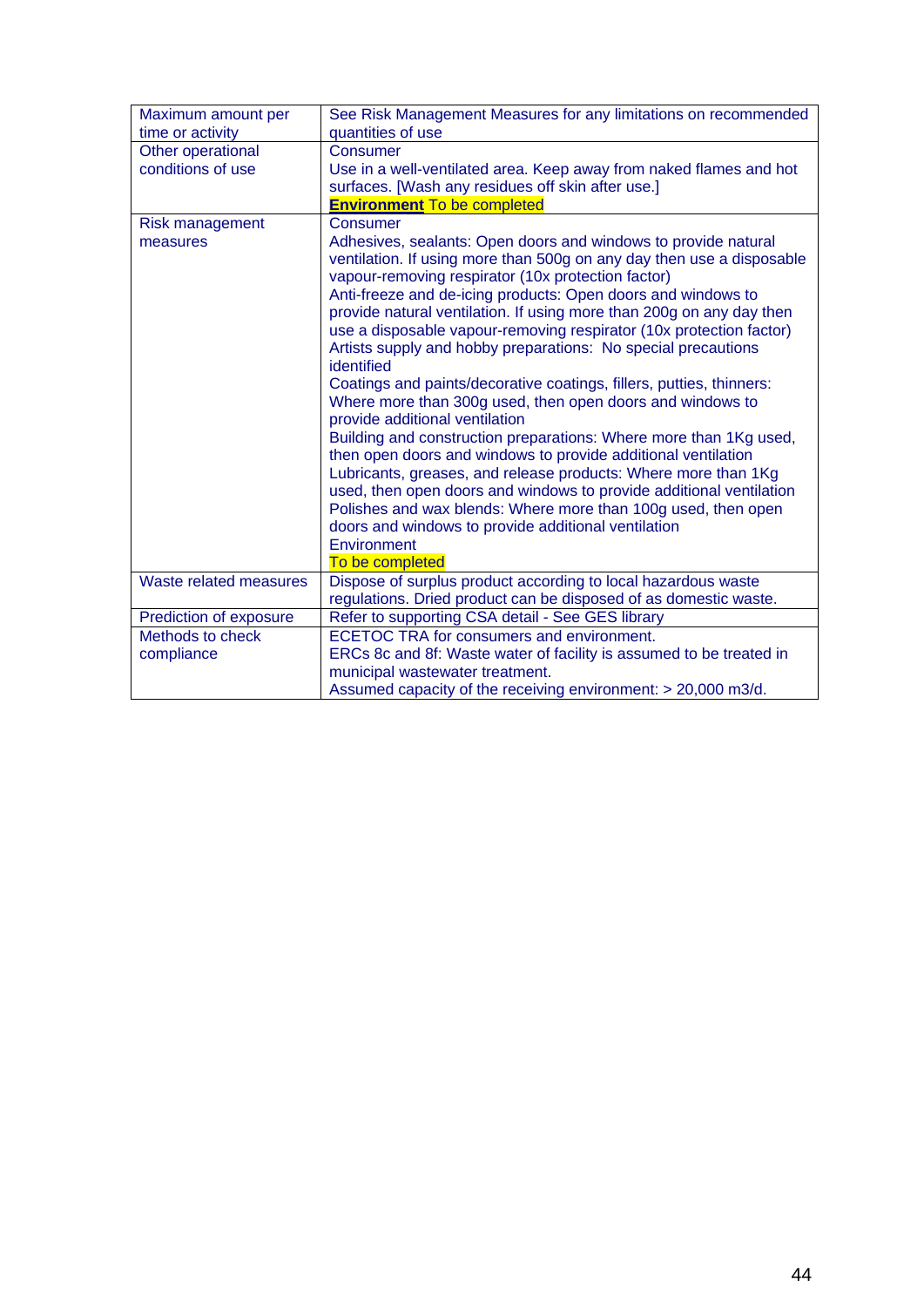# **Appendix 3.4. Consumer uses of coatings (DNEL consumer, systemic = 50 mg/kg/d).**

<span id="page-44-0"></span>In a manner similar to Appendix 3.3, the following example shows the final form of the GES that has been constructed from the information shown in Figures 4b, 5b and 6b for the consumer uses of (solvent-based) coatings and for a indicative DNEL consumer, systemic of 50 mg/kg/day. This has to be contrasted to the version shown in Appendix 3.3 for a indicative DNEL consumer systemic of 10 mg/kg/day. The following differences should be noted:

- o The identified RMMs are less 'severe' than those identified as appropriate in the equivalent GES for a solvent with a DNEL consumer, systemic of 10 mg/kg/day
- o That for many forms of consumer uses, no special measures are necessary beyond the general OCs and RMMs identified
- o That, following the above, it might also be expected that the identified RMMs would also be less severe for consumer uses of less volatile solvents (and where inhalation exposures are considered a prime exposure route)
- o Again, the form of the identified consumer OCs and RMMs can vary dependent on the quantity, frequency and duration of use, as well as other factors e.g. ventilation rates and the final choice of recommendations will be the outcome of the M/I and DU dialogue.

| Exposure Scenario: Consumer application to surfaces of solvent-based coatings (> 10Pa) |                                                                    |  |  |  |
|----------------------------------------------------------------------------------------|--------------------------------------------------------------------|--|--|--|
| Typical DNEL (systemic): 50 mg/kg/d                                                    |                                                                    |  |  |  |
| Use Description (REACH):                                                               |                                                                    |  |  |  |
| <b>Sector of Use</b>                                                                   | <b>SU21 Private Households</b>                                     |  |  |  |
| <b>Chemical Product</b>                                                                | <b>PC1 - Sealants and Adhesives</b>                                |  |  |  |
| Categories                                                                             | PC4 - Anti-freeze and de-icing products                            |  |  |  |
|                                                                                        | PC5 - Artists Supply and Hobby preparations                        |  |  |  |
|                                                                                        | PC9 - Coatings and Paints, Fillers, Putties, Thinners              |  |  |  |
|                                                                                        | PC10: Building and construction preparations                       |  |  |  |
|                                                                                        | PC24:Lubricants, greases, and release products                     |  |  |  |
|                                                                                        | PC31: Polishes and wax blends                                      |  |  |  |
| <b>Process Categories</b>                                                              | Not relevant                                                       |  |  |  |
| <b>Environmental Release</b>                                                           | To be completed                                                    |  |  |  |
| <b>Classes</b>                                                                         |                                                                    |  |  |  |
|                                                                                        |                                                                    |  |  |  |
| Scope of process                                                                       | Covers general exposures to consumers arising from the use of      |  |  |  |
|                                                                                        | XXX in household products sold as adhesives, coatings, sealants,   |  |  |  |
|                                                                                        | polishes, lubricants, etc.                                         |  |  |  |
| <b>Duration and frequency</b>                                                          | Consumer                                                           |  |  |  |
| of use                                                                                 | Covers daily exposures to XXX-containing adhesives, coatings,      |  |  |  |
|                                                                                        | sealants, polishes, lubricants, etc. Daily exposures assumed to    |  |  |  |
|                                                                                        | last 2-4 hours                                                     |  |  |  |
|                                                                                        | Environment                                                        |  |  |  |
|                                                                                        | To be completed                                                    |  |  |  |
| <b>Product specification</b>                                                           | Covers the use of XXX to 30% in adhesives, coatings, fillers and   |  |  |  |
|                                                                                        | construction products; 50% in polishes, lubricants and artists     |  |  |  |
|                                                                                        | supplies; and 90% in de-icing products.                            |  |  |  |
| Physical form of product                                                               | Volatile solvent (>10Pa)                                           |  |  |  |
| Maximum amount per                                                                     | Assumes the following quantities of use per day : carpet adhesives |  |  |  |
| time or activity                                                                       | (1000g), hobby adhesives (10g), artists materials, de-icing        |  |  |  |
|                                                                                        | products (500g), solvent-rich coatings (500g), water-based         |  |  |  |
|                                                                                        | coatings (100g), construction products (100g); lubricants and      |  |  |  |
|                                                                                        | polishes (250g)                                                    |  |  |  |
| Other operational                                                                      | Consumer                                                           |  |  |  |
| conditions of use                                                                      | Use in a well-ventilated area. Keep away from naked flames and     |  |  |  |
|                                                                                        | hot surfaces. Wash any residues off skin after use.                |  |  |  |
|                                                                                        | <b>Environment</b>                                                 |  |  |  |
|                                                                                        | To be completed                                                    |  |  |  |
| <b>Risk management</b>                                                                 | Consumer                                                           |  |  |  |
| measures                                                                               | Adhesives, sealants (carpet, tile and parquets glues): Open doors  |  |  |  |
|                                                                                        | and windows to provide natural ventilation. Do not use more than   |  |  |  |
|                                                                                        | 3.75Kg on any day.                                                 |  |  |  |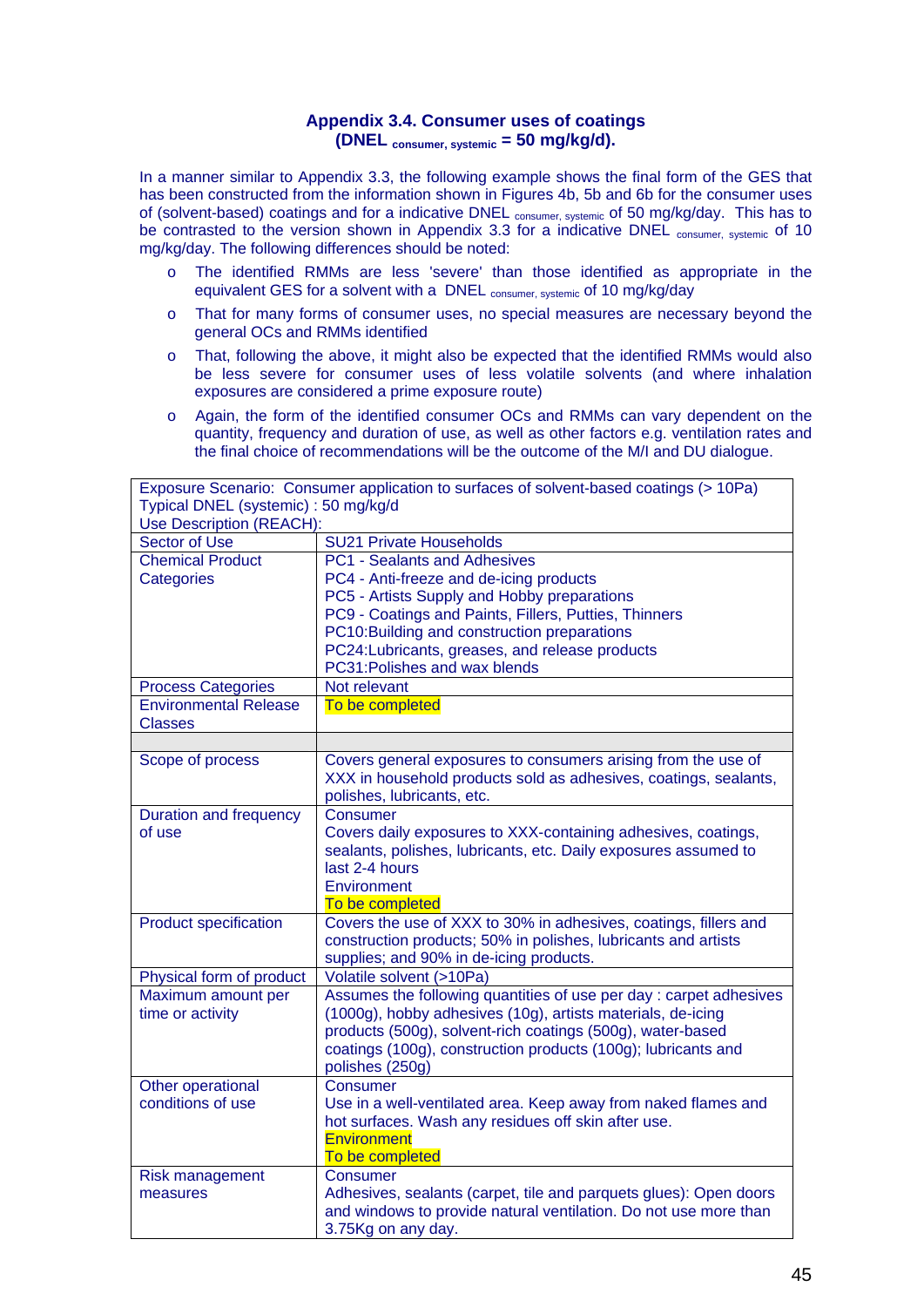|                                | Adhesives, sealants (hobby use): No special precautions identified<br>Anti-freeze and de-icing products: Open doors and windows to<br>provide natural ventilation.<br>Artists supply and hobby preparations: No special precautions<br>identified<br>Coatings and paints (solvent rich, high solid): No special<br>precautions identified<br>Coatings and paints (waterborne latex wall paint): No special<br>precautions identified<br>Building and construction preparations: Where more than 500g<br>used, then open doors and windows to provide additional<br>ventilation<br>Lubricants, greases, and release products: No special precautions<br>identified<br>Polishes and wax blends: Where more than 150g used, then open<br>doors and windows to provide additional ventilation<br>Environment<br>To be completed |
|--------------------------------|-----------------------------------------------------------------------------------------------------------------------------------------------------------------------------------------------------------------------------------------------------------------------------------------------------------------------------------------------------------------------------------------------------------------------------------------------------------------------------------------------------------------------------------------------------------------------------------------------------------------------------------------------------------------------------------------------------------------------------------------------------------------------------------------------------------------------------|
| Waste related measures         | Dispose of surplus product according to local hazardous waste<br>regulations. Dried product can be disposed of as domestic waste.                                                                                                                                                                                                                                                                                                                                                                                                                                                                                                                                                                                                                                                                                           |
| Prediction of exposure         | Refer to supporting CSA detail - See GES library                                                                                                                                                                                                                                                                                                                                                                                                                                                                                                                                                                                                                                                                                                                                                                            |
| Methods to check<br>compliance | ECETOC TRA for consumers and environment.<br>To be completed                                                                                                                                                                                                                                                                                                                                                                                                                                                                                                                                                                                                                                                                                                                                                                |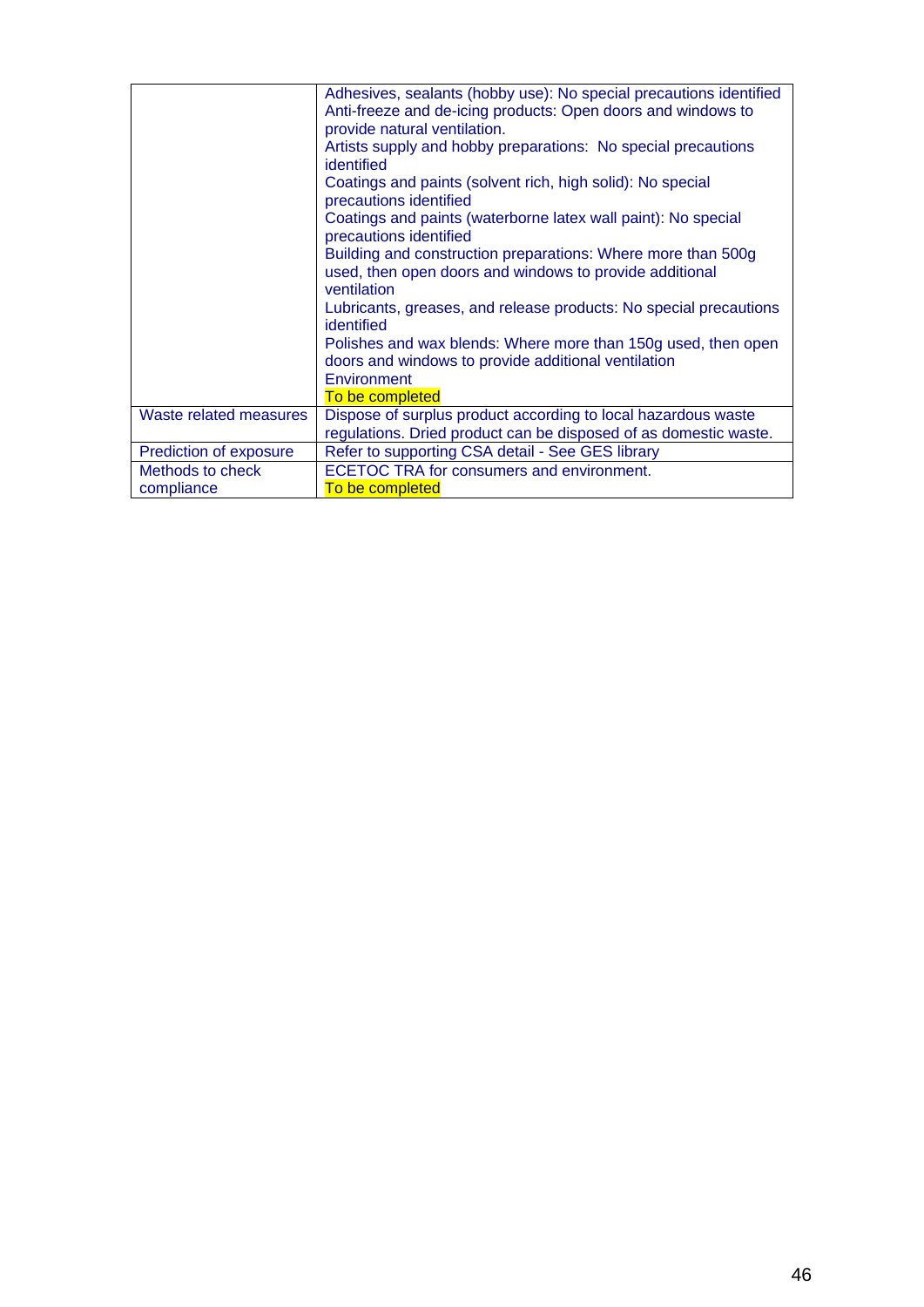<span id="page-46-0"></span>**Appendix 3.5: Example of Environmental GES for Consumer Uses of Coatings**  To be added

**Appendix 3.6: Example of Consolidated GES covering Health and Environment**  To be added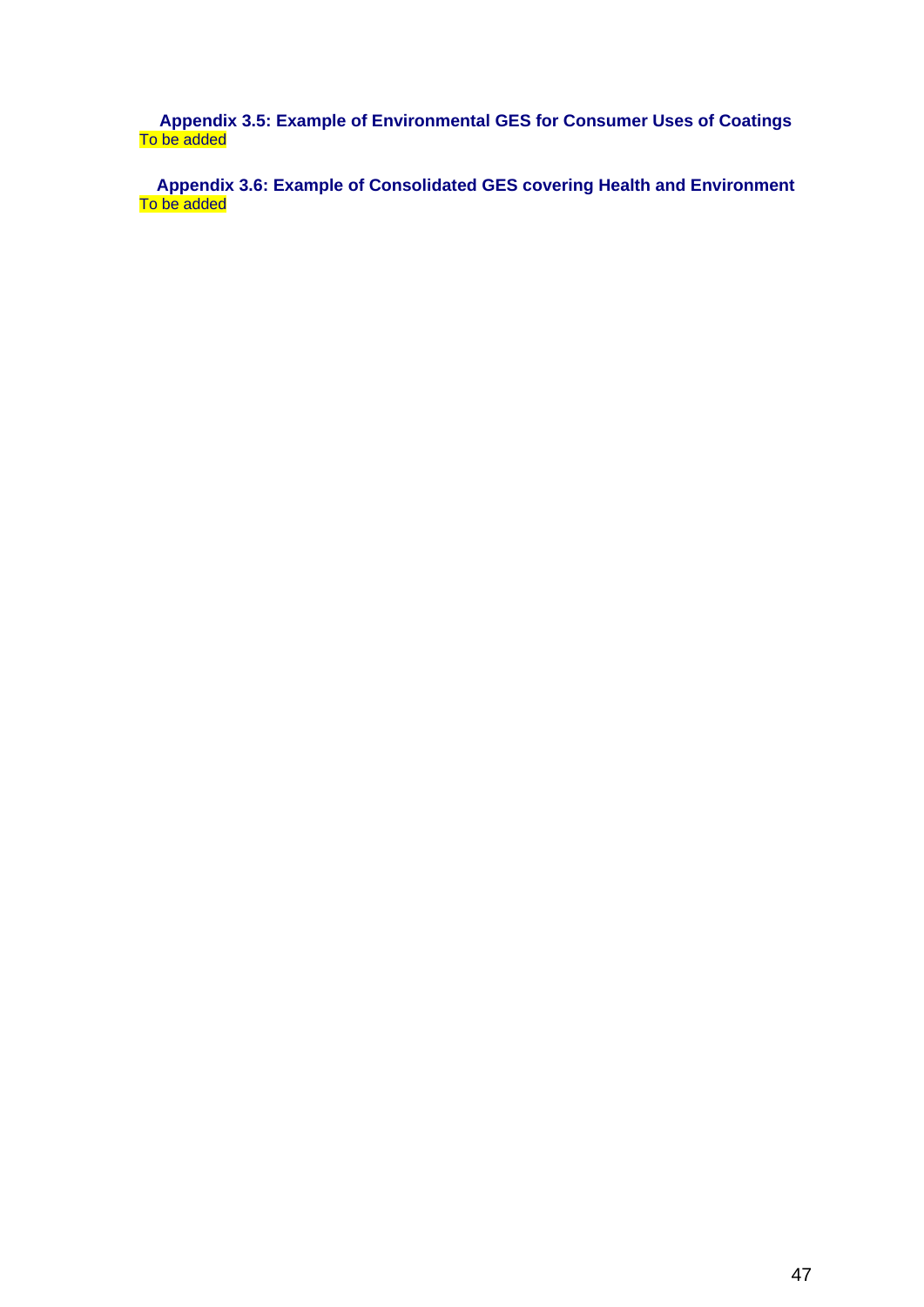### **Appendix 4: Libraries of Standard Phrases to support ES development**

<span id="page-47-0"></span>It is important that the information that is used to describe and populate Exposure Scenarios is standardised such that:

- o the ES can be readily constructed using standard terminology and thus readily translated into other languages
- o the process of construction is amenable to automation, for example via company or proprietary SDS systems
- o the process of CSR evaluation by regulatory agencies remains efficient and is not hindered by non-standard terminologies/understandings
- o the efficiency of DUs communications is not adversely impacted by varying format / terminology used by different suppliers/supply chains/etc
- o the process by which M/Is develop ESs either by themselves or through SIEFS/Consortia is consistent across substances, uses and supply chains.

Recognizing these demands, Industry Associations have overseen an activity aimed at constructing and hosting such a library, including how it is structured known as its 'taxonomy'. The Cefic Libraries Task Force is linked into this activity to support the further development and integration of standard phrases being identified as part of GES development, building on the work initiated by ESVOC as illustrated in the GES examples given in Appendix 3 and further elaborated in Section A.4.1 below.

A key requirement is to develop phrases that are readily understandable for DUs and avoid abstract forms such as 'use an extract ventilation system having at least a 90% exposure reduction efficiency', requiring interpretation by the DU on what might comprise an appropriate ventilation system. Some Member States already describe the different levels of effectiveness associated with various control options such as the UK HSE guidance 'Controlling airborne contaminants at work' 2008. These can be used to derive sets of standard phrases, covering workers and consumers, which meet the expectations of DUs and are consistent with other regulatory sources of advice.

### **A.4.1. Example of Generation of Standard Phrases: ESVOC Standard Phrases for GES Development**

The basis for the ESVOC phrases is the existing series of standard phrases used by the UK and Germany in their systems for communicating advice on controlling chemical risks (COSHH Essentials and EMKG respectively). These UK/German phrases have then been re-arranged into a taxonomy that reflects the different elements required of an ES under REACH. Each element is then suitably coded and these phrases (and their associated codes) are then used in the development of the different GESs, and which are illustrated in the examples shown in Appendix 3.

Where suitable phrases do not exist to describe the nature of controls required, then a phrase has been identified/constructed 'by exception' within the process of developing a GES in order to suitably fill the gap. This is particularly the case for phrases describing consumer and environmental RMMs and OCs, as there is limited structured regulatory advice in these areas. However, in such cases, use has been made wherever possible of other sources of information that DUs might currently receive in order that the language and content of the ES aligned with other information sources they may be receiving e.g. BATREF documentation. In order to share learnings and to facilitate consistency in the manner RMMs are quantified and described, ESVOC has adopted a process via which new phrases are regularly shared with the joint industry initiative in order that these can be evaluated and adopted into their library as appropriate. Similarly, as outlined in section 5.5, the basis by which the GES is described uses the existing catalogue of phrases as the start point.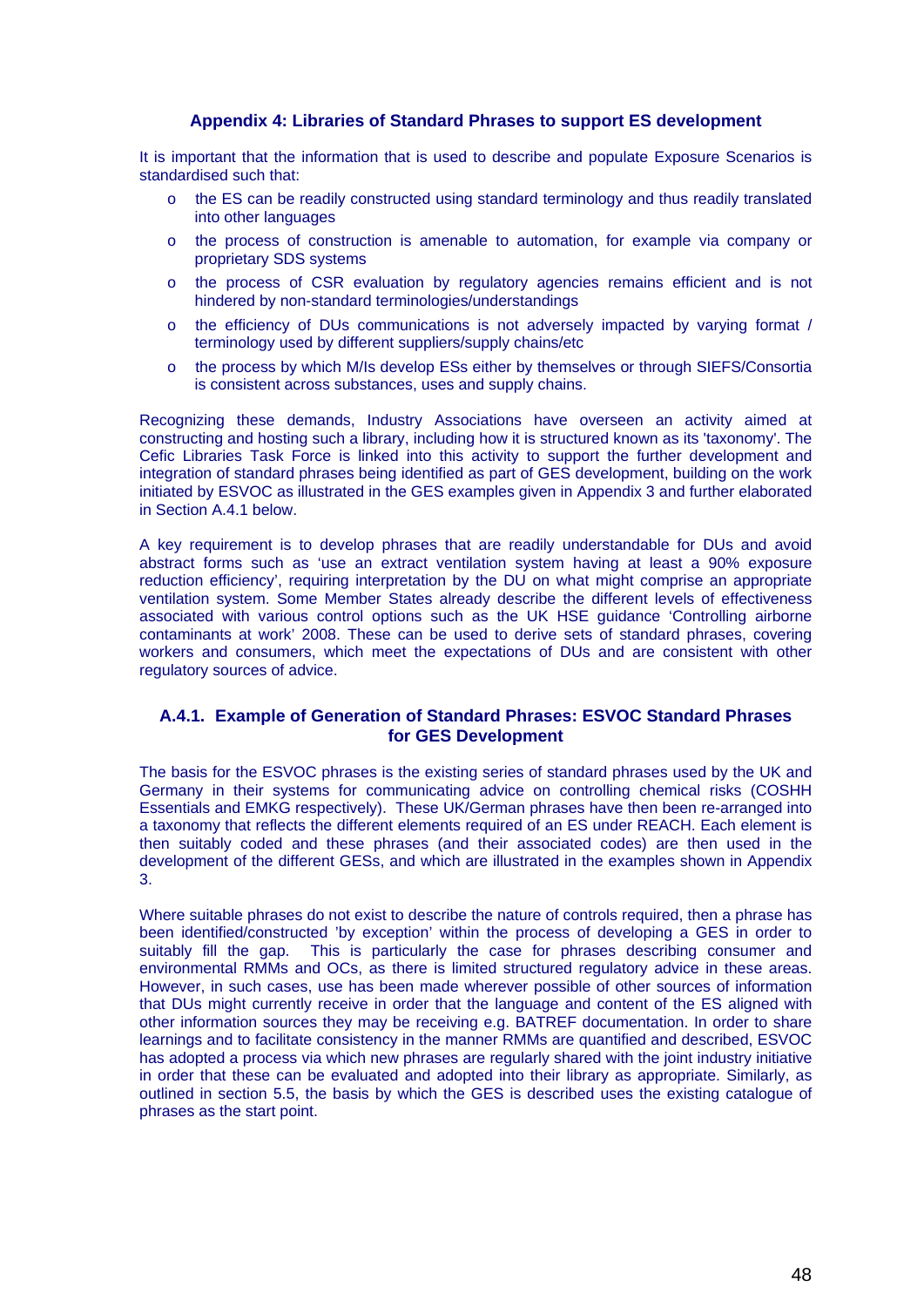### **Appendix 5: Example List of Identified Titles for GESs**

<span id="page-48-0"></span>Although an ES (or for that matter, GES) needs to be described in the form of Use Descriptors, the title given to a GES will be determined by the manner in which groups of substances are used within a supply chain i.e. the titles will invariably align with the descriptions of common process steps. This aspect is essential for the effective communication of ESs and their accessibility/understanding by DU groups. It is also important for DU formulators, as many formulated products also tend to be formulated for and targeted at these same industry sectors.

Agreeing the right title is therefore an important step in the development of a GES and is a function of discussion between both the M/I and DU interests. Such titles may vary between sectors (as sector terminology for similar processes can differ), but the intent should be to both arrive at the minimum number of titles consistent with unambiguous communication in the supply chain: while an excess of (inconsistent) titles may be able to offer improved 'specificity' for any use (and may be required in some situations where the use of a substance presents very real risks unless describe in detail), it also cause major issues for formulators who will be expected to assimilate and process the information from across different supply chains.

GES titles from the Solvents supply chain by way of illustration are given below:

| <b>Common Title</b>            | <b>Life Cycle Stage</b> | <b>General Scope</b>                       |
|--------------------------------|-------------------------|--------------------------------------------|
| Manufacture including use as   | <b>Industrial</b>       | Manufacture of the substance or use as     |
| Intermediate/process solvent   |                         | an intermediate or process solvent or      |
|                                |                         | extraction agents and subsequent           |
|                                |                         | recycling/recovery, including material     |
|                                |                         | transfers, storage, and maintenance        |
| Formulation & packing of       | <b>Industrial</b>       | Formulation & packing of mixtures in       |
| preparations and mixtures      |                         | batch or continuous operations, including  |
|                                |                         | storage, materials transfers, large and    |
|                                |                         | small scale packing, and maintenance       |
| <b>Uses in Coatings</b>        | Industrial,             | Covers the use in coatings (paints, inks,  |
|                                | professional,           | adhesives, etc) including exposures        |
|                                | consumer                | during use (including materials transfer   |
|                                |                         | and spraying, brushing and other manual    |
|                                |                         | application tasks); and equipment          |
|                                |                         | cleaning                                   |
| <b>Use in Cleaning Agents</b>  | Industrial,             | Covers the use as a component of           |
|                                | professional,           | cleaning products including pouring/       |
|                                | consumer                | unloading from drums or containers; and    |
|                                |                         | exposures during cleaning activities       |
|                                |                         | (automated and by hand)                    |
| Use in Oil field drilling and  | Professional,           | Oil field well drilling/production         |
| production operations          |                         | operations (including drilling muds and    |
|                                |                         | well cleaning) including material          |
|                                |                         | transfers, maintenance and disposal        |
| Lubricants                     | Industrial,             | Covers the use of formulated lubricants    |
|                                | professional,           | in closed and open systems including       |
|                                | consumer                | transfer operations, operation of engines  |
|                                |                         | and similar articles, maintenance and      |
|                                |                         | disposal of waste oil                      |
| Metal working fluids / rolling | Industrial,             | Covers the use in formulated               |
| oils                           | professional            | MWFs/rolling oils including transfer       |
|                                |                         | operations, open rolling and annealing     |
|                                |                         | activities, open and contained             |
|                                |                         | cutting/machining activities, draining and |
|                                |                         | working on contaminated/reject articles,   |
|                                |                         | and disposal of waste oils.                |
| <b>Propellants</b>             | Industrial,             | Use as a propellant in professional        |
|                                | professional,           | aerosol products, including product        |
|                                | consumer                | disposal                                   |
| <b>Blowing agents</b>          | <b>Industrial</b>       | Use as a blowing agent, including          |

#### **Solvents (ESVOC GES Activity)**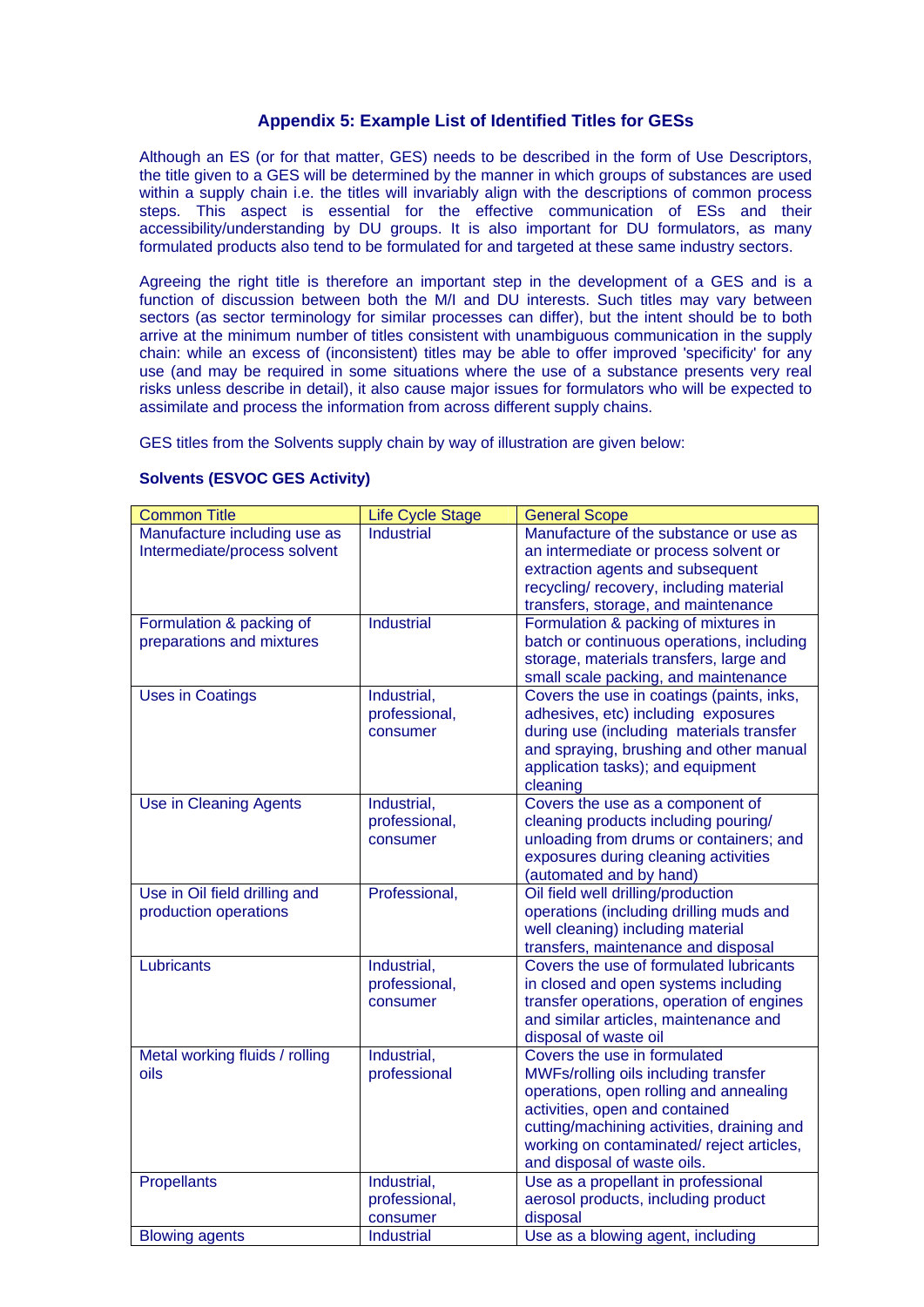|                                      |                                          | material transfers, curing, storage and<br>maintenance                                                    |
|--------------------------------------|------------------------------------------|-----------------------------------------------------------------------------------------------------------|
| Use as binders and release<br>agents | Industrial,<br>professional              | Use as binders and release agents<br>including material transfers, mixing,<br>application and disposal    |
| Agrochemical uses                    | Professional,<br>consumer                | Use as an agrochemical excipient for<br>application by manual or machine<br>spraying, smokes and fogging. |
| Use as a fuel                        | Industrial,<br>professional,<br>consumer | Use as a fuel including incineration of<br>wastes and use as a solvent in fuel<br>additives               |